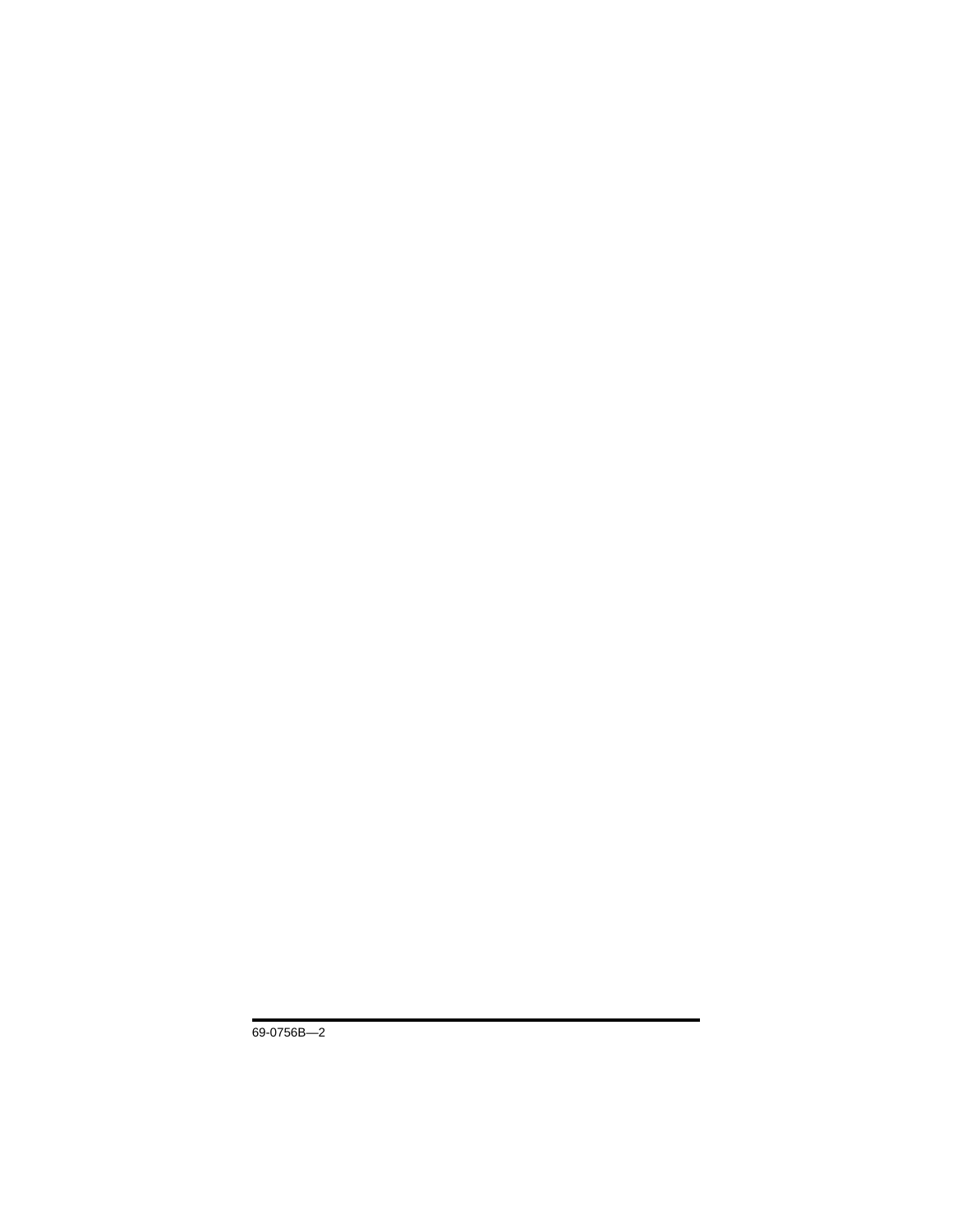### **CONTENTS**

### **PAGE**

| AIR CLEANER MONITOR                               | $\mathbf{2}$ |
|---------------------------------------------------|--------------|
| OPERATING YOUR ELECTRONIC AIR CLEANER             | 3            |
| GETTING THE MOST FROM YOUR ELECTRONIC AIR CLEANER | 5            |
| CLEANING THE ELECTRONIC CELL(S) AND PREFILTER(S)  | 7            |
| HOW ELECTRONIC AIR CLEANING WORKS                 | 13           |
| BEFORE YOU CALL FOR SERVICE                       | 18           |
| TEN-YEAR CLEAN COIL GUARANTEE                     | 20           |
| PERFECT CLIMATE® CONTROLS                         | 22           |
| <b>LIMITED FIVE-YEAR WARRANTY</b>                 | 23           |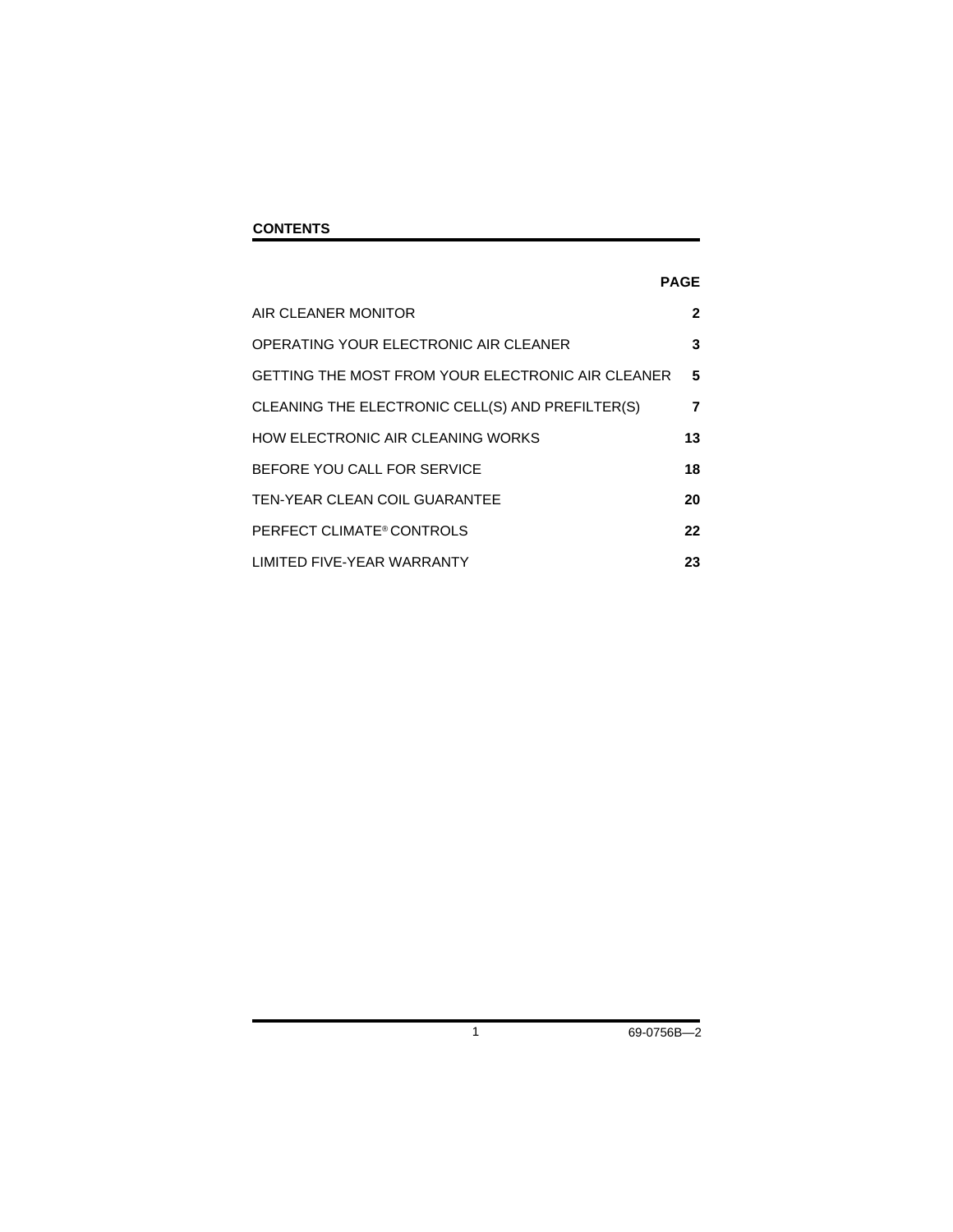### **AIR CLEANER MONITOR**

The optional W8600F Air Cleaner Monitor may be added to your air cleaner system to provide convenient indication of system performance. The W8600F must be ordered seperately.

The W8600F is designed to mount next to your thermostat, or in any convenient location (such as a utility room) where it can be seen as it monitors the air cleaner's performance.

The four Liquid Crystal Display (LCD) indicators are labeled ON, BATTERY, SERVICE and FAULT.



- The ON indicator is active during normal air cleaning operation. The system fan is also on when the air cleaner is running.
- The BATTERY indicator is active when the W8600F battery is low.
- The SERVICE indicator is active when it is time to wash the air cleaner prefilter(s) and cell(s). The time between cleanings is entered into the W8600F at installation. To turn the SERVICE indicator off, press the Reset button located at the bottom right of the W8600F.
- The FAULT indicator is active when there is extreme dirt loading, electronic malfunction, constant arcing or other problems with the high voltage output of the air cleaner power supply.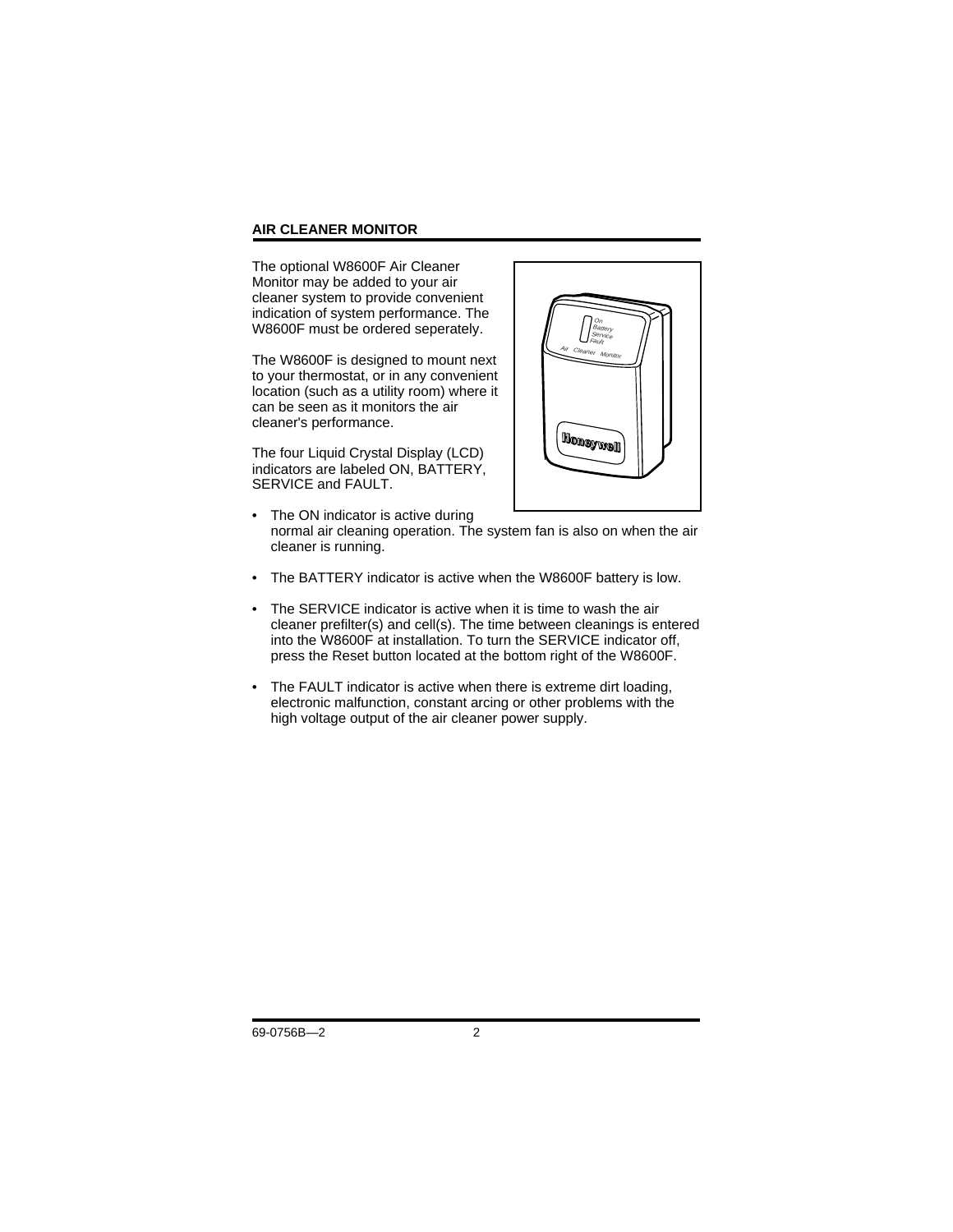### **OPERATING YOUR ELECTRONIC AIR CLEANER**



Set the ON-OFF switch in the power box to ON.

NOTE: Depress 1 for ON, 0 for OFF.

The air cleaner will now operate whenever your furnace/air conditioning system fan operates. For maximum air cleaning benefit and cleaner air conditioner coils, leave the air cleaner switch ON at all times and the fan switch on your thermostat ON. Of course, continuous fan operation will add to your electric bill each month.





When the fan and air cleaner come on, the neon indicator lights.

If your air cleaner is equipped with a wallmounted W8600F Air Cleaner Monitor (see page 2), the ON indicator will be active whenever the air cleaner is in operation. Of course, the system fan will also be running.



You may hear a snapping (electrical arcing) sound occasionally as the air cleaner operates. This usually is caused by a larger dust particle causing a high voltage discharge. The snapping sound means that your air cleaner is working as it should. To hear the snapping sound, momentarily press the test button near the bottom of the door. Use the test button any time you want to prove air cleaner operation.





When the fan and air cleaner stops, the neon light goes out, as does the ON indicator on the W8600F. The air cleaner is off until the heating or air conditioning and fan start again.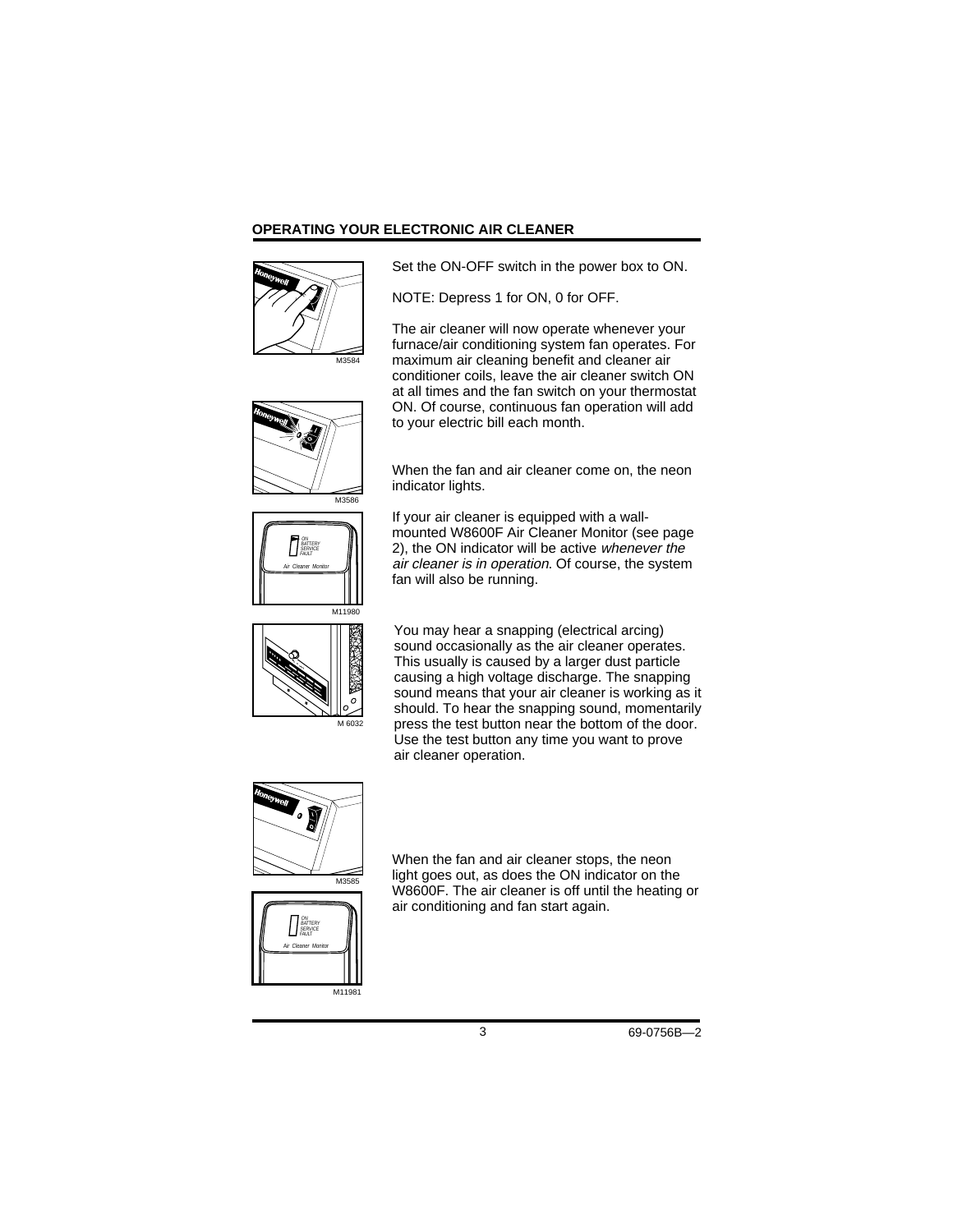

If you don't want the air cleaner to run, set the ON-OFF switch to OFF to turn off the air cleaner. Your furnace and air conditioner will still operate normally, but without the added benefit of air cleaning. Normally, this switch should be ON at all times.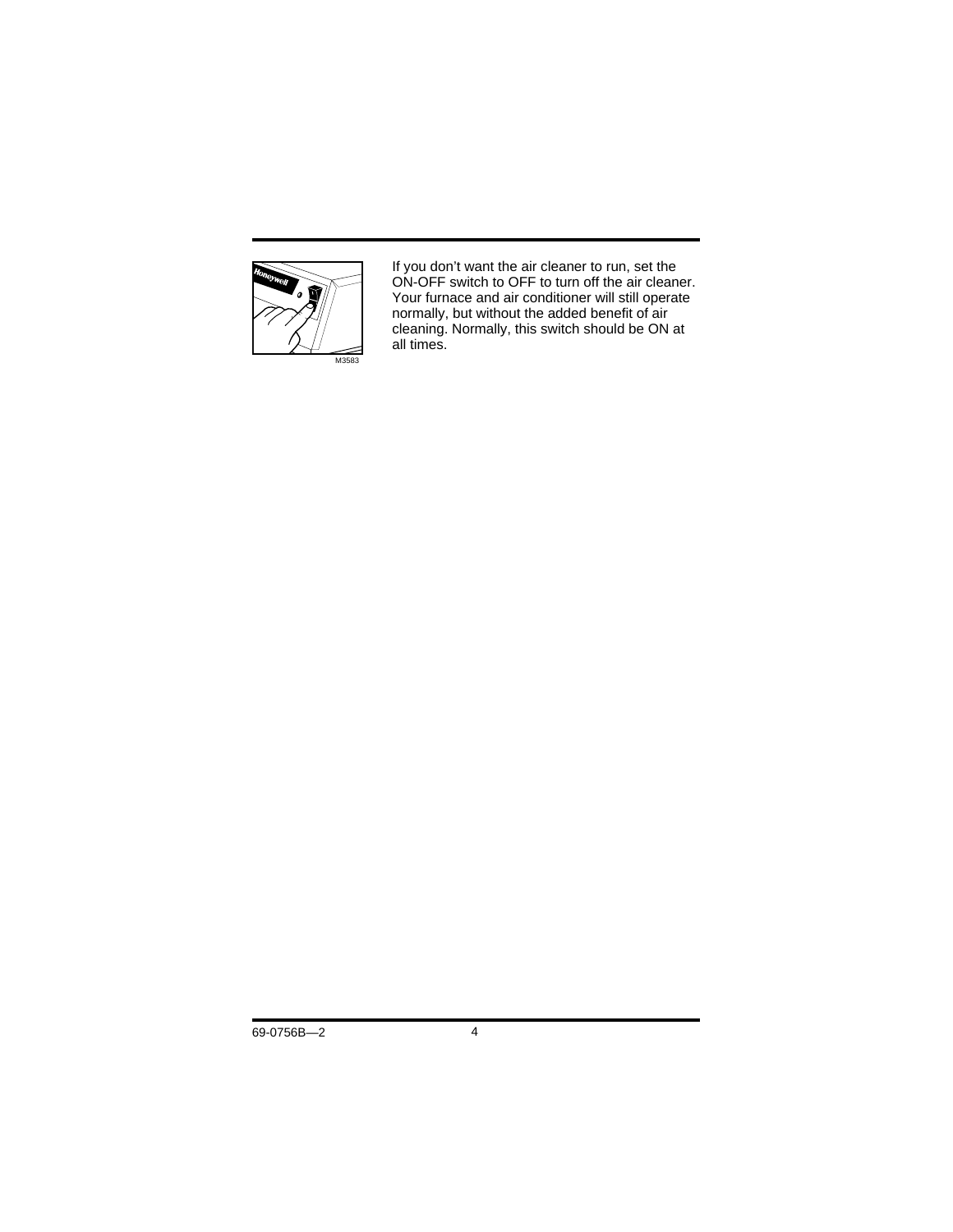### **GETTING THE MOST FROM YOUR ELECTRONIC AIR CLEANER**

| <b>Run the electronic</b><br>air cleaner as<br>much as possible                   | For greatest benefit, the air cleaner should run<br>all the time. To do this, set the fan switch on<br>your thermostat to ON, and make sure the air<br>cleaner is switched ON. The fan and air cleaner<br>will run even when the furnace or air conditioner<br>is off.                                                                                                                                                                                                                                     |
|-----------------------------------------------------------------------------------|------------------------------------------------------------------------------------------------------------------------------------------------------------------------------------------------------------------------------------------------------------------------------------------------------------------------------------------------------------------------------------------------------------------------------------------------------------------------------------------------------------|
|                                                                                   | NOTE: A manual fan switch may be built into<br>the furnace or furnace fan controller.                                                                                                                                                                                                                                                                                                                                                                                                                      |
|                                                                                   | The air cleaner uses less power than a 40 watt<br>light bulb (two-cell model-33 watts; single cell<br>model-22 watts). The cost of running the<br>system fan will vary with the size of your fan<br>motor and the cost of electricity where you live.<br>Most air cleaner owners feel that the added cost<br>is more than offset by the added benefits of full<br>time air cleaning and full time air circulation.<br>You may feel that the room temperature stays<br>more even when the fan is always on. |
| Keep the cell(s)<br>and prefilter(s)<br>clean                                     | Although the air cleaner is designed to be<br>efficient over a wide range of cell dirt loading<br>conditions, regular cleaning is your best<br>assurance of consistent performance. Also, a<br>very dirty cell and prefilter reduces air flow and,<br>in turn, reduces the efficiency of the furnace or<br>air conditioner. The cell wash reminder sched-<br>ule or the optional W8600F Air Cleaner Monitor<br>should be used to maintain a regular wash<br>schedule.                                      |
| <b>Replace any</b><br>activated carbon<br>filters in the<br>ductwork<br>regularly | An activated carbon (charcoal) filter is some-<br>times installed downstream of the air cleaner to<br>help control odors. This filter should be changed<br>at least annually, or as recommended by the<br>filter manufacturer. Honeywell does not offer<br>carbon filters for this application.                                                                                                                                                                                                            |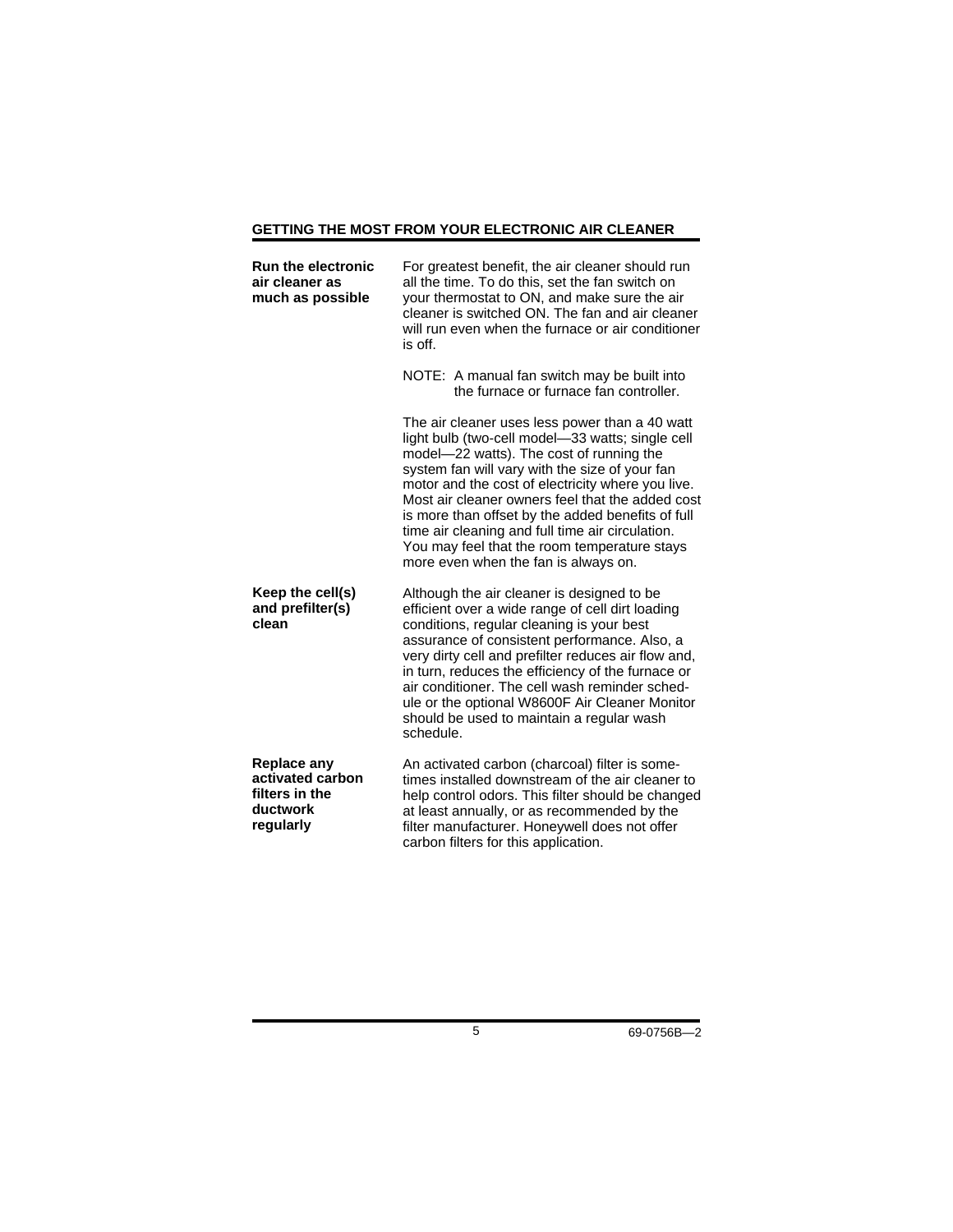**If you have a humidifier**

If your system includes an atomizing humidifier, you may want to install a standard furnace filter between the humidifier and the air cleaner. This filter would keep the humidifier spray's mineral deposits from collecting on the air cleaner. This filter should be checked regularly and changed when it shows signs of mineral or dirt buildup. If you do not install a filter, you will probably need to wash the cell(s) and prefilter(s) more often to remove the mineral buildup.

If an ultrasonic room humidifier is used often, especially if filled with tap (undistilled) water, the cell(s) and prefilter(s) will require more frequent washing. A white residue will accumulate on the cell(s) from the minerals in the water. This residue may also contribute to "white dust" (see p. 17).

All Honeywell whole house humidifiers may be used in a system with the Honeywell Electronic Air Cleaner without any additional filters or system modification.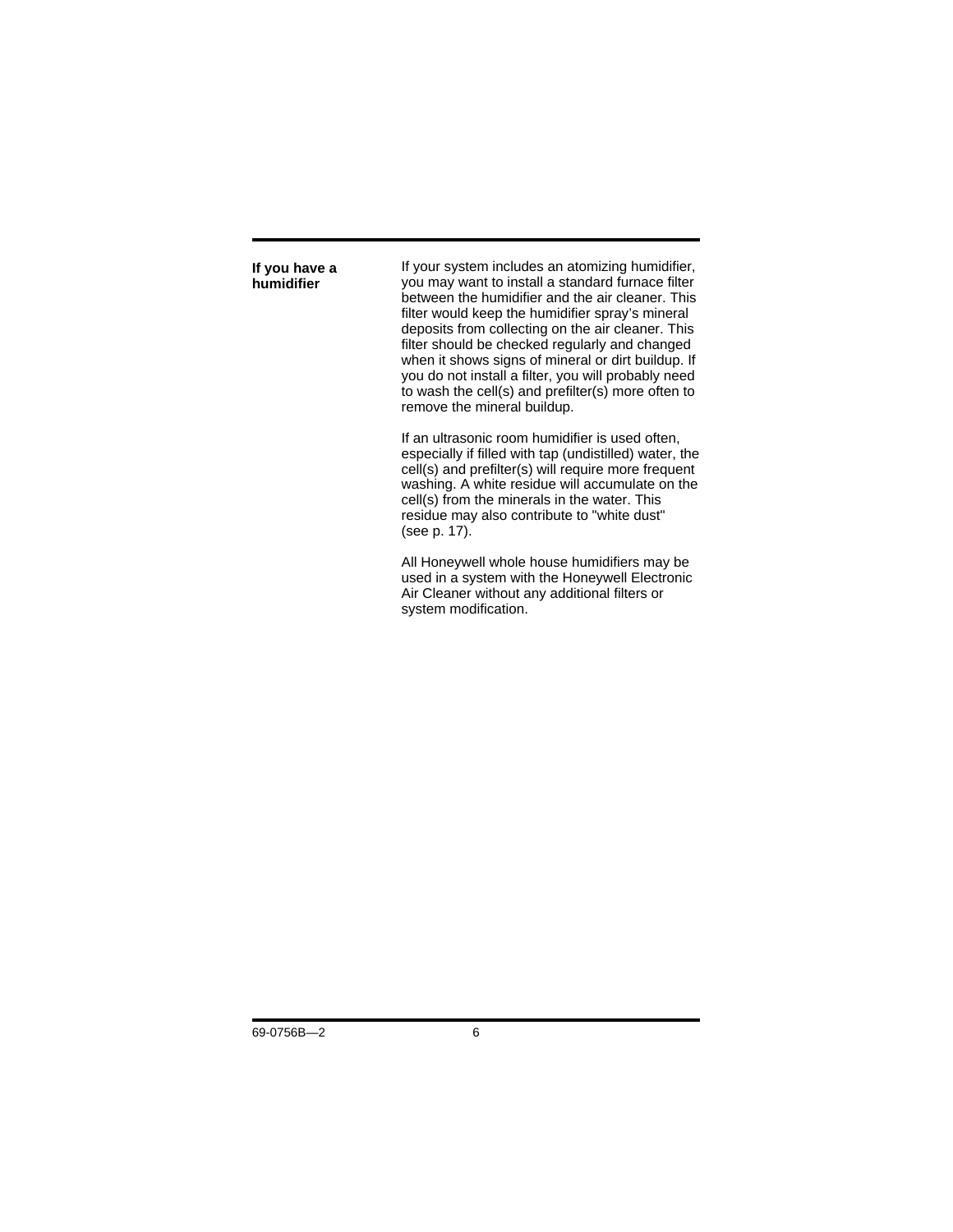### **CLEANING THE ELECTRONIC CELL(S) AND PREFILTER(S)**



**Sharp edges. Can cause personal injury.** Carefully handle the cell(s) or wear protective gloves to avoid cuts from the sharp metal edges.

**Setting a regular cleaning schedule**

To ensure optimum performance from the air cleaner, the cell(s) and prefilter(s) must be cleaned regularly—every one to six months. Washing frequency will vary depending on the number of family members, pets, activities (such as cooking or woodshop) and smoking habits. Use the wash reminder schedule that came with the air cleaner or the optional W8600F Air Cleaner Monitor to help establish and maintain a regular cleaning schedule. Mount the wash reminder schedule in a convenient location.

| ELECTRONIC AIR CLEANER WASH REMINDER SCHEDULE   |                                            |   |   |   |   |   |   |   |   |   |   |   |
|-------------------------------------------------|--------------------------------------------|---|---|---|---|---|---|---|---|---|---|---|
|                                                 | AIDE-MÉMOIRE DE LAVAGE FILTRE ÉLECTRONIQUE |   |   |   |   |   |   |   |   |   |   |   |
| <b>INSTALLATION DATE/DATE D'INSTALLATION: -</b> |                                            |   |   |   |   |   |   |   |   |   |   |   |
| <b>YEAR</b>                                     | J                                          | F | M | A | M | J | J | A | s | O | N | D |
|                                                 |                                            |   |   |   |   |   |   |   |   |   |   |   |
|                                                 |                                            |   |   |   |   |   |   |   |   |   |   |   |
|                                                 |                                            |   |   |   |   |   |   |   |   |   |   |   |
|                                                 |                                            |   |   |   |   |   |   |   |   |   |   |   |
|                                                 |                                            |   |   |   |   |   |   |   |   |   |   |   |
|                                                 |                                            |   |   |   |   |   |   |   |   |   |   |   |
|                                                 |                                            |   |   |   |   |   |   |   |   |   |   |   |
| MF982                                           |                                            |   |   |   |   |   |   |   |   |   |   |   |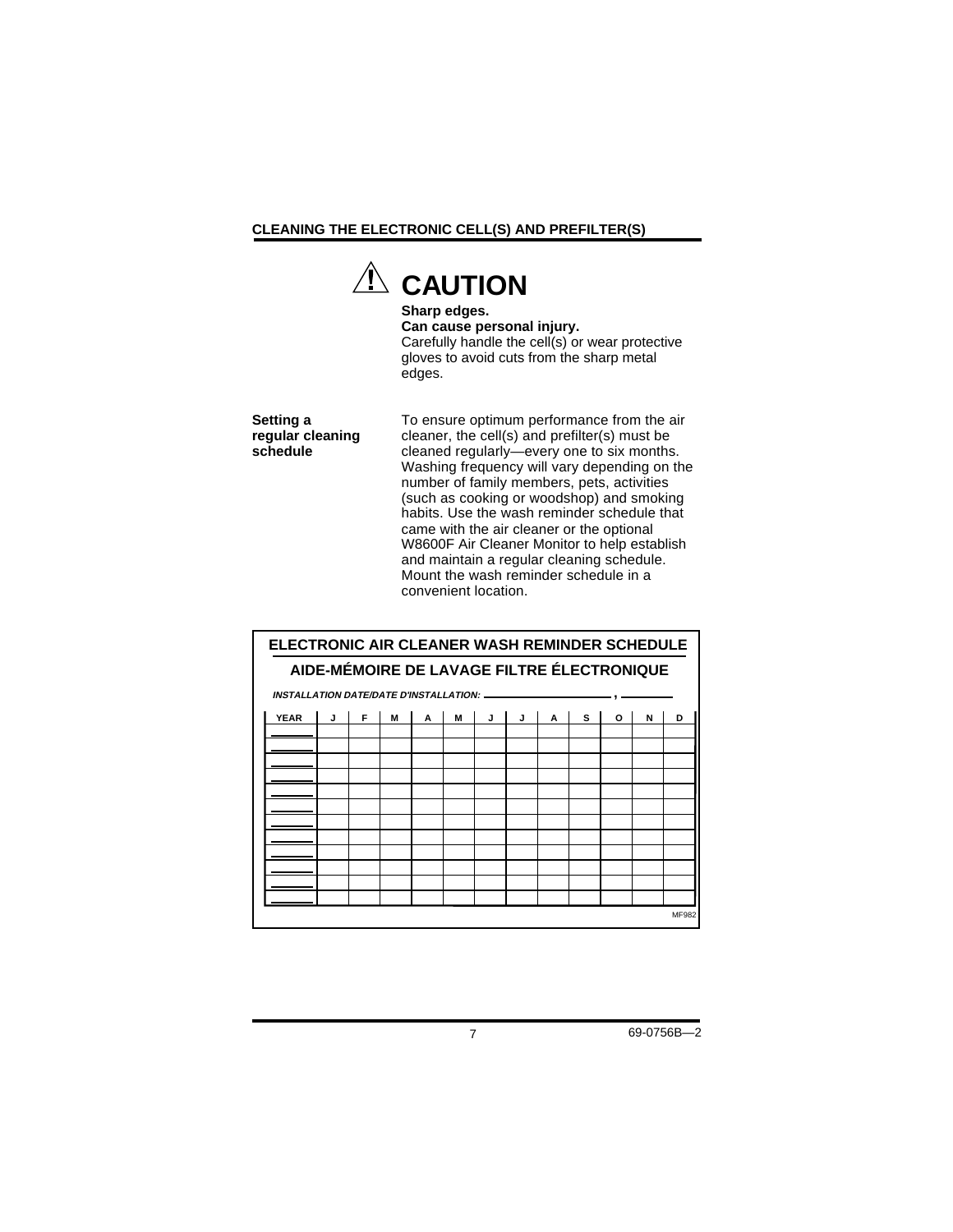If your air cleaner has a W8600F Air Cleaner Monitor, the SERVICE indicator will activate when it is time to wash the cell(s) and prefilter(s). Wash them following the instructions starting on page 9. To turn the SERVICE indicator off, press the reset button on the lower right of the W8600F (see picture below).

You may consider washing your cell(s) and prefilter(s) before the SERVICE indicator activates if some activity in your home has changed. This can include, but is not limited to the following:<br>• Have the v

- Have the windows been open more often?
- Has someone been smoking more often?
- Has someone taken up a dust producing hobby?

If this activity change is permanent, you may want your installer to change the WASH schedule that was entered into the W8600F when it was installed.

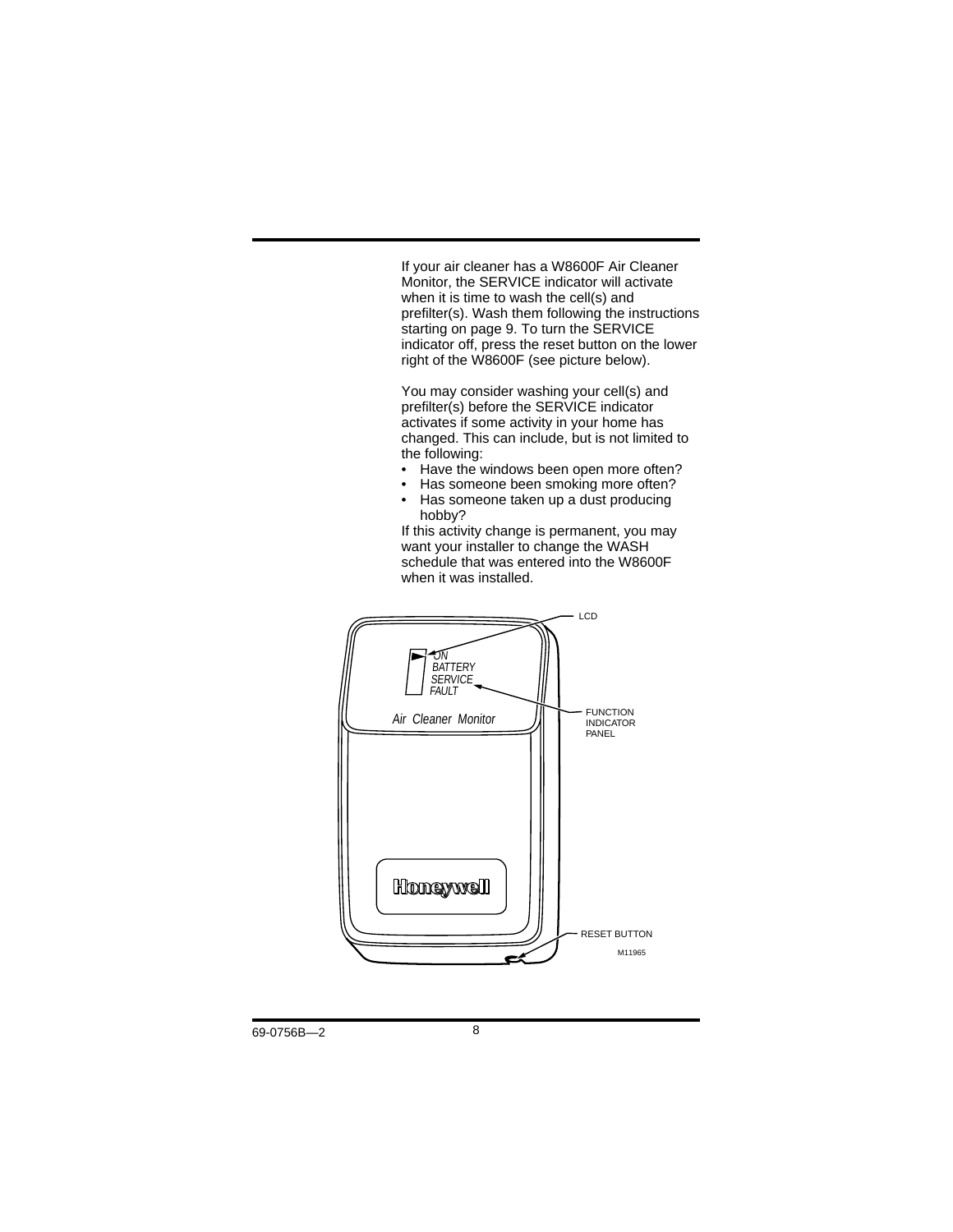NOTE: You may let the heating or air conditioning system operate normally while the cell(s) are being washed. Simply turn off the air cleaner switch.

Vacuum the prefilter or brush, or soak it in a tub. Do not wash the prefilter in the dishwasher

### **Cleaning the prefilter(s)**

**Washing the cell(s) in your automatic dishwasher**

# or carwash. **CAUTION**

## **Burn hazard.**

### **Can cause personal injury.**

Allow the cell(s) to cool completely in the dishwasher at the end of the wash cycle or wear protective gloves to avoid burns. Hot water can accumulate in the tubes supporting the collector plates. Tip the cell(s) so these tubes will drain.

### **IMPORTANT**

- Check your dishwasher owner's manual. Some manufacturers do not recommend washing electronic cell(s) in their dishwashers.
- If the dishwasher has upper and lower arms, position the cell(s) carefully to allow good water circulation.
- Be careful to avoid damaging the cell(s) when placing them in the dishwasher. Broken ionizer wires or bent collector plates are not covered under the warranty.
- • Very dirty cell(s), especially from tobacco or cooking smoke, can discolor the plastic parts and the lining of some dishwashers. This discoloration is not harmful. To minimize it, wash the cell(s) more frequently or try a different brand of detergent.
- • **Do NOT allow the dishwasher to run through the dry cycle**. This will bake on any contaminants not removed during the wash cycle and reduce air cleaner efficiency.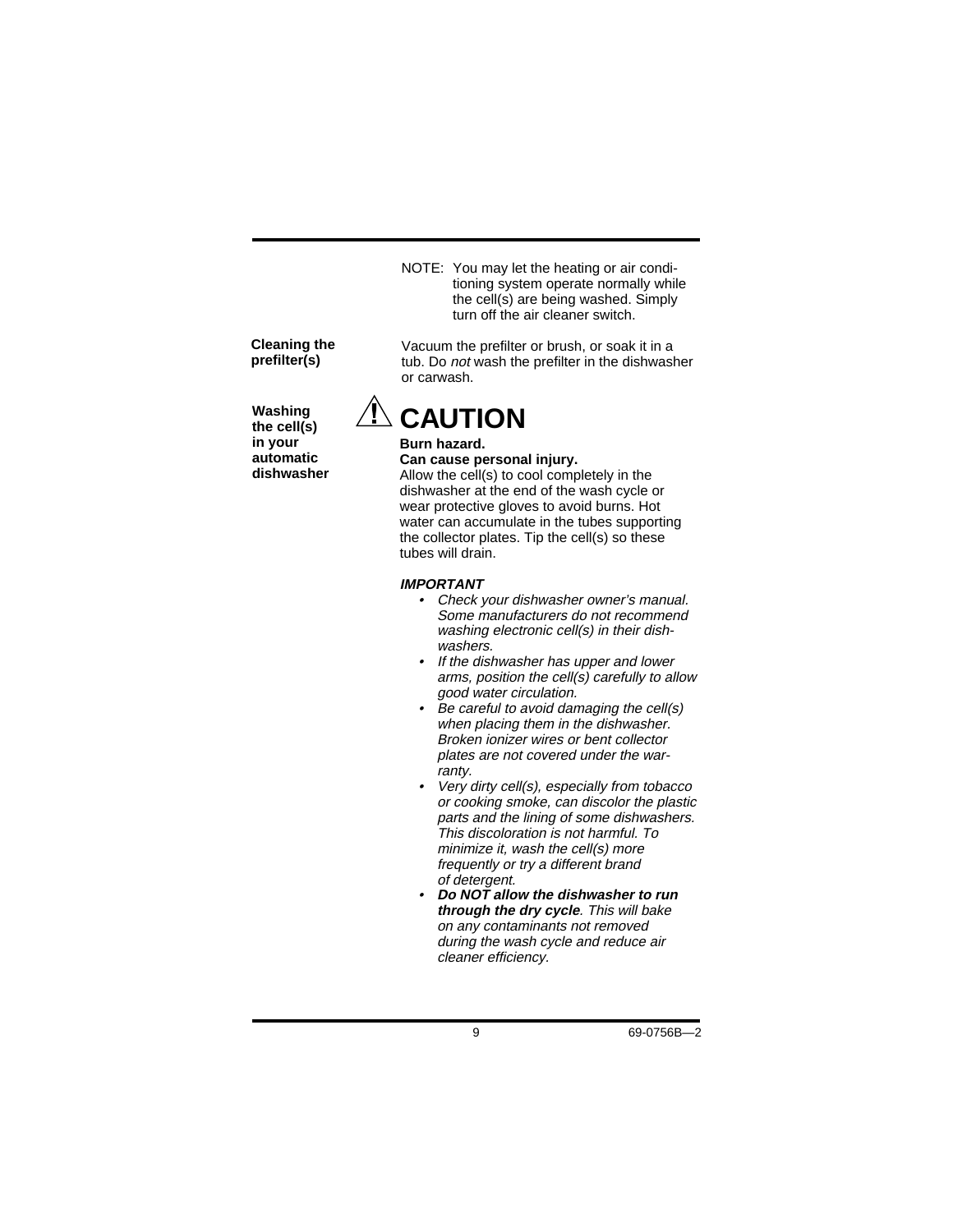| STEP 1                                | Put the cell(s) on the lower rack of the dish-<br>washer with the airflow arrow pointing up. It may<br>be necessary to remove the upper rack. Do not<br>block water flow to the upper arm.                                                                                                                                                                                                           |
|---------------------------------------|------------------------------------------------------------------------------------------------------------------------------------------------------------------------------------------------------------------------------------------------------------------------------------------------------------------------------------------------------------------------------------------------------|
|                                       | HINT: Lay a few large water glasses between<br>the spikes on the lower rack, and rest the<br>cell(s) on them so the spikes do not damage<br>the aluminum collector blades.                                                                                                                                                                                                                           |
| STEP <sub>2</sub>                     | Using your regular dishwashing detergent, allow<br>the dishwasher to run through the complete<br>wash and rinse cycle. Do not use the dry<br>cycle. To avoid burns, let the cell(s) cool<br>completely before removing, or wear protective<br>gloves when removing the cell(s). Remember<br>that water may be trapped inside the cell(s)<br>plates. Tip the cell(s) so these tubes can drain.        |
| STEP <sub>3</sub>                     | Wipe the ionizer wires and contact board on the<br>end of the cell using your thumb and forefinger<br>with a small, damp cloth.                                                                                                                                                                                                                                                                      |
| <b>STEP 4</b>                         | Inspect the dishwasher. You may wish to rerun<br>the wash and/or rinse cycle with the dishwasher<br>empty if you see dirt or residue from washing<br>the cell(s). If dirt or residue seems excessive,<br>wash the cell(s) more often or try a different<br>detergent.                                                                                                                                |
| Washing<br>the<br>cell(s) in<br>a tub | <b>CAUTION</b><br>Hazardous chemical.<br>Can cause personal injury.<br>Do not splash the detergent solution in<br>eyes. Wear rubber gloves to avoid<br>prolonged detergent contact with your skin.<br>Keep detergent and solution out of reach<br>of children.<br>NOTE: Always wash the cell(s) first, then the<br>prefilter(s), to keep heavy prefilter lint<br>from getting caught in the cell(s). |
|                                       |                                                                                                                                                                                                                                                                                                                                                                                                      |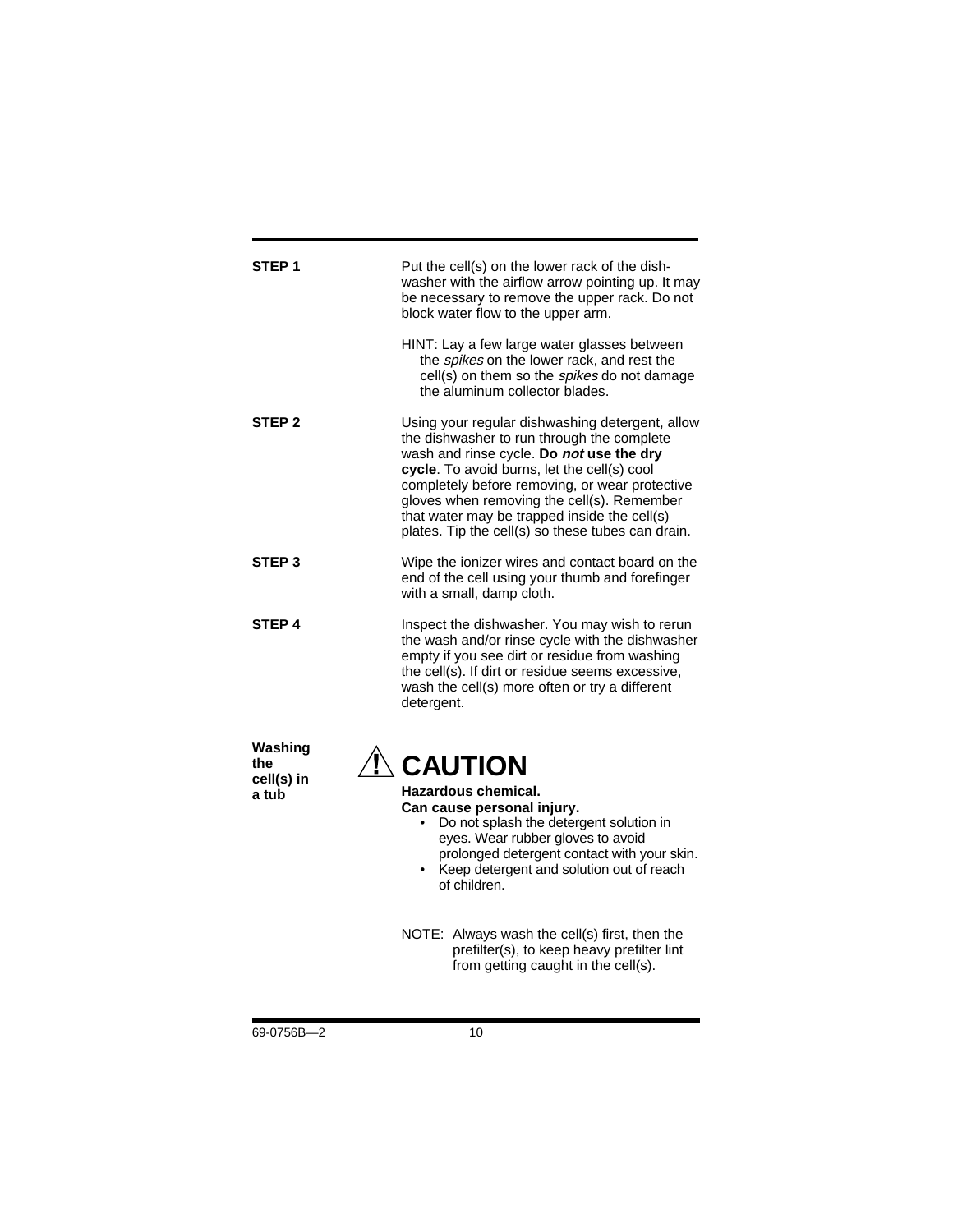| STEP 1                               | Use a large enough container, such as a<br>laundry tub or trash container, to hold one or<br>both cell(s).                                                                                                                                                                                                                                                                                                                                                                      |
|--------------------------------------|---------------------------------------------------------------------------------------------------------------------------------------------------------------------------------------------------------------------------------------------------------------------------------------------------------------------------------------------------------------------------------------------------------------------------------------------------------------------------------|
|                                      | NOTE: Sharp corners on the cell(s) can scratch<br>the surface of a bathtub.                                                                                                                                                                                                                                                                                                                                                                                                     |
| STEP <sub>2</sub>                    | Dissolve about 3/4 cup of automatic dishwasher<br>detergent per cell in enough hot water to cover<br>the cell(s). If the detergent does not dissolve<br>readily, or forms a scum on the water, try<br>another brand, or use softened water.                                                                                                                                                                                                                                     |
| STEP <sub>3</sub>                    | After the detergent has completely dissolved,<br>place the cell(s) in the container and let soak for<br>15 to 20 minutes. Agitate them up and down a<br>few times, and remove.                                                                                                                                                                                                                                                                                                  |
| STEP <sub>4</sub>                    | Next, wash the prefilter(s) the same way. Empty<br>and rinse the wash container.                                                                                                                                                                                                                                                                                                                                                                                                |
| STEP <sub>5</sub>                    | Rinse the cell(s) and prefilter(s) with a hard<br>spray of very hot water; rinse the tub clean,<br>then fill the tub with clean hot water and soak<br>for 5 to 15 minutes. Rinse until the water<br>draining from the cell(s) and prefilter(s) no<br>longer feels slippery.                                                                                                                                                                                                     |
| STEP <sub>6</sub>                    | Soak cell(s) and prefilter(s) in a final clear water<br>rinse for 10 minutes.                                                                                                                                                                                                                                                                                                                                                                                                   |
| STEP <sub>7</sub>                    | Wipe the ionizer wires and contact board on the<br>end of the cell using your thumb and forefinger<br>with a small, damp cloth.                                                                                                                                                                                                                                                                                                                                                 |
| Washing the cell(s)<br>at a car wash | Use the hand sprayer at a coin-operated do-it-<br>yourself car wash to wash the cell(s). Hold the<br>nozzle at least two feet away from the unit to<br>avoid damage (such as broken ionizer wires or<br>bent collector plates) from the high pressure<br>stream of water. Follow the same sequence of<br>wash and rinse as recommended for cars.<br>However, do not wax the cell(s). Be sure to<br>rinse until the water draining from the cell(s) no<br>longer feels slippery. |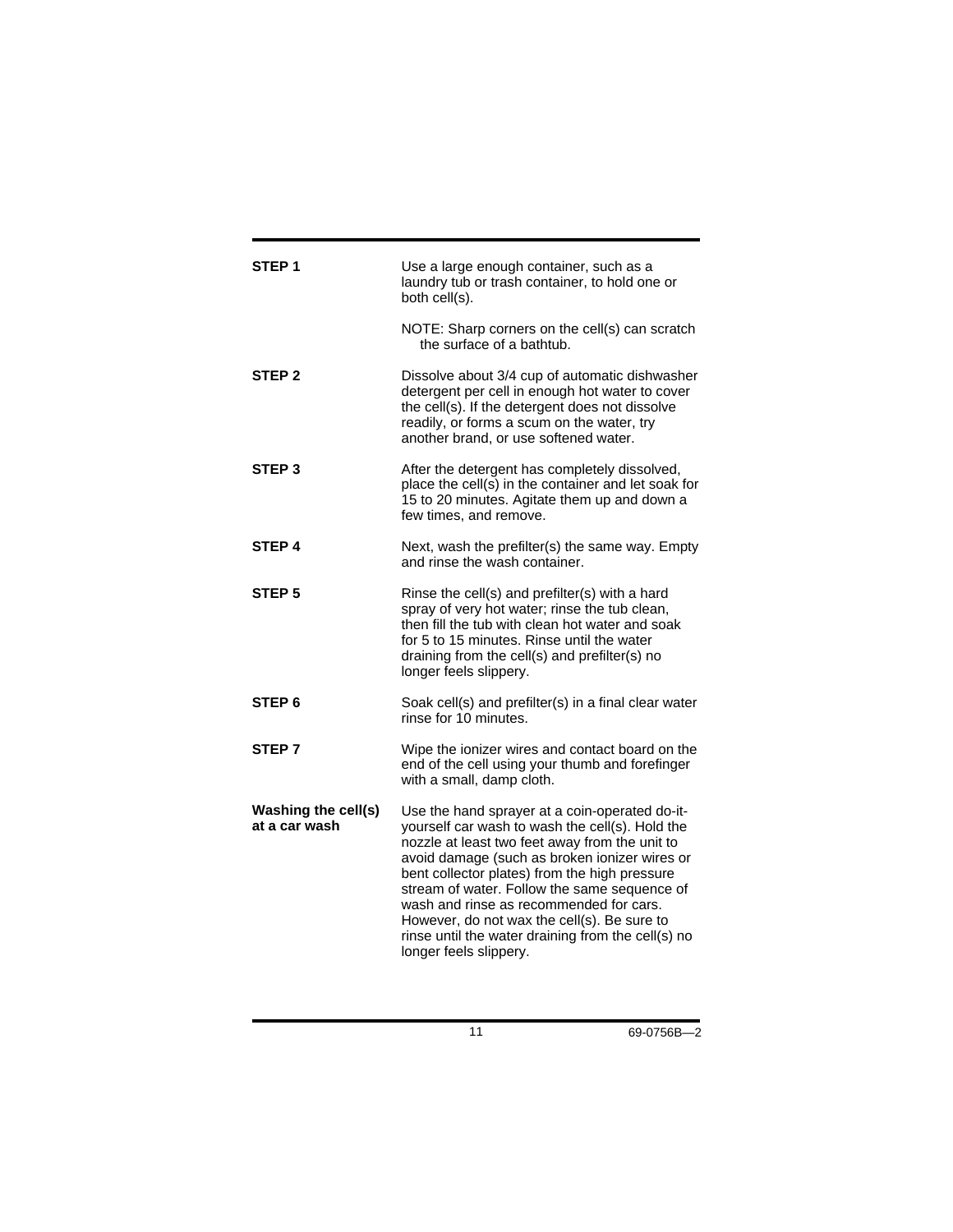#### **Replacing electronic air cleaner components**

| STEP <sub>1</sub> | Inspect the cell(s) for broken ionizer wires and<br>bent collector plates. Repair as necessary or<br>take to a Honeywell Authorized Air Cleaner<br>Repair Station.                                                                           |
|-------------------|----------------------------------------------------------------------------------------------------------------------------------------------------------------------------------------------------------------------------------------------|
| STEP <sub>2</sub> | Slide the prefilter(s) into the upstream prefilter<br>guides.                                                                                                                                                                                |
| STEP <sub>3</sub> | Slide the air cleaner cell(s) in so the air flow<br>arrow points downstream and the handle(s)<br>face outward.                                                                                                                               |
| STEP <sub>4</sub> | Firmly close the access door.                                                                                                                                                                                                                |
| STEP <sub>5</sub> | Turn on the air cleaner. If the cell(s) and<br>prefilter(s) are wet, the neon light may not come<br>on and you may hear arcing. If the arcing is<br>annoying, simply turn the air cleaner off for 2-3<br>hours or until the cell(s) are dry. |
|                   | If your air cleaner has an Air Cleaner Monitor,<br>the FAULT indicator may activate if you install<br>wet cell(s) and prefilter(s). Again, if the neon<br>light or the FAULT indicator annoys you, simply                                    |



turn off the air cleaner for 2-3 hours or until the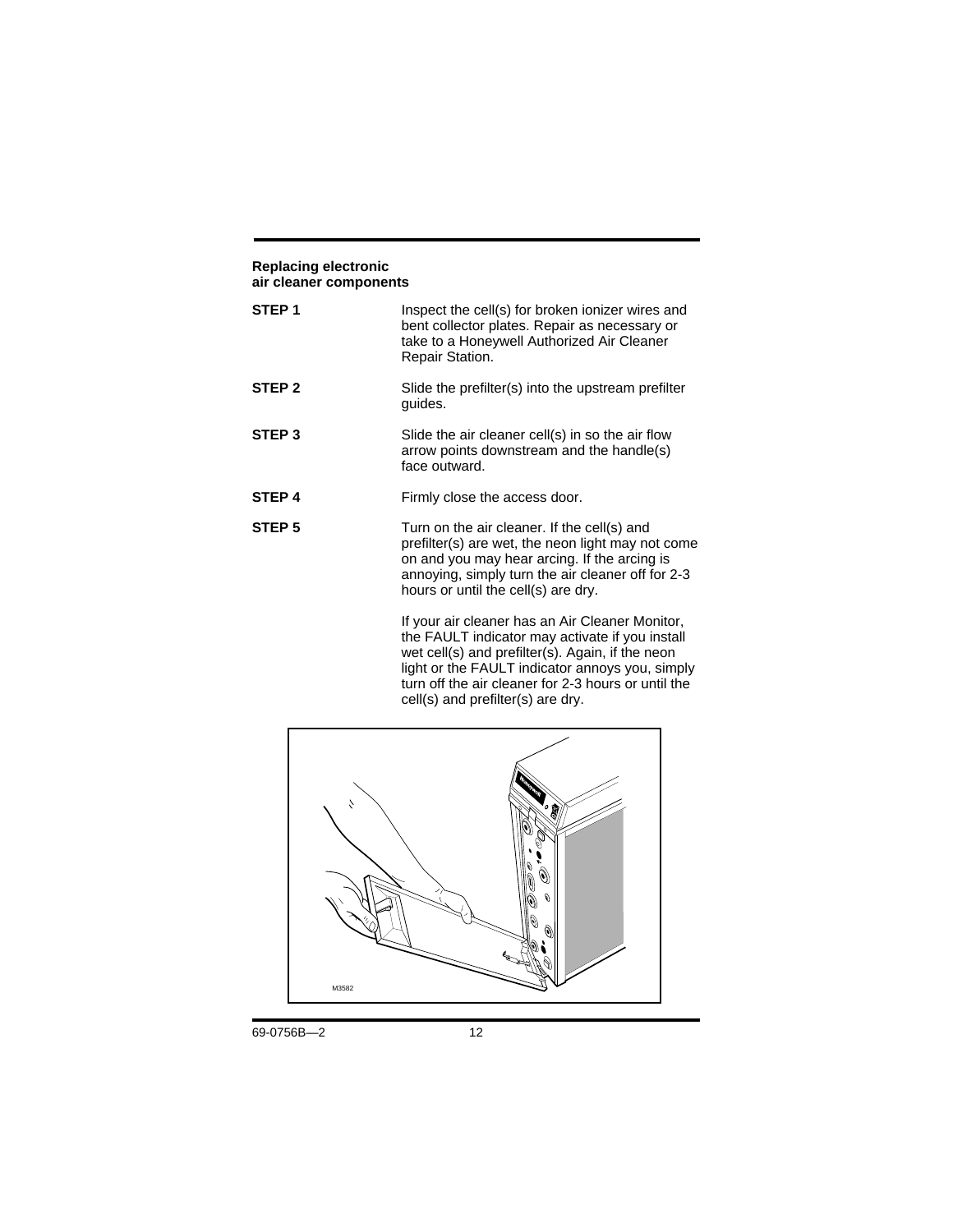### **HOW ELECTRONIC AIR CLEANING WORKS**

The particles removed by the electronic air cleaner tend to be very small—less than 10 microns. But what is a 10 micron particle? The eye of an average size sewing needle is about 750 microns across, and the dot in the  $i$  in the word micron is about 400 microns. Generally, particles smaller than 10 microns can be seen only with a microscope, except in very large concentrations, such as a puff of smoke. Your electronic air cleaner can remove even smaller particles that can be seen only with an electron microscope. **A word about particle size**

> Although particles 1 micron and smaller make up only about 20 percent of the total weight of particles in unfiltered air, they account for over 99 percent of the numbers of particles.

Because they are so tiny, these particles tend to remain suspended in the air unless they collide with a solid surface. Then they attach by molecular adhesion and stick like glue, staining walls and furniture and coating your air conditioning coils. And of course, some of these particles can cause allergic reactions or simply make the environment less pleasant.

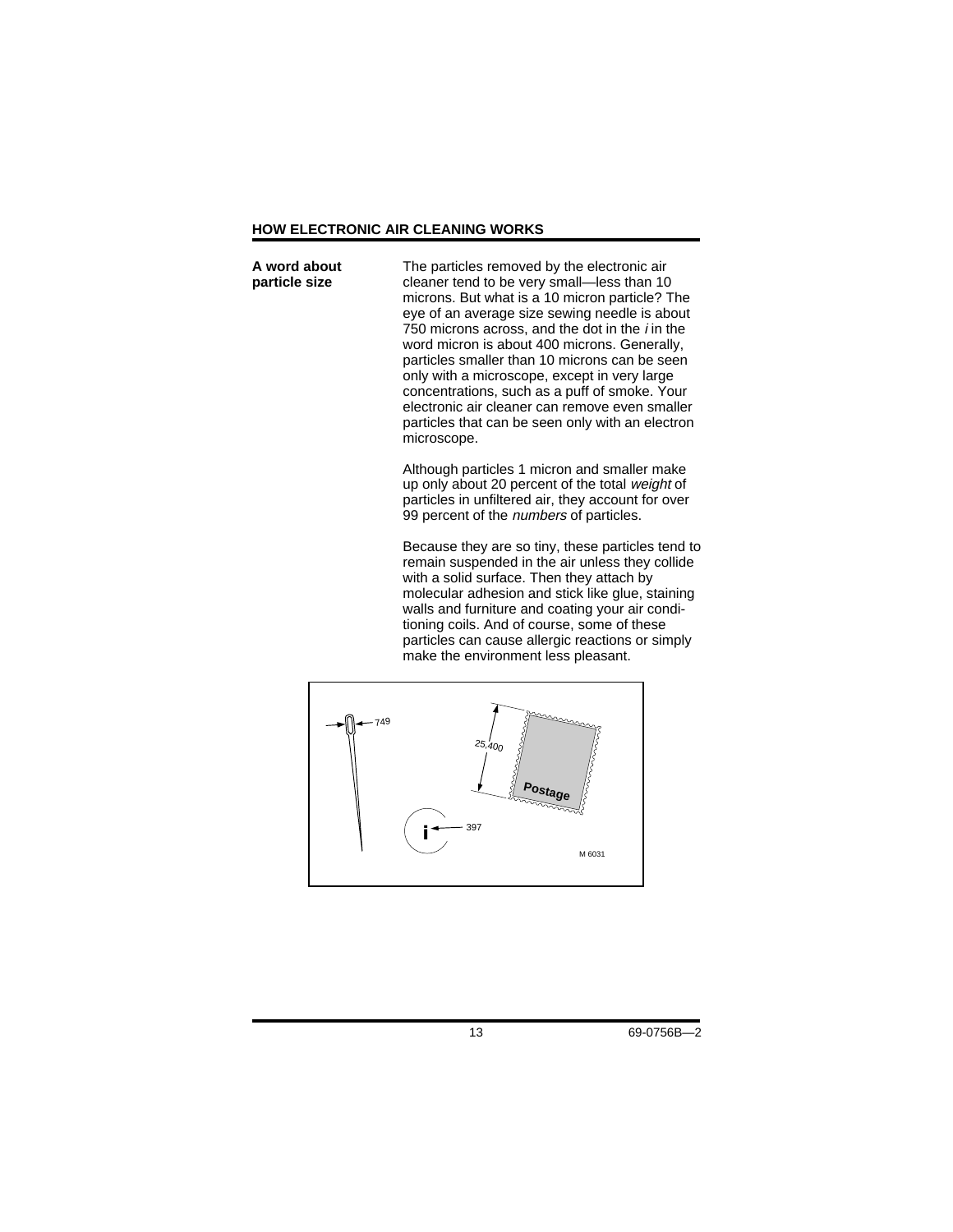**How the electronic air cleaner works**

First, large particles (lint, hair) are caught by the prefilter(s). Then, as the dirty air passes through the intense high voltage electric field surrounding the ionizer wires, all particles, even the smallest are given an electric charge. The air then passes into the collector where the alternate parallel plates are charged positive and negative, creating a uniform electrostatic field. Since opposites attract, the charged particles stick to the collector plates, which have an opposite electric charge. The air leaving the air cleaner contains very few particles.



Each time the air circulates through the heating/ air conditioning system and air cleaner, more particles are removed. These particles are generated by normal household activities, and also enter the house from outside. That is why we recommend that you use the air cleaner as much as possible.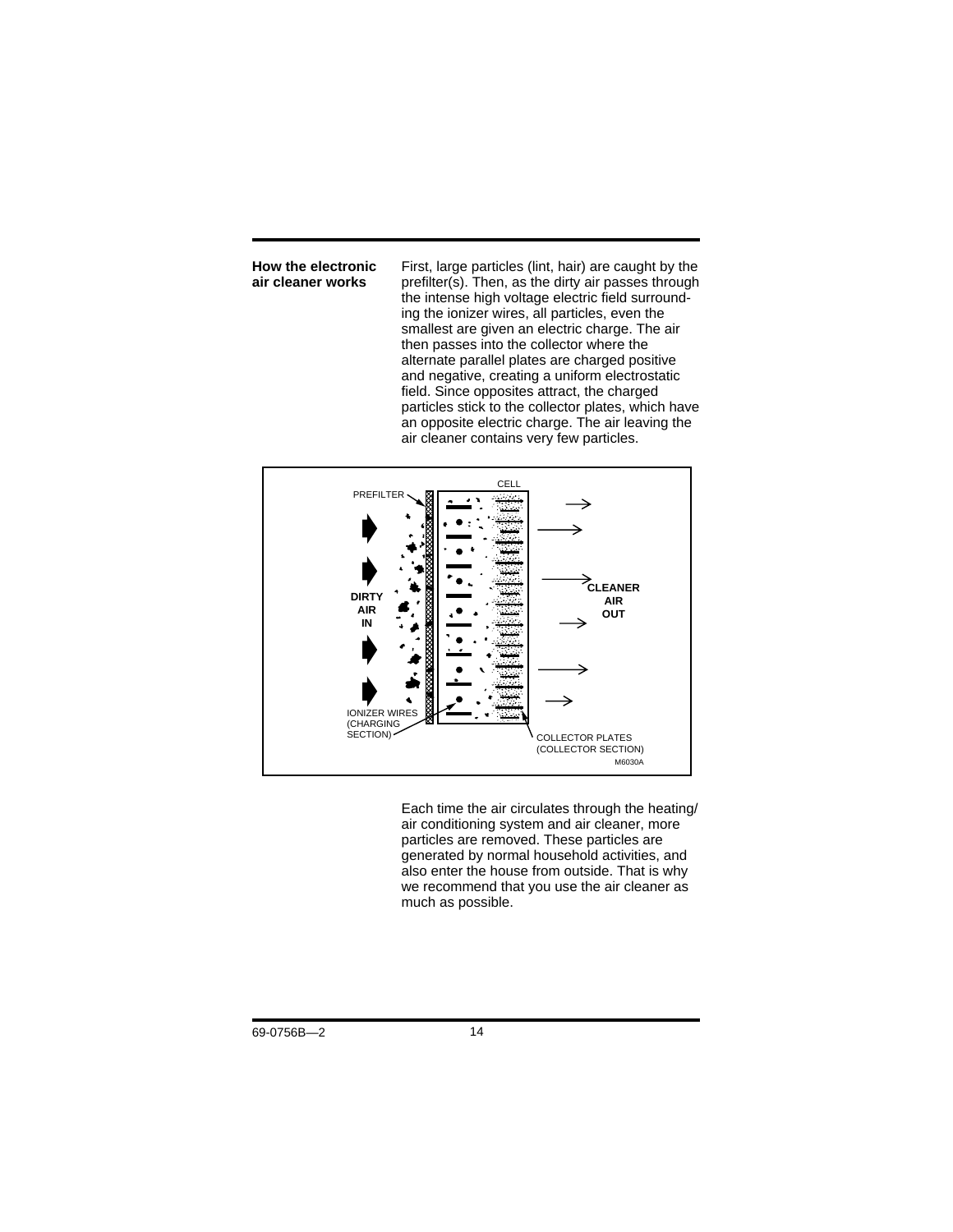**The electronic air cleaner vs. the standard furnace filter**

The regular furnace filter collects mainly large, visible particles that reach the filter. Its main purpose is to protect the furnace and air conditioner blower. The electronic air cleaner collects these large particles, plus many of the smaller, mostly invisible particles. Its purpose is to reduce indoor air pollution as well as to protect the blower, air conditioning coils and heat exchanger.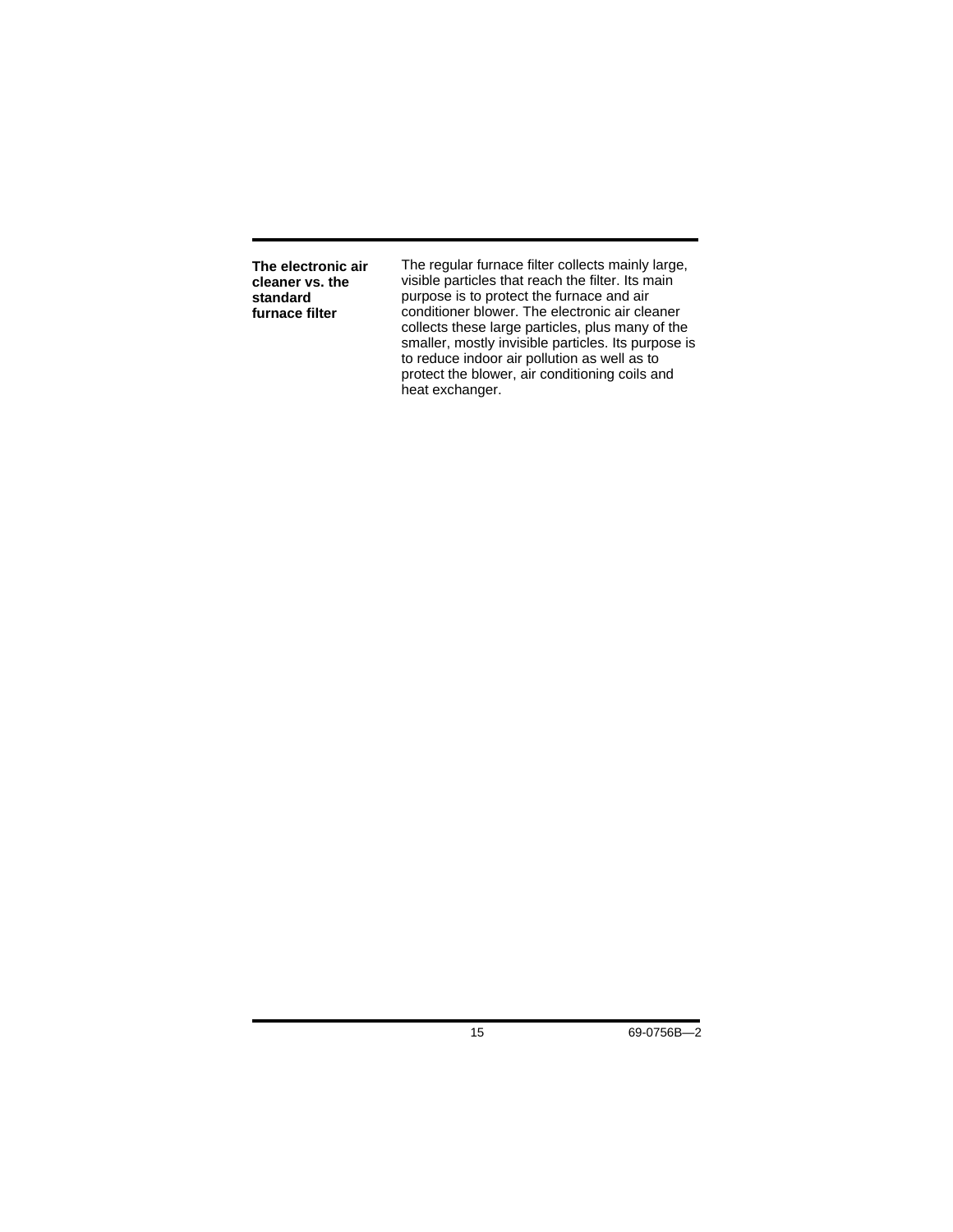| Use a carbon<br>filter to remove<br>odors                  | Odors are gases, not particles. They cannot be<br>removed by the air cleaner or by any other filter<br>designed to remove particles. However, some<br>gases can be trapped by an activated carbon<br>filter or diluted with outdoor air. If odors are a<br>concern, talk to your heating and air condition-<br>ing dealer about installing a carbon filter<br>downstream of the air cleaner or providing an<br>outdoor air inlet.                                                                                                                                                                                |
|------------------------------------------------------------|------------------------------------------------------------------------------------------------------------------------------------------------------------------------------------------------------------------------------------------------------------------------------------------------------------------------------------------------------------------------------------------------------------------------------------------------------------------------------------------------------------------------------------------------------------------------------------------------------------------|
| The electronic<br>air cleaner<br>versus the air<br>ionizer | Air ionizers have been marketed with claims<br>about purifying the air and promising medical<br>benefits. It should be noted that supporting tests,<br>if available, are controversial and incomplete.                                                                                                                                                                                                                                                                                                                                                                                                           |
|                                                            | Air ionizers may generate a bit of ozone, and of<br>course some ions (air molecules with an electric<br>charge). This is what your electronic air<br>cleaner's ionizer does, but with greater inten-<br>sity. However, air ionizers do not have good<br>collectors, if any. With air ionizers, the charged<br>dirt particles are collected by walls, floor and<br>furniture, requiring frequent cleaning of the<br>entire building to remove the effects of collected<br>contamination. By comparison, an electronic air<br>cleaner deposits contamination on the cell(s)<br>and prefilter(s) for easy cleaning. |
| Ozone and the<br>electronic<br>air cleaner                 | Electronic air cleaners generate a very small<br>amount of ozone, about 0.005 to 0.010 parts<br>per million (ppm). The amount is highest when<br>the air cleaner is new.                                                                                                                                                                                                                                                                                                                                                                                                                                         |
|                                                            | The average person can detect the odor of<br>ozone in concentrations as low as 0.003 to<br>0.010 ppm. The U.S. Food and Drug Adminis-<br>tration, and Health and Welfare Canada<br>recommend that indoor ozone concentration<br>should not exceed 0.050 ppm. As a compari-<br>son, the outdoor ozone level in major cities is<br>sometimes higher than 0.100 ppm.                                                                                                                                                                                                                                                |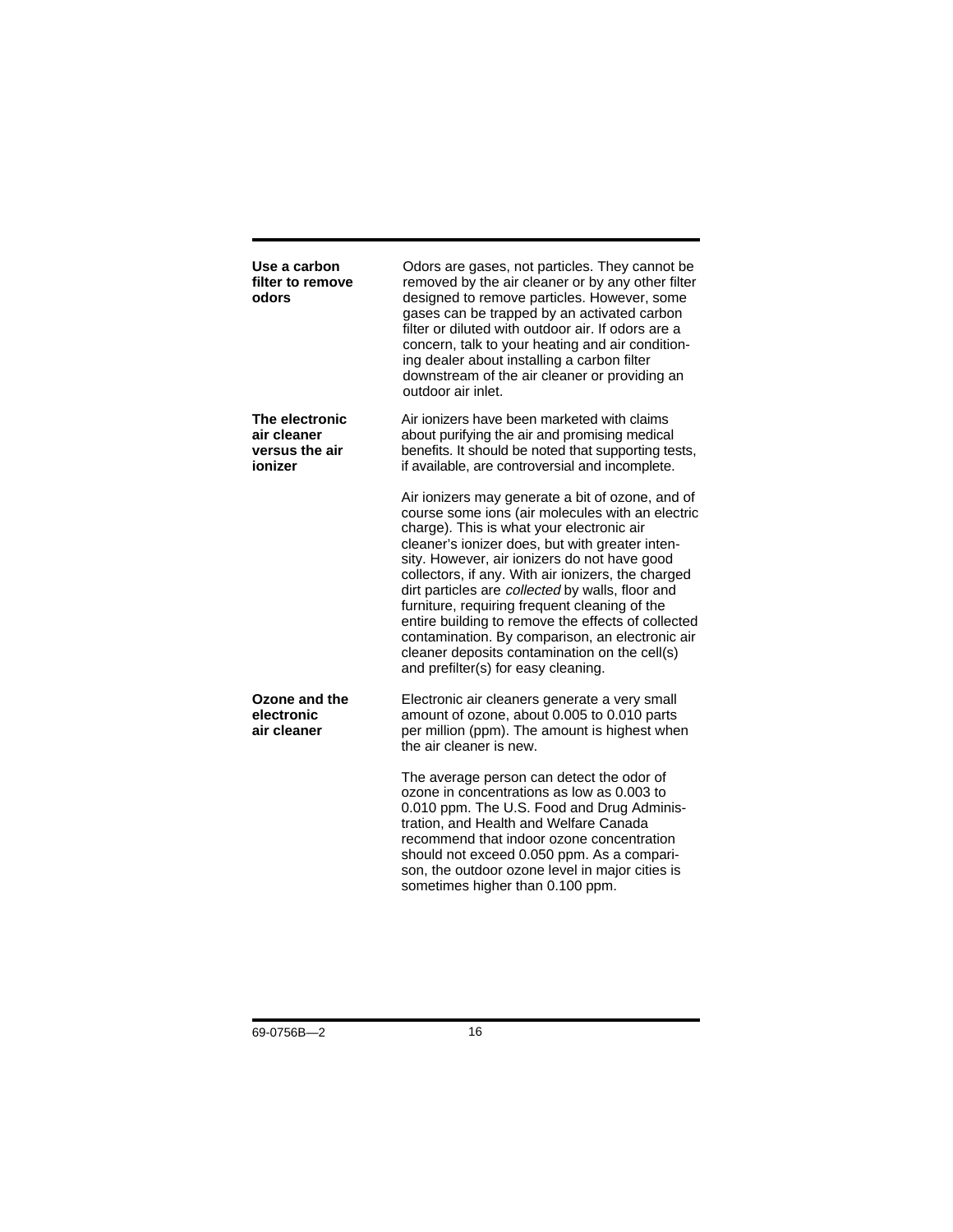| If desired, the ozone generated by the air cleaner |
|----------------------------------------------------|
| can be reduced by asking your dealer to:           |
|                                                    |

- Install an activated carbon filter downstream of the air cleaner, or
- Adjust the air cleaner power supply to reduce ozone production. This adjustment will reduce ozone production about 20-25 percent, but will also reduce air cleaning efficiency about 7-10 percent.

White dust is made up of particles that settle out of the air before they get to the return air duct. You can help prevent this white dust from settling by running your fan constantly. Also: **About lint or "white dust"**

- Be sure the return registers are not blocked with furniture.
- Be sure the discharge ducts are clean (best done before installing the air cleaner).
- Be sure your clothes dryer is vented to the outside and is not plugged.
- If you have new rugs or drapes or new woolen blankets, be aware that the lint from these items will reduce with age.
- In new or remodeled homes, plaster dust or paint pigment may contribute to white dust, but will reduce with time.
- Use of a humidifier may contribute to white dust, especially if filled with undistilled water.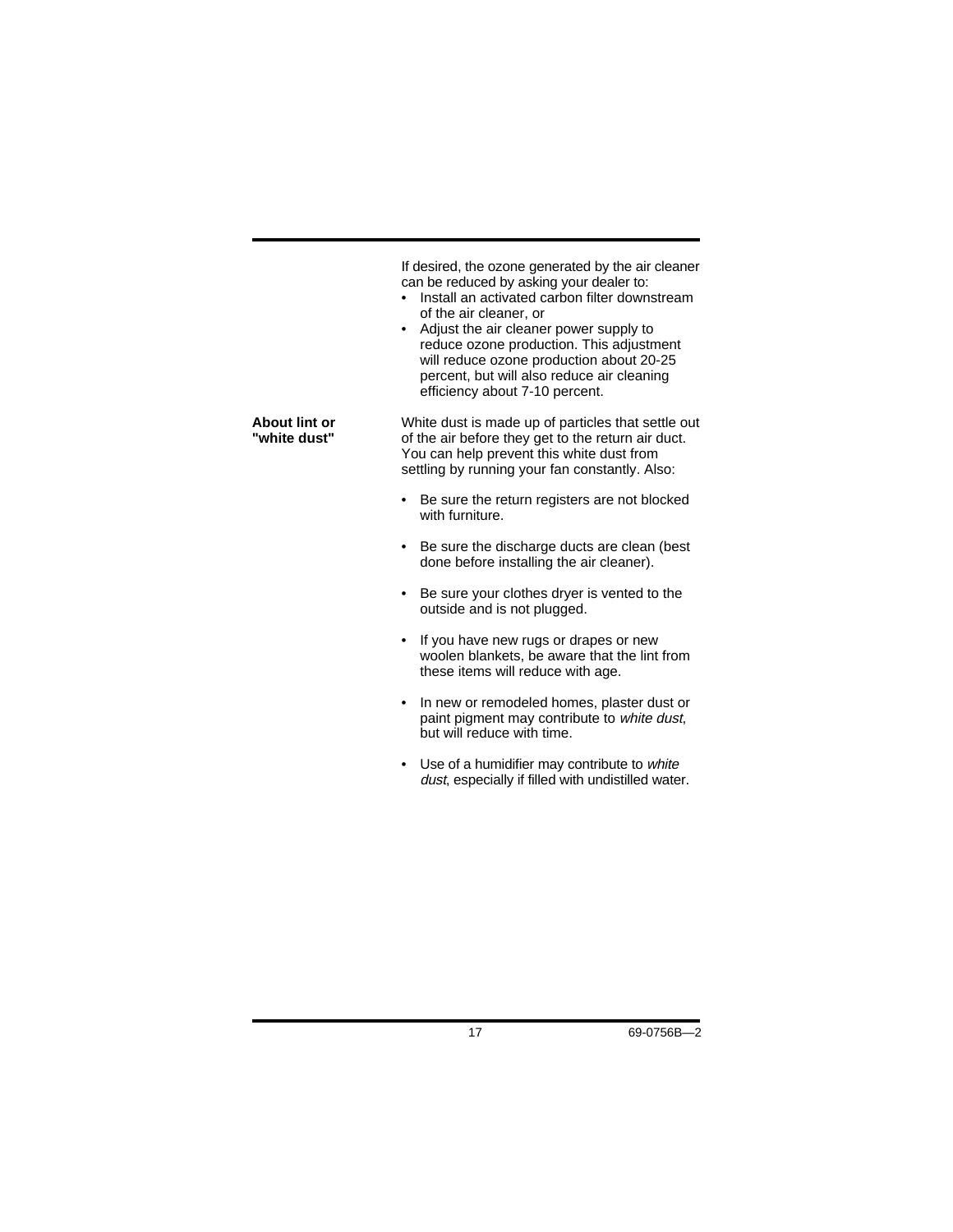### **BEFORE YOU CALL FOR SERVICE**

If your air cleaner is equipped with the optional W8600F Air Cleaner Monitor, the SERVICE and FAULT indicator on the W8600F will remind you that a cell and prefilter washing is due and tell you when the system isn't operating properly. Whether or not your air cleaner has an Air Cleaner Monitor, perform these checks before you call your heating and air conditioning dealer for service. **IF… THEN… 1.** Make sure the furnace or air conditioner blower is running. **2.** Make sure the access door is firmly closed and latched. If door is not closed properly, an interlock keeps the air cleaner off. **3.** Press the test button. A snapping sound indicates the air cleaner is operating properly. If there is no snapping sound, make sure the appropriate fuse or circuit breaker is OK. **1.** If the electronic cell(s) are wet from washing, turn the air cleaner off for 2-3 hours. **2.** Check the cell(s) for broken ionizer wires or bent plates. Repair if necessary. **3.** Wash cell(s) and prefilter(s) if dirty. **1.** Make sure the furnace or air conditioner fan is running. **2.** Make sure the access door is firmly closed. **3.** Make sure the ON-OFF switch is in the ON position. **4.** If the electronic cell(s) are wet, check again in 2 to 3 hours. **Electronic air cleaner doesn't seem to be working Arcing (snapping) seems too frequent Neon light on the air cleaner does not come on**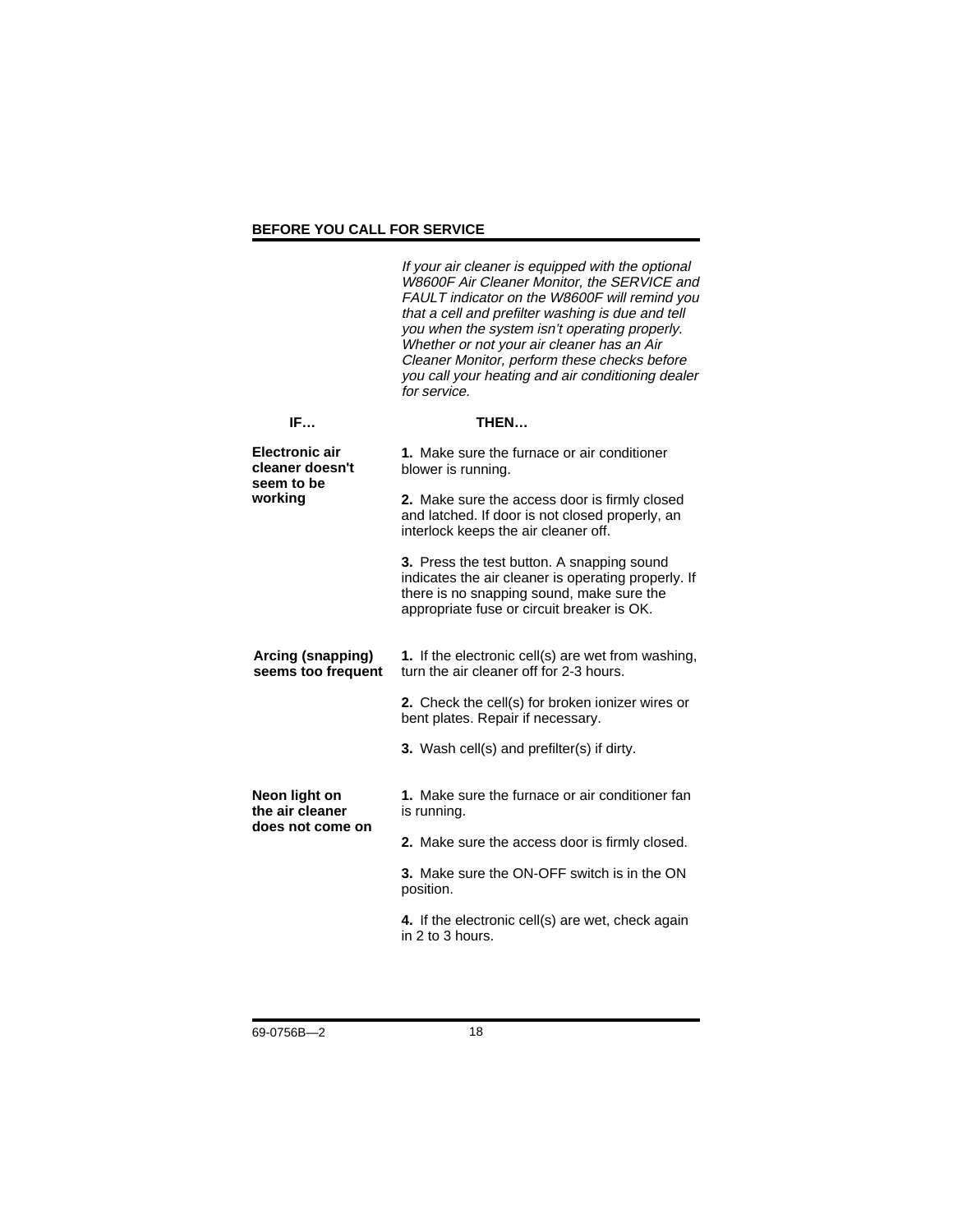|                                                                   | 5. Press the test button. A snapping sound<br>indicates the air cleaner is operating properly,<br>but the neon light is not working. If there is no<br>snapping sound, make sure the appropriate<br>fuse or circuit breaker is OK. |
|-------------------------------------------------------------------|------------------------------------------------------------------------------------------------------------------------------------------------------------------------------------------------------------------------------------|
| <b>The SERVICE</b><br>indicator on the<br><b>W8600F</b> activates | 1. Cell and prefilter washing is due; wash as<br>soon as possible.                                                                                                                                                                 |
| <b>The FAULT</b><br>indicator on the<br><b>W8600F</b> activates   | 1. Make sure cell(s) are clean and dry.<br>2. Check cells for visible damage.                                                                                                                                                      |
| <b>BATTERY Indicator</b><br>on the W8600F<br>activates            | 1. Remove the cover from the W8600F, make<br>sure the battery is firmly installed in holder.<br><b>2.</b> Replace the disc battery with type BR2032.                                                                               |
| You smell ozone<br>and find it<br>objectionable                   | Call your heating and air conditioning dealer.                                                                                                                                                                                     |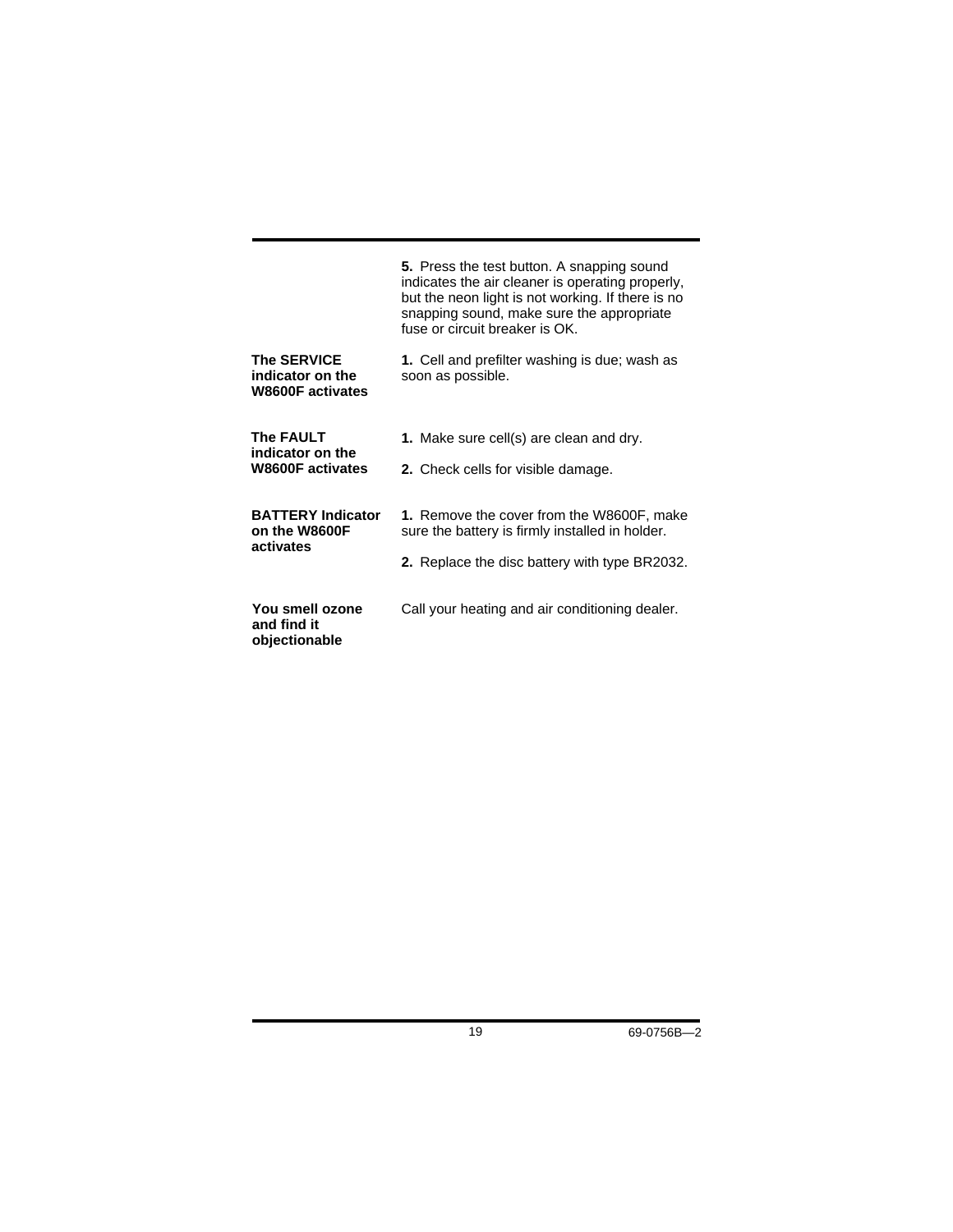### **TEN-YEAR CLEAN COIL GUARANTEE**

| Guarantee                         | Honeywell guarantees your indoor heating/<br>cooling coil will maintain optimum efficiency and<br>energy savings for a minimum of 10 years if<br>your new Honeywell Electronic Air Cleaner is<br>installed and properly maintained <sup>a</sup> on either                                                                                                 |
|-----------------------------------|-----------------------------------------------------------------------------------------------------------------------------------------------------------------------------------------------------------------------------------------------------------------------------------------------------------------------------------------------------------|
|                                   | A new heat pump, air conditioner, or high<br>efficiency furnace, or                                                                                                                                                                                                                                                                                       |
|                                   | A heat pump, air conditioner, or high<br>efficiency furnace that is less than one year<br>old, or                                                                                                                                                                                                                                                         |
|                                   | A heat pump, air conditioner, or high<br>efficiency furnace more than one year old<br>that has had the indoor coil professionally<br>cleaned by a qualified heating/cooling<br>contractor prior to installing a Honeywell<br>Electronic Air Cleaner.                                                                                                      |
|                                   | If your coil requires cleaning within the next 10<br>years, Honeywell will pay 50% of the cost to<br>have the coil professionally cleaned by a<br>qualified heating/cooling contractor, or \$100,<br>whichever is less.                                                                                                                                   |
|                                   | <sup>a</sup> Maintain electronic air cleaner operation by keeping<br>power switch in the ON position, and periodically<br>verifying proper operation by using the test button<br>and checking the neon light. Wash cell(s) regularly,<br>as specified earlier.                                                                                            |
| How to register<br>your guarantee | You can register your guarantee by filling out<br>the Clean Coil Guarantee Registration Card on<br>the back cover. If the card has been misplaced,<br>follow registration instructions below. After<br>Honeywell receives your registration, it will be<br>filed; no confirmation will be sent.                                                           |
|                                   | To register your guarantee you'll need a copy of<br>your dealer invoice showing purchase of a<br>Honeywell Electronic Air Cleaner. You will also<br>need dealer invoice(s) verifying the purchase of<br>new heating/cooling equipment, or coil cleaning<br>on existing equipment. The registration proce-<br>dure differs for new and existing equipment. |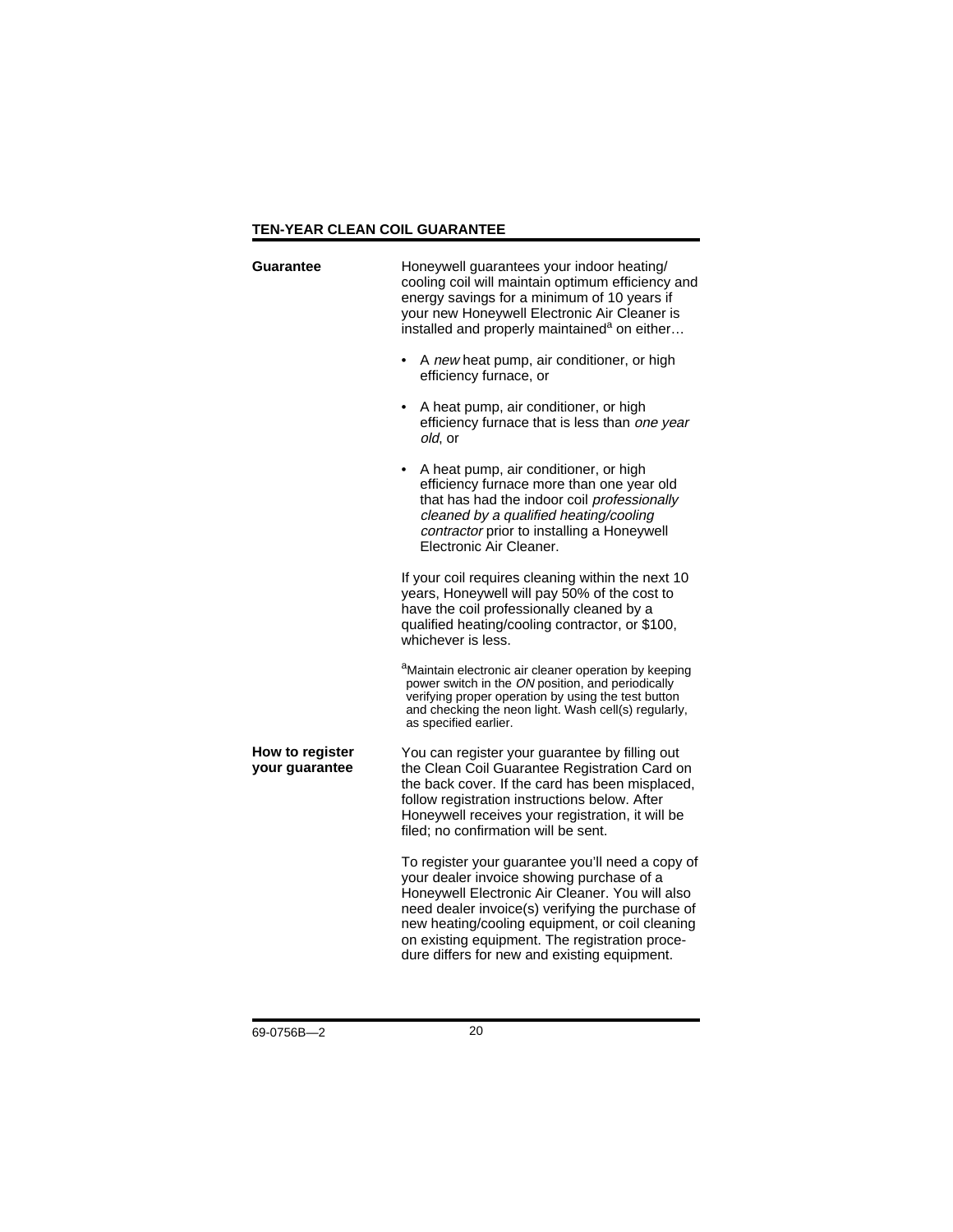| on new<br>equipment or<br>equipment less<br>than one year old | For Honeywell Electronic Air Cleaners installed<br>on a heat pump, air conditioner or high efficiency<br>furnace that is either new or less than one year<br>old, send copies of invoices verifying<br>Purchase of a new Honeywell Electronic Air<br>Cleaner.                             |
|---------------------------------------------------------------|-------------------------------------------------------------------------------------------------------------------------------------------------------------------------------------------------------------------------------------------------------------------------------------------|
|                                                               | Purchase of a heat pump, air conditioner or<br>٠<br>high efficiency furnace that is new or less<br>than one year old.                                                                                                                                                                     |
| in newly<br>constructed<br>homes                              | Honeywell recognizes that in some newly<br>constructed homes (those built within the<br>previous twelve months) a Honeywell Electronic<br>Air Cleaner may have already been installed,<br>with no invoice available. In that case, register<br>your guarantee by sending in the following |
|                                                               | The name, address and phone number of<br>$\bullet$<br>the home builder.                                                                                                                                                                                                                   |
|                                                               | The approximate date home was completed.                                                                                                                                                                                                                                                  |
|                                                               | The date you moved in.                                                                                                                                                                                                                                                                    |
| on existing<br>equipment more<br>than one year old            | For Honeywell Electronic Air Cleaners installed<br>on a heat pump, air conditioner or high effciency<br>furnace that is more than one year old, send<br>copies of invoices verifying                                                                                                      |
|                                                               | Proof of purchase of a new Honeywell<br>Electronic Air Cleaner.                                                                                                                                                                                                                           |
|                                                               | Proof of purchase of a professional coil<br>٠<br>cleaning by a qualified heating/cooling                                                                                                                                                                                                  |

contractor.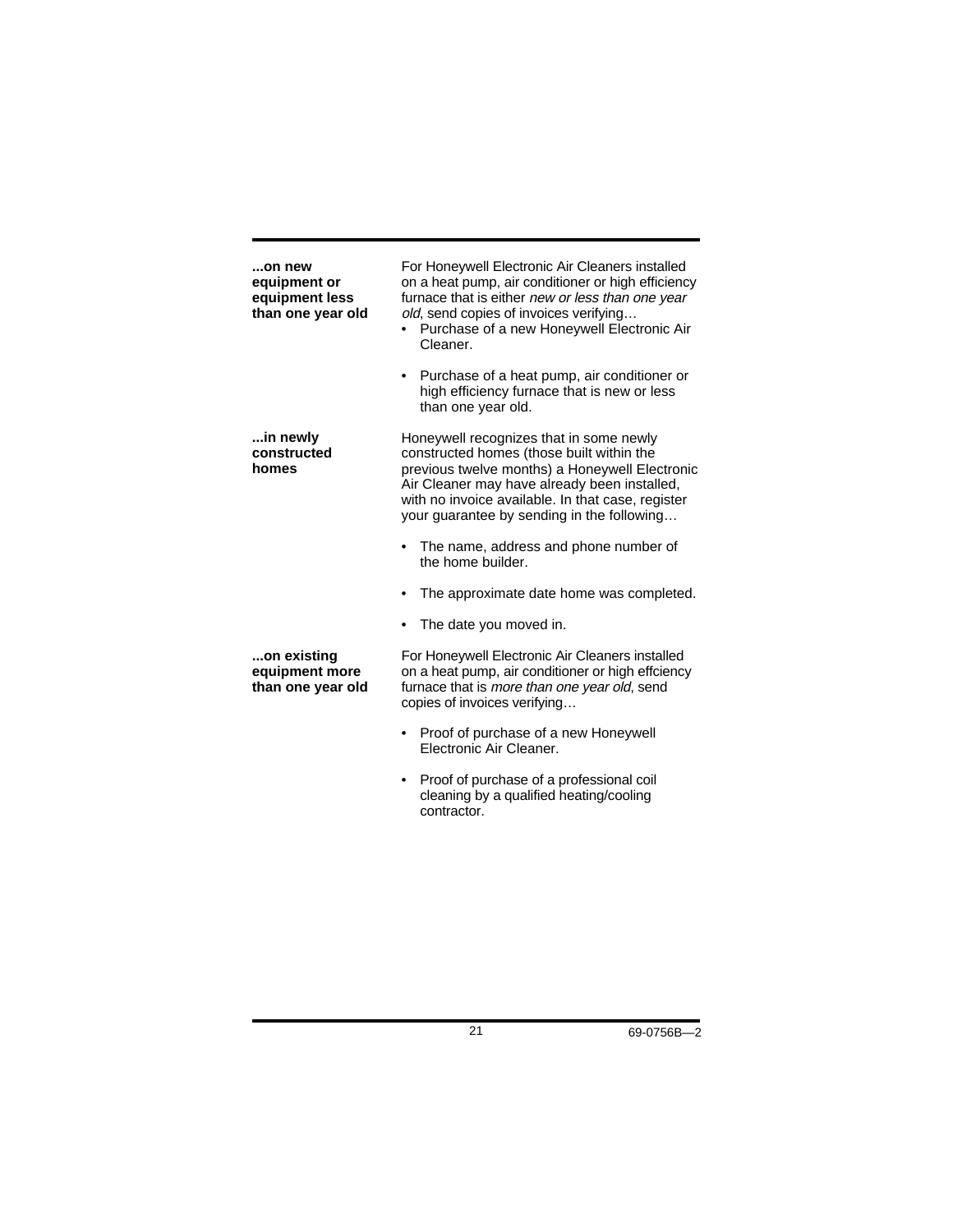# **Perfect Climate® CONTROLS FOR ADDED COMFORT AND CONVENIENCE**



- **1.** Honeywell Perfect Climate® Comfort Center™ Controls or Chronotherm® IV Programmable Thermostats.
- **2.** Honeywell F50 Electronic Air Cleaner.
- **3.** Honeywell humidistats.
- **4.** Honeywell humidifiers.
- **5.** Honeywell home ventilation systems.

### **Describing Perfection**

The most convenient, most energy efficient, cleanest, healthiest and most comfortable indoor environment possible today! Perfect climate is achieved when the five core components of a home's climate system work together:

- optimal efficiency heating and cooling equipment,
- precise, programmable temperature control,
- effective indoor air quality control,
- controlled humidity,
- proper ventilation and air distribution.

Contact your local Perfect Climate® dealer for an evaluation of your home.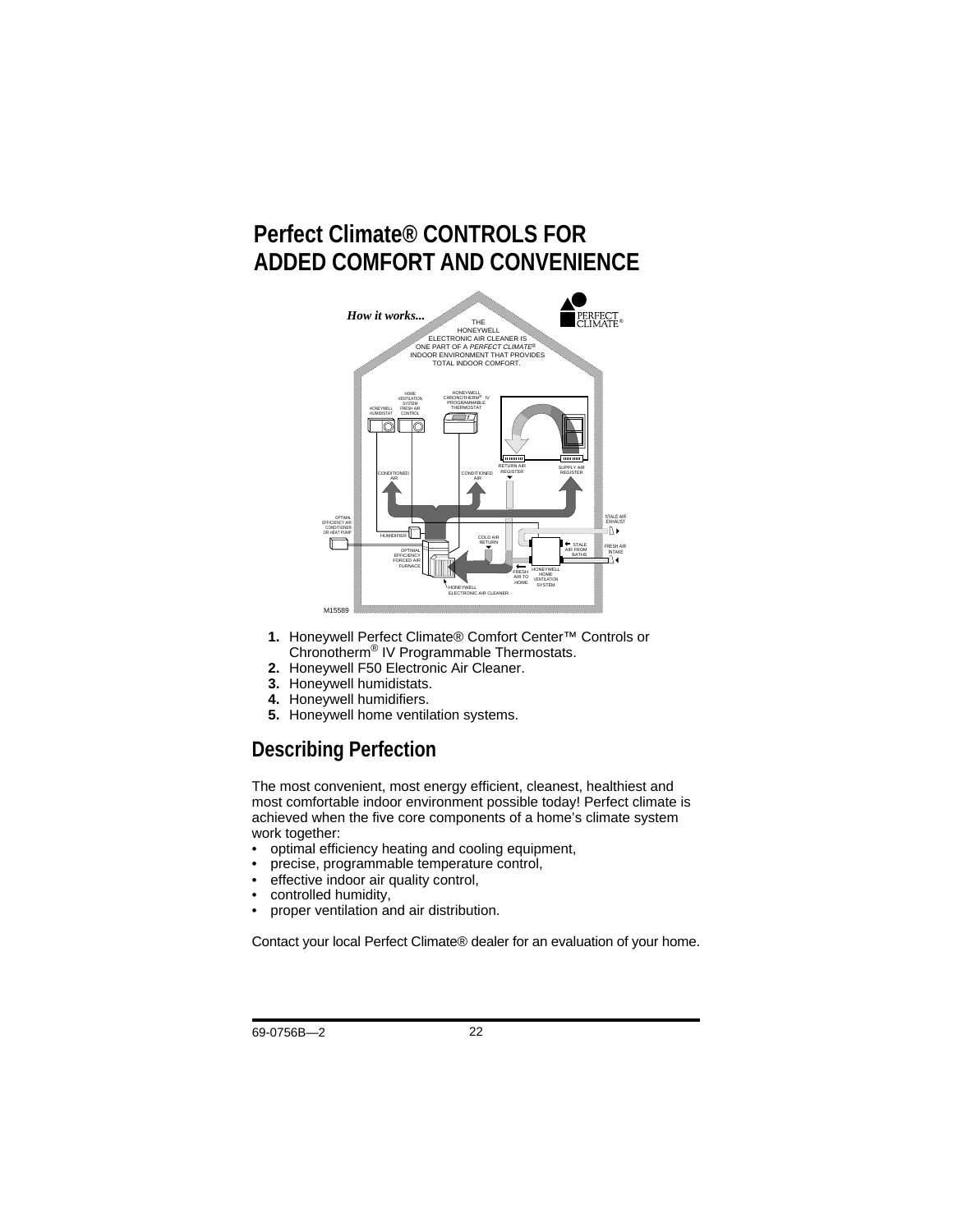### **LIMITED FIVE-YEAR WARRANTY**

Honeywell warrants to the consumer that this product be free from defects in the workmanship or materials, under normal conditions of use and service, for a period of five (5) years from the date of purchase by the consumer. If, at any time during the warranty period, the product is defective or malfunctions, Honeywell shall repair or replace it (at Honeywell's option) within a reasonable period of time.

| What to Do If You<br>Have a Problem                                 | First consult the "Before You Call For Service"<br>section in your owner's manual to see if the<br>problem can be easily corrected.<br>If you decide that you require further assis-<br>tance, please contact:<br>a) the dealer from which you purchased it, or<br>b) the local Honeywell Authorized Repair<br>Depot                   |
|---------------------------------------------------------------------|----------------------------------------------------------------------------------------------------------------------------------------------------------------------------------------------------------------------------------------------------------------------------------------------------------------------------------------|
|                                                                     | If you do not have a dealer as above, the local<br>Honeywell Sales office can assist you in<br>identifying qualified dealers in your area. For<br>the Honeywell Sales office nearest you, see<br>your "Service Information" booklet or the white<br>pages of your telephone directory.                                                 |
| <b>What Your</b><br><b>Warranty Covers</b><br><b>Free of Charge</b> | This warranty applies to all parts or components<br>of your Honeywell Electronic Air Cleaner,<br>except the ionizer wires in the air cleaner cells<br>and aluminum prefilters. The warranty also<br>covers the cost of both parts and labour for all<br>repairs done at a Honeywell Authorized<br>Electronic Air Cleaner Repair Depot. |
| <b>What Your</b>                                                    | This warranty does not apply to:                                                                                                                                                                                                                                                                                                       |
| <b>Warranty Does</b><br><b>Not Cover</b>                            | 1. Any labour cost(s) of removing or reinstalling<br>a replacement part(s) or unit or repair to a<br>defective part except where labor is per-<br>formed by a Honeywell Authorized Electronic<br>Air Cleaner Repair Depot at the Repair<br>Depot location.                                                                             |
|                                                                     | 2. Any defect or malfunction that was caused<br>by damage due to misuse, improper han-<br>dling or normal wear which occurred while<br>the product was in the possession of a<br>consumer:                                                                                                                                             |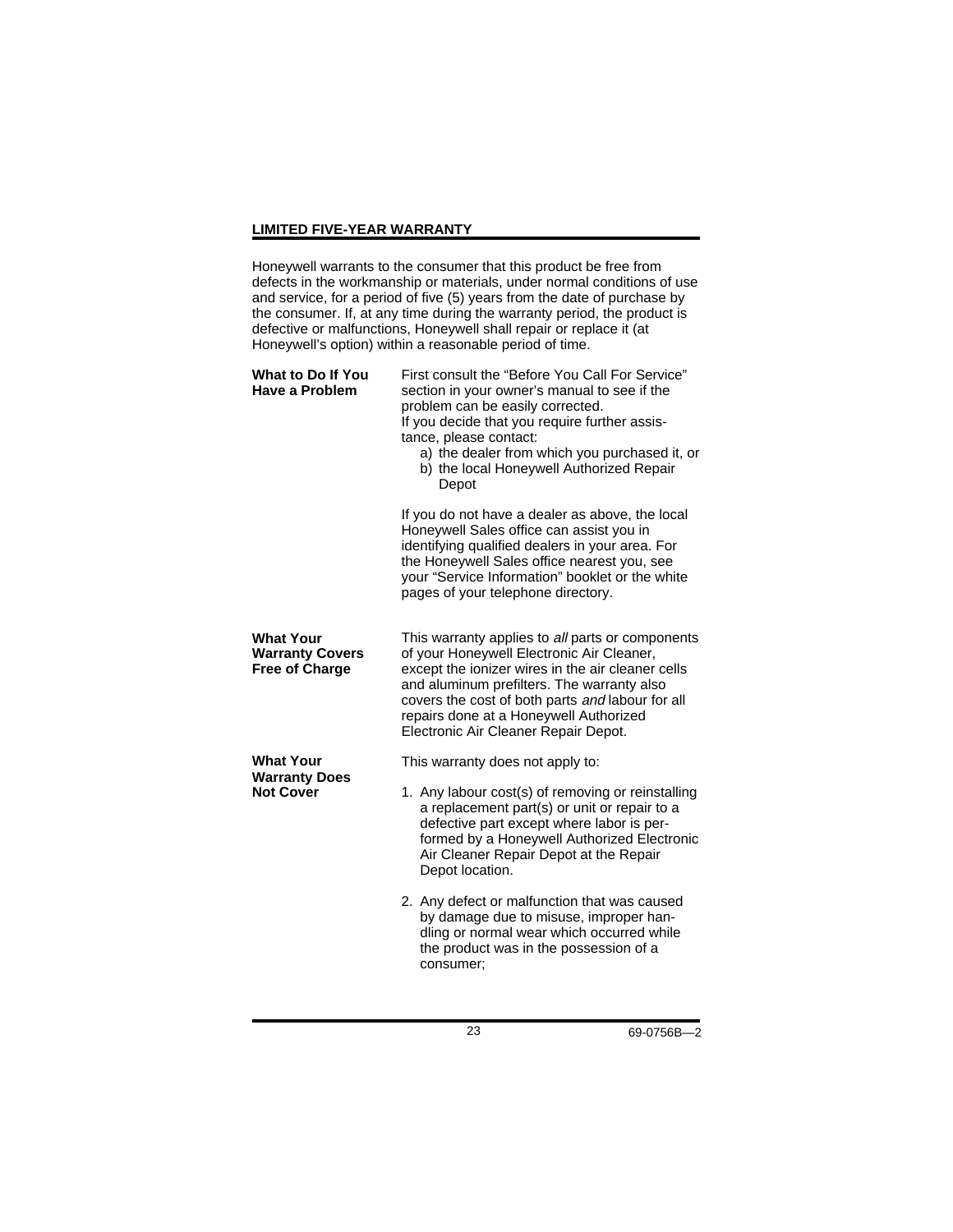|                                                                   | 3. Aluminum prefilters and ionizer wires, as<br>these parts are subject to natural wear with<br>the use of the product. (See the section on<br>prefilters and ionizer wires in "Before You<br>Call For Service" in your owner's guide.)                                                                                                                                                                                     |
|-------------------------------------------------------------------|-----------------------------------------------------------------------------------------------------------------------------------------------------------------------------------------------------------------------------------------------------------------------------------------------------------------------------------------------------------------------------------------------------------------------------|
| <b>Repairs to Your</b><br><b>Electronic Air</b><br><b>Cleaner</b> | If your Honeywell Electronic Air Cleaner<br>requires repair at any time during the five year<br>warranty period:                                                                                                                                                                                                                                                                                                            |
|                                                                   | 1. Bring or send (postage paid) the defective<br>part, a short description of the malfunction<br>and your original purchase invoice (or, if<br>mailing the part, enclose a copy of your<br>purchase invoice) to your local Honeywell<br><b>Authorized Electronic Air Cleaner Repair</b><br>Depot. The unit will be repaired at no cost<br>for both parts and labour and will be returned<br>to you.                         |
|                                                                   | 2. If you cannot bring your unit to a Repair<br>Depot, you may have it repaired by a<br>qualified dealer/contractor. Pay the bill for<br>the repair services rendered and then submit<br>the invoice along with a copy of your original<br>purchase invoice and a written request for<br>reimbursement to:<br>Honeywell Limited<br><b>EAC Warranty</b><br>740 Ellesmere Road<br>ON15-02H<br>Scarborough, Ontario<br>M1P 2V9 |
|                                                                   | Honeywell will remit to you the amount that you<br>paid for parts only in the repair of your Elec-<br>tronic Air Cleaner. (Remember that labour is<br>only covered under warranty if it is performed by<br>a Honeywell Authorized Electronic Air Cleaner<br>Repair Depot at the Repair Depot location.)                                                                                                                     |
| <b>Transferring Your</b><br>Warranty                              | This warranty is transferable from the original<br>purchaser of the product to a new owner for the<br>remaining length of the five year warranty.                                                                                                                                                                                                                                                                           |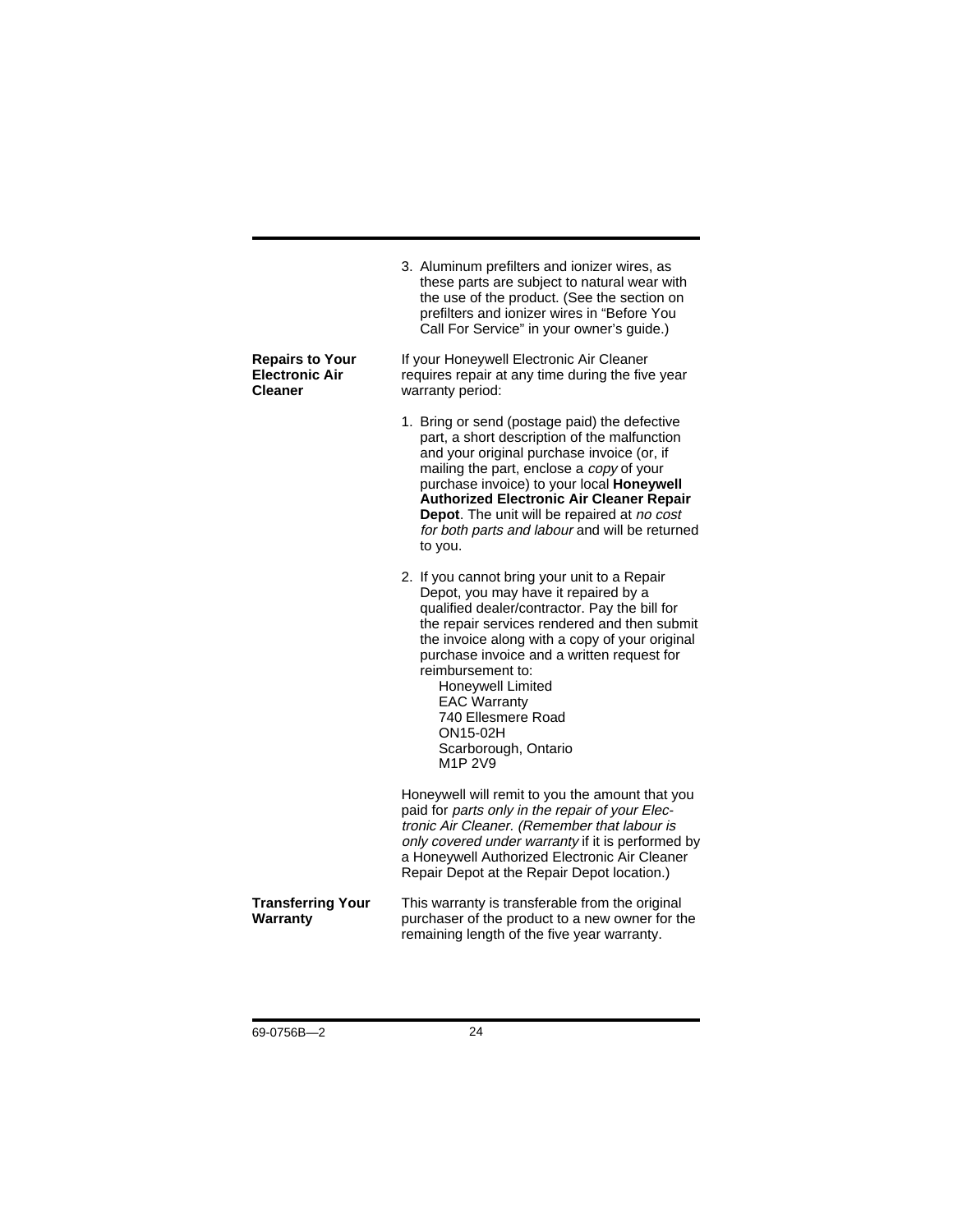| <b>Terms of Your</b><br>Warranty  | Honeywell's sole responsibility shall be to repair<br>or replace the product within the terms stated<br>above. HONEYWELL SHALL NOT BE LIABLE<br>FOR ANY CONSEQUENTIAL DAMAGES<br>RESULTING FROM ANY BREACH OF THIS<br>WARRANTY, EXPRESSED OR IMPLIED,<br>APPLICABLE TO THIS PRODUCT. Some<br>provinces and territories do not allow the<br>exclusion or limitation of consequential dam-<br>ages, so this limitation may not apply to you. |
|-----------------------------------|--------------------------------------------------------------------------------------------------------------------------------------------------------------------------------------------------------------------------------------------------------------------------------------------------------------------------------------------------------------------------------------------------------------------------------------------|
|                                   | THIS WARRANTY IS IN LIEU OF ALL OTHER<br>WARRANTIES, EXPRESSED OR IMPLIED,<br>AND THE WARRANTIES OF MERCHANTA-<br>BILITY AND FITNESS FOR A PARTICULAR<br>PURPOSE ARE HEREBY EXCLUDED<br>BEYOND THE FIVE YEAR DURATION OF<br>THE WARRANTY. Some provinces and<br>territories do not allow limitations on the<br>duration of an implied warranty, so this limitation<br>may not apply to you.                                                |
|                                   | This warranty gives you specific legal rights,<br>and you may have other rights which vary from<br>province to province. This warranty is in addition<br>to and not a modification of or subtraction from<br>warranties and other rights and remedies<br>contained in statutes relating to the sale of this<br>product.                                                                                                                    |
| <b>For Further</b><br>Information | If you have any questions concerning this<br>warranty please write to:<br>Honeywell Limited<br><b>EAC Warranty</b><br>155 Gordon Baker Road<br>North York, Ontario<br><b>M2H 3N7</b>                                                                                                                                                                                                                                                       |
|                                   | or call toll free 1-800-405-9835.                                                                                                                                                                                                                                                                                                                                                                                                          |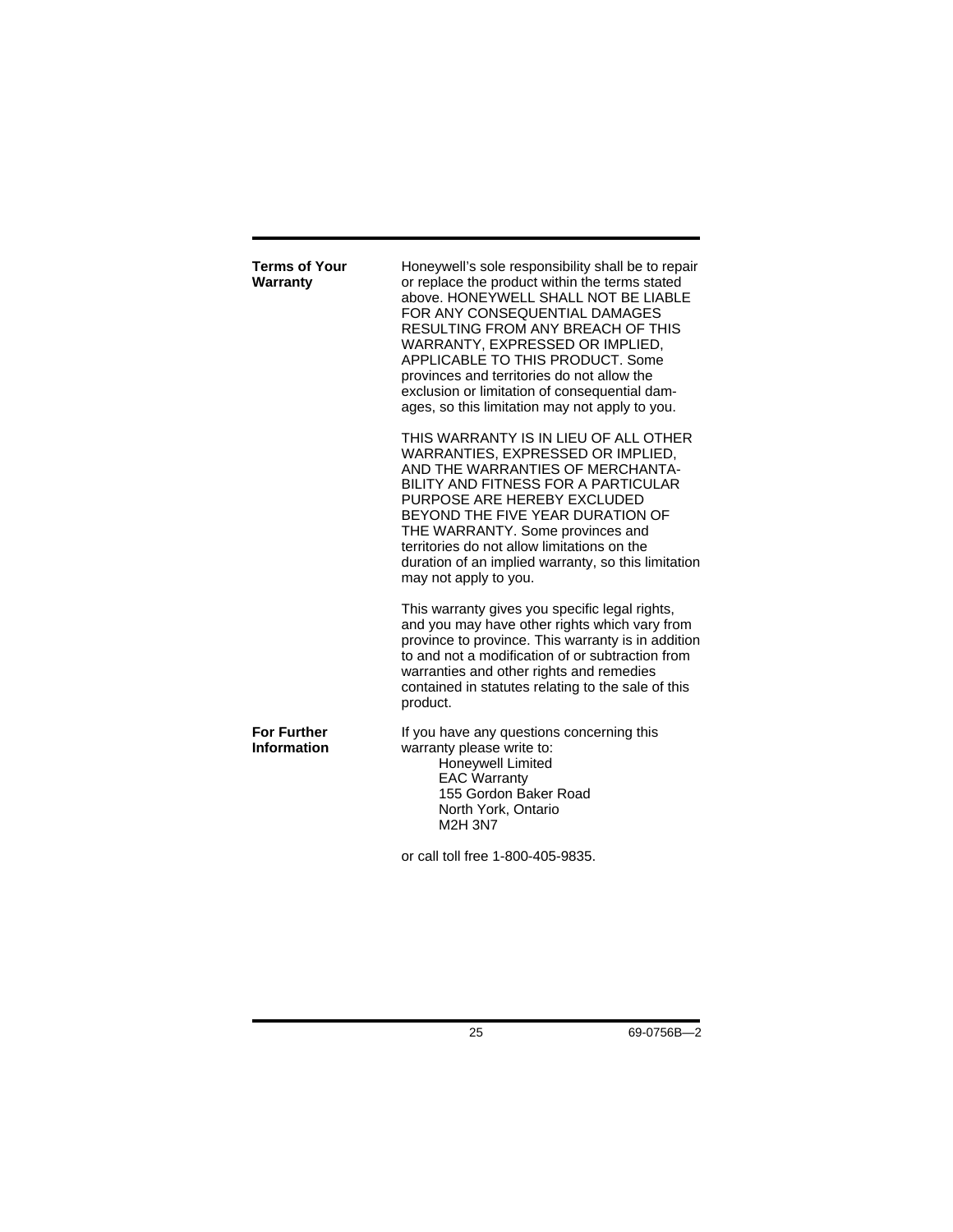# **Honeywell**

### **Home and Building Control** Honeywell Inc.

Honeywell Plaza P.O. Box 524 Minneapolis, MN 55408-0524

### **Home and Building Control**

69-0756B—2 J.H. Rev. 9-98 <br>
paper containing at least 10% www.honeywell.com<br>
post-consumer paper fibers. Honeywell Limited-Honeywell Limitée 155 Gordon Baker Road North York, Ontario M2H 3N7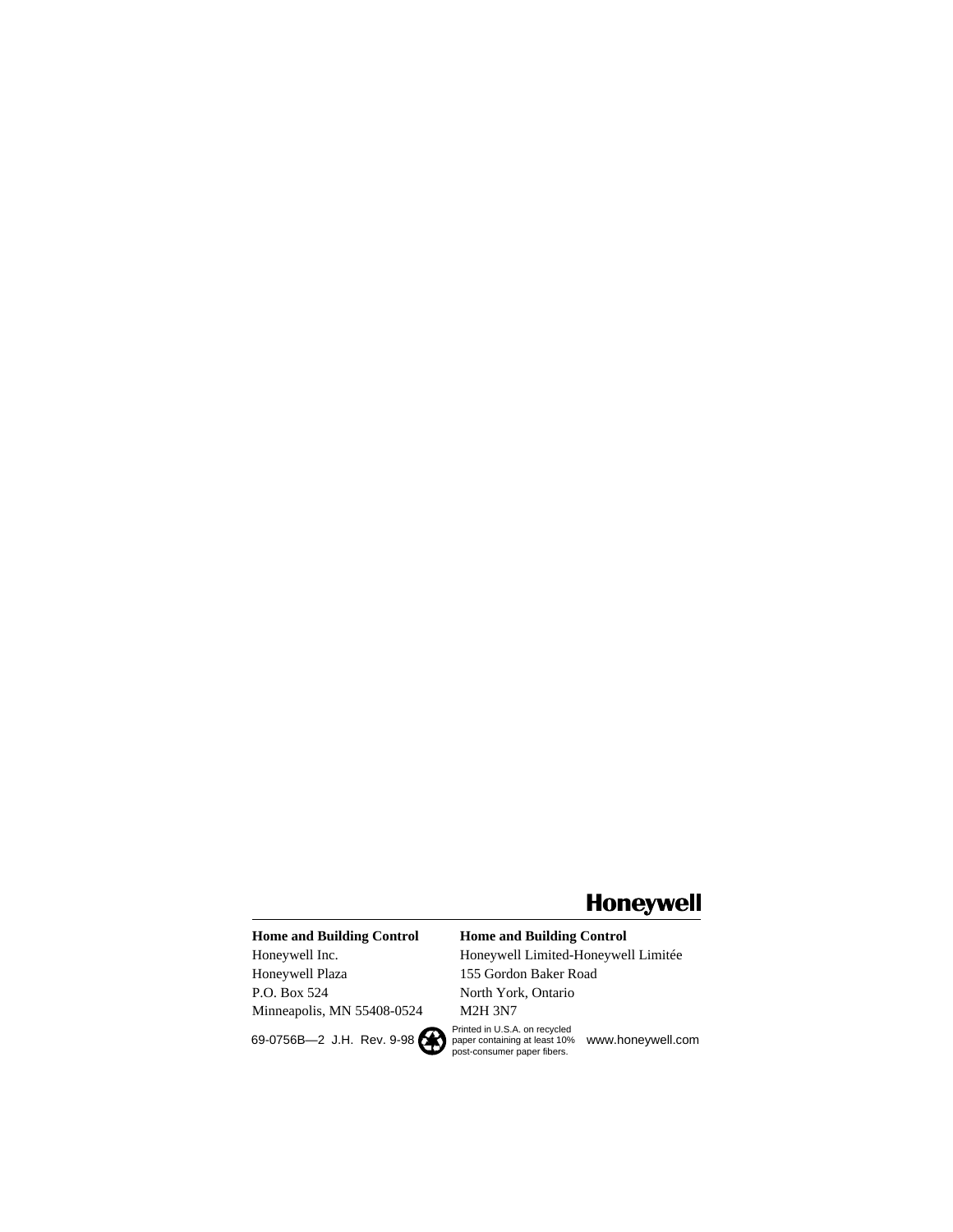# **Honeywell**

# GUIDE DE L'UTILISATEUR

# F50F **Filtre À Air Électronique**



Tous droits réservés



69-0756B-2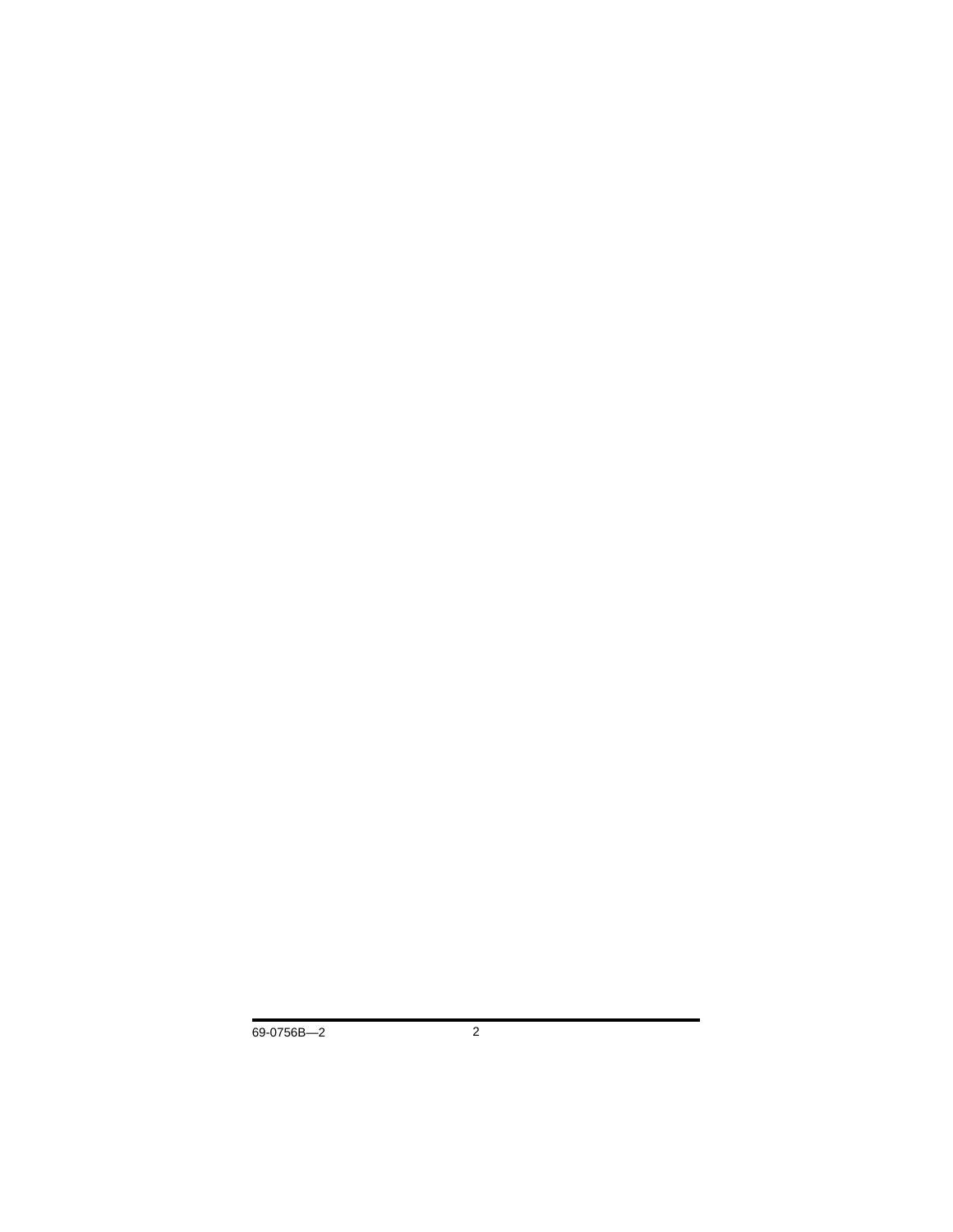### **TABLE DES MATIÈRES**

|                                                                               | PAGE |
|-------------------------------------------------------------------------------|------|
| MONITEUR DE FILTRE À AIR                                                      | 4    |
| UTILISATION DU FILTRE À AIR ÉLECTRONIQUE                                      | 5    |
| MESURES À PRENDRE POUR MAXIMISER LE RENDEMENT<br>DU FILTRE À AIR ÉLECTRONIQUE | 7    |
| NETTOYAGE DE LA (DES) CELLULES ET DU (DES)<br><b>PRÉFILTRES</b>               | 9    |
| COMMENT FONCTIONNE LE FILTRE À AIR ÉLECTRONIQUE                               | 16   |
| <b>AVANT D'APPELER</b>                                                        | 20   |
| GARANTIE DE DIX ANS PROPRETÉ DU SERPENTIN                                     | 22   |
| RÉGULATEURS PERFECT CLIMATE <sup>md</sup>                                     | 24   |
| <b>GARANTIE LIMITÉE DE 5 ANS</b>                                              | 25   |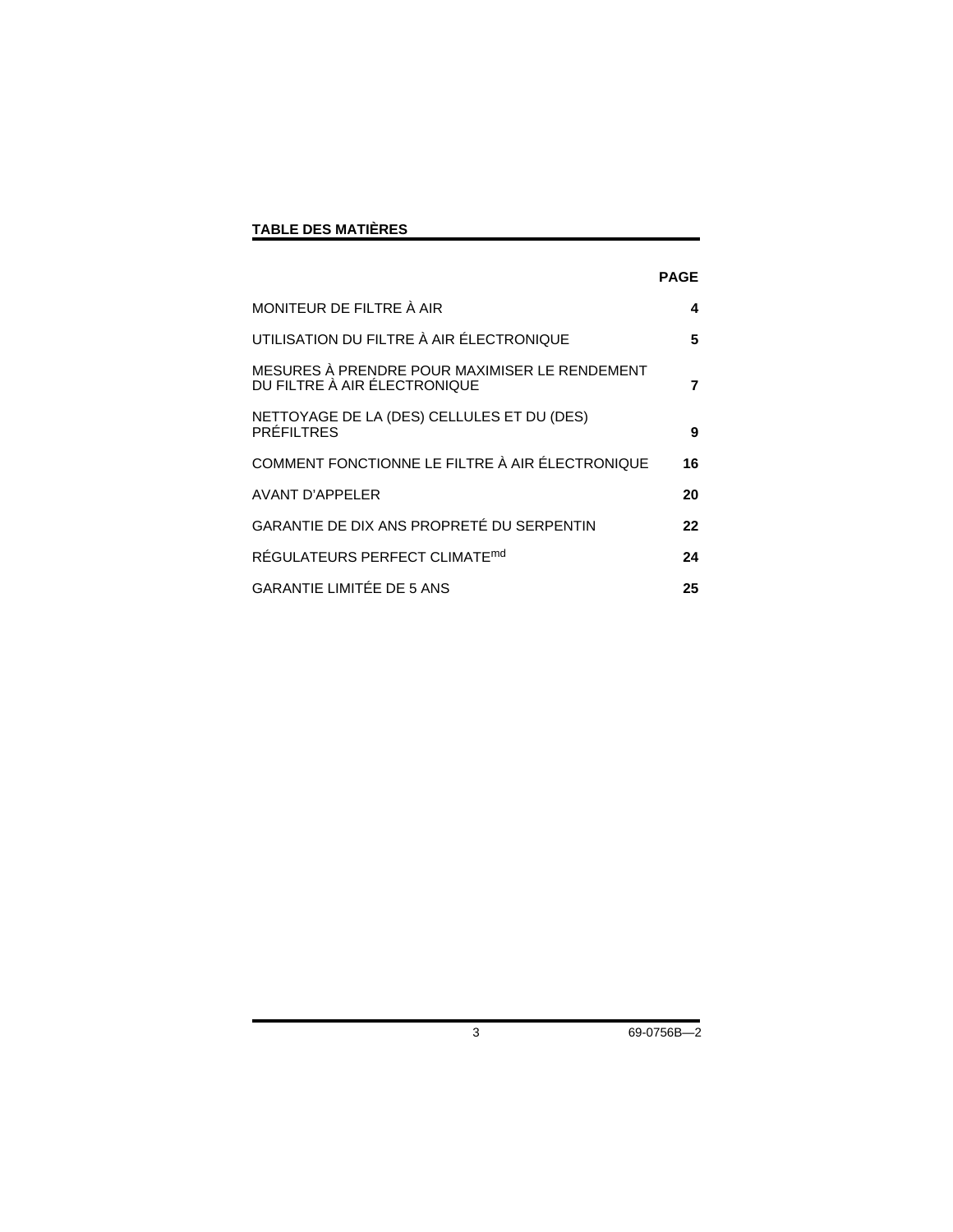### **MONITEUR DE FILTRE À AIR**

Le moniteur W8600F, que vous pouvez installer avec le filtre à air, vous permet de voir si le filtre fonctionne de façon efficace. Il doit être commandé séparément.

Le W8600F est conçu pour être monté près du thermostat ou à tout autre endroit pratique (comme la pièce où est l'appareil de chauffage), où il permet de vérifier le rendement du filtre à air.

Le moniteur comprend quatre voyants à cristaux liquides : ON, BATTERY, SERVICE et FAULT.



- Le voyant ON est activé lorsque le filtre à air fonctionne normalement. Lorsque le filtre à air est en marche, le ventilateur du système fonctionne également.
- Le voyant BATTERY est activé lorsque la pile du W8600F est faible.
- Le voyant SERVICE est activé lorsque les préfiltres et les cellules doivent être lavés. La fréquence de nettoyage est programmée dans le W8600F au moment de l'installation. Pour désactiver le voyant SERVICE, appuyer sur le bouton RESET, situé à la partie inférieure droite du W8600F.
- Le voyant FAULT est activé lorsqu'il y a une trop grande quantité de saleté, une défectuosité électronique, des arcs continus ou s'il y a des anomalies à la sortie haute tension de l'alimentation du filtre à air.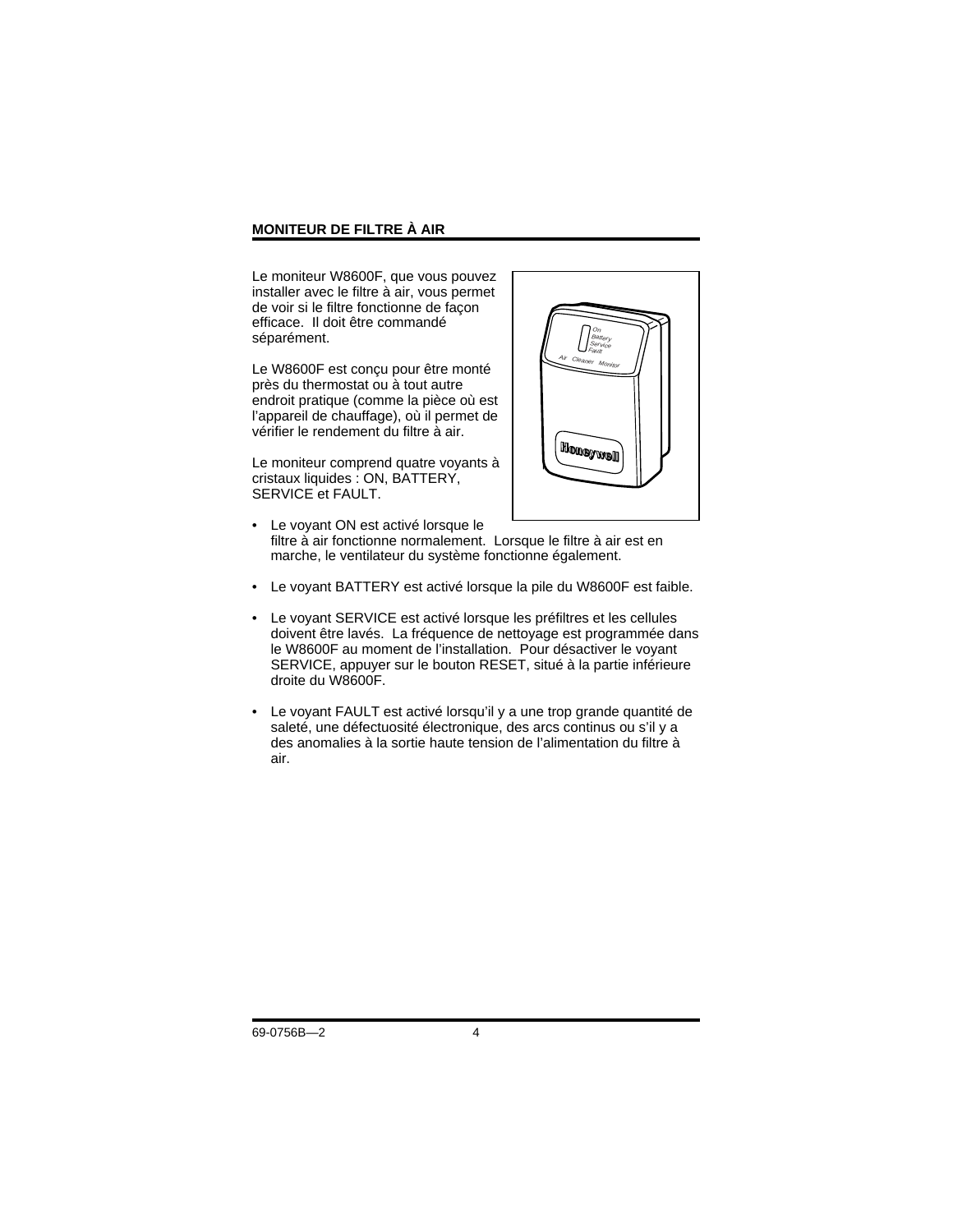### **UTILISATION DU FILTRE À AIR ÉLECTRONIQUE**



Régler l'interrupteur ON-OFF du bloc d'alimentation à la position ON.

REMARQUE: Appuyer sur 1 pour ON, ou sur 0 pour OFF.

Le filtre se mettra en marche dès que le ventilateur du système de chauffage ou de refroidissement démarrera. Pour assurer le rendement maximal du filtre et garder les serpentins du système de refroidissement plus propres, toujours laisser les interrupteurs du filtre et du ventilateur sur le thermostat à la position ON. Toutefois, le fonctionnement continu du ventilateur entraînera une légère augmentation de la facture mensuelle d'électricité.

Lorsque le ventilateur et le filtre se mettent en marche, la lampe-témoin s'allume.

S'il y a un moniteur de filtre à air W8600F au mur (voir page 2), le voyant ON sera activé chaque fois que le filtre à air sera en marche. Le ventilateur devrait fonctionner également.

Il peut arriver qu'il y ait un bruit d'arc électrique lorsque le filtre fonctionne. Ce bruit survient généralement lorsqu'une plus grosse particule de saleté provoque une décharge haute tension. Il



ON BATTERY SERVICE FAULT Air Cleaner M

M3586

M<sub>11980</sub>

indique que le filtre fonctionne normalement. Pour entendre ce bruit, appuyer sur le bouton d'essai, près du bas de la porte. Utiliser ce bouton pour vérifier le fonctionnement du filtre.

 $\overline{\smash{\big)}\xspace_{\text{M3585}}}$ 



Lorsque le filtre et le ventilateur s'arrêtent, la lampe-témoin et le voyant ON du W8600F s'éteignent. Le filtre est à l'arrêt jusqu'à ce que le système de chauffage ou de refroidissement et le ventilateur se remettent en marche.

5 69-0756B—2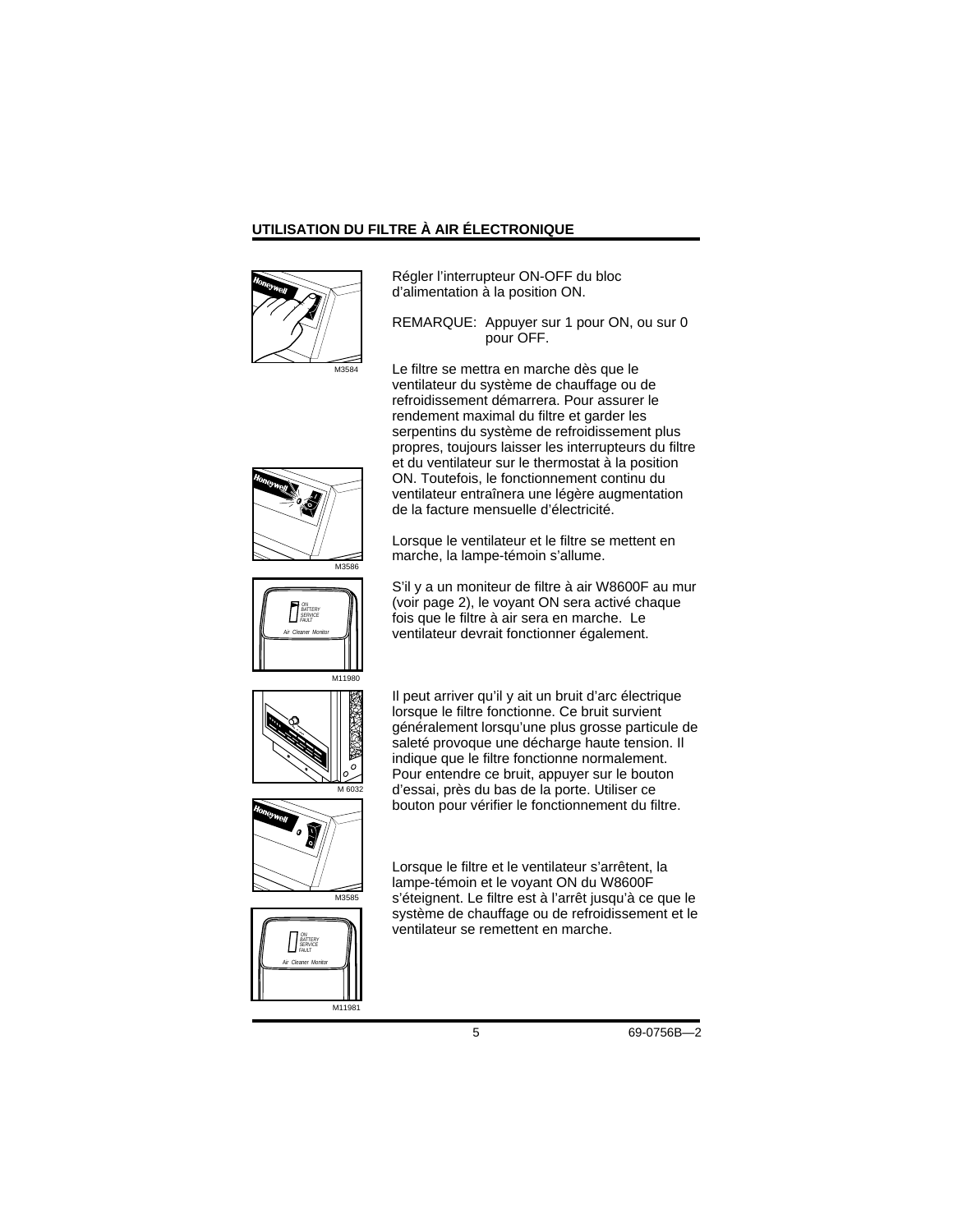

Pour mettre le filtre hors tension, il faut régler l'interrupteur à la position OFF. Le système continuera de fonctionner mais l'air ne sera pas purifié. En temps normal, l'interrupteur devrait toujours être à ON.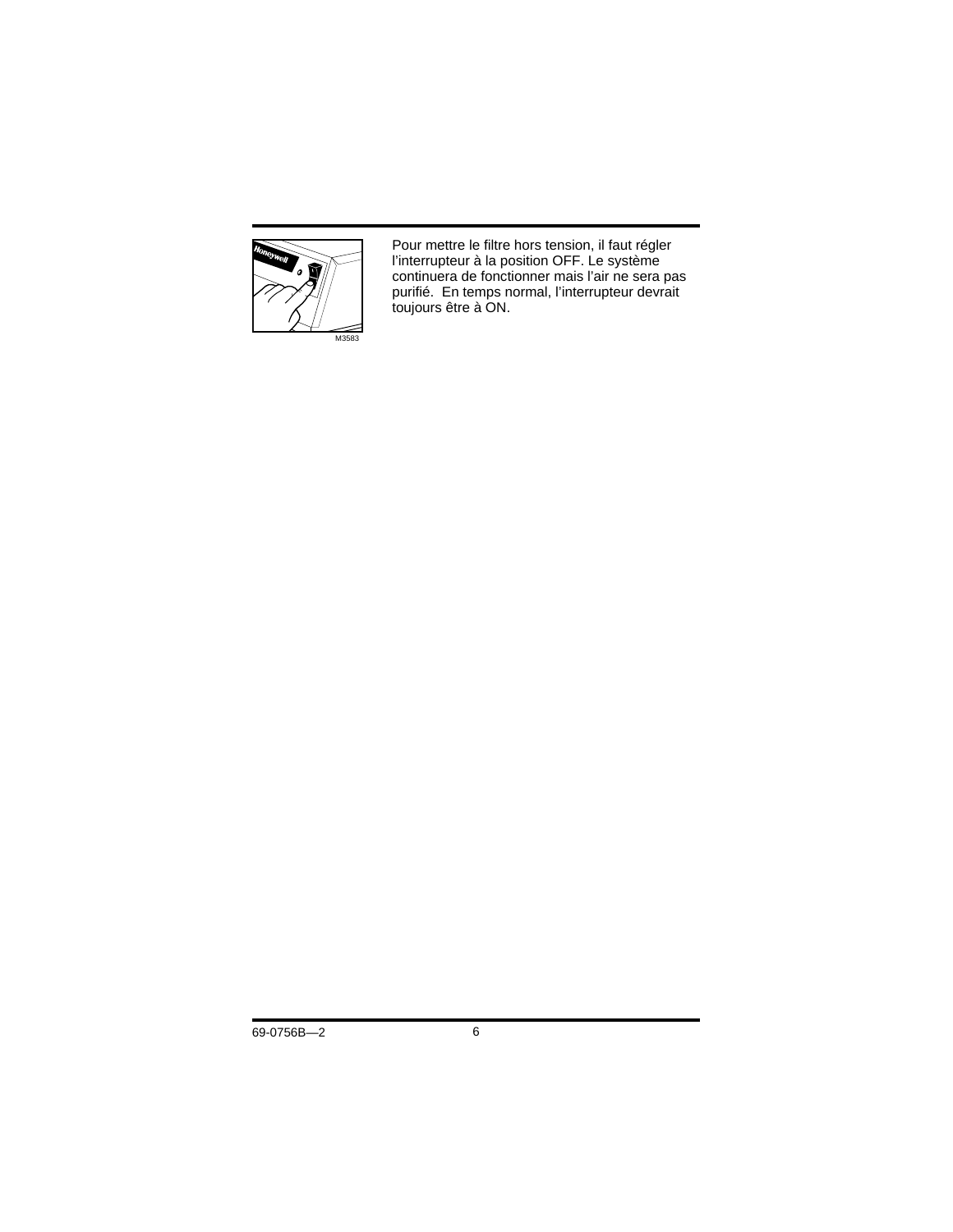#### **MESURES À PRENDRE POUR MAXIMISER LE RENDEMENT DU FILTRE À AIR ÉLECTRONIQUE**

| <b>Faire fonctionner</b><br>le filtre à air le<br>plus souvent<br>possible | Pour une efficacité maximale, le filtre à air<br>devrait fonctionner sans arrêt. Pour ce faire,<br>régler l'interrupteur du ventilateur sur le<br>thermostat à ON et s'assurer que le filtre est à<br>ON. Le ventilateur et le filtre seront en marche<br>même si le système de chauffage ou de<br>refroidissement est arrêté.                                                                                                                                                                                                                                                                                                  |  |  |
|----------------------------------------------------------------------------|---------------------------------------------------------------------------------------------------------------------------------------------------------------------------------------------------------------------------------------------------------------------------------------------------------------------------------------------------------------------------------------------------------------------------------------------------------------------------------------------------------------------------------------------------------------------------------------------------------------------------------|--|--|
|                                                                            | REMARQUE: Un interrupteur manuel peut être<br>incorporé à l'appareil de<br>chauffage ou au régulateur du<br>ventilateur.                                                                                                                                                                                                                                                                                                                                                                                                                                                                                                        |  |  |
|                                                                            | Le filtre à air consomme moins de courant<br>qu'une ampoule 40 W (modèles à deux<br>cellules : 33 W; modèles à une cellule : 22 W).<br>Les coûts de fonctionnement du ventilateur<br>varient selon la grosseur du moteur du<br>ventilateur et les tarifs de l'électricité dans la<br>région. La plupart de ceux qui possèdent un<br>filtre à air croient que ces coûts sont largement<br>compensés par les avantages d'une purification<br>et d'une circulation d'air permanentes. Vous<br>constaterez peut-être même que la température<br>ambiante est plus constante lorsque le<br>ventilateur fonctionne de façon continue. |  |  |
| <b>Garder les</b><br>cellules et les<br>préfiltres propres                 | Bien que le filtre à air électronique soit efficace<br>pour des quantités de saleté variées, un<br>nettoyage régulier est la meilleure garantie de<br>rendement constant. De plus, un préfiltre et une<br>cellule très sales entraînent une diminution du<br>débit d'air, ce qui réduit l'efficacité de l'appareil<br>de chauffage ou de refroidissement. La fiche<br>de rappel de lavage ou le moniteur W8600F<br>offert en option permettent de suivre un horaire<br>de nettoyage régulier.                                                                                                                                   |  |  |
| Remplacer le filtre<br>à charbon actif<br>régulièrement                    | Parfois un filtre à charbon actif est installé en<br>aval du filtre afin d'éliminer les odeurs. Ce filtre<br>devrait être remplacé au moins une fois par<br>année ou selon les recommandations du<br>fabricant. Honeywell n'offre pas de filtre à<br>charbon pour ce filtre.                                                                                                                                                                                                                                                                                                                                                    |  |  |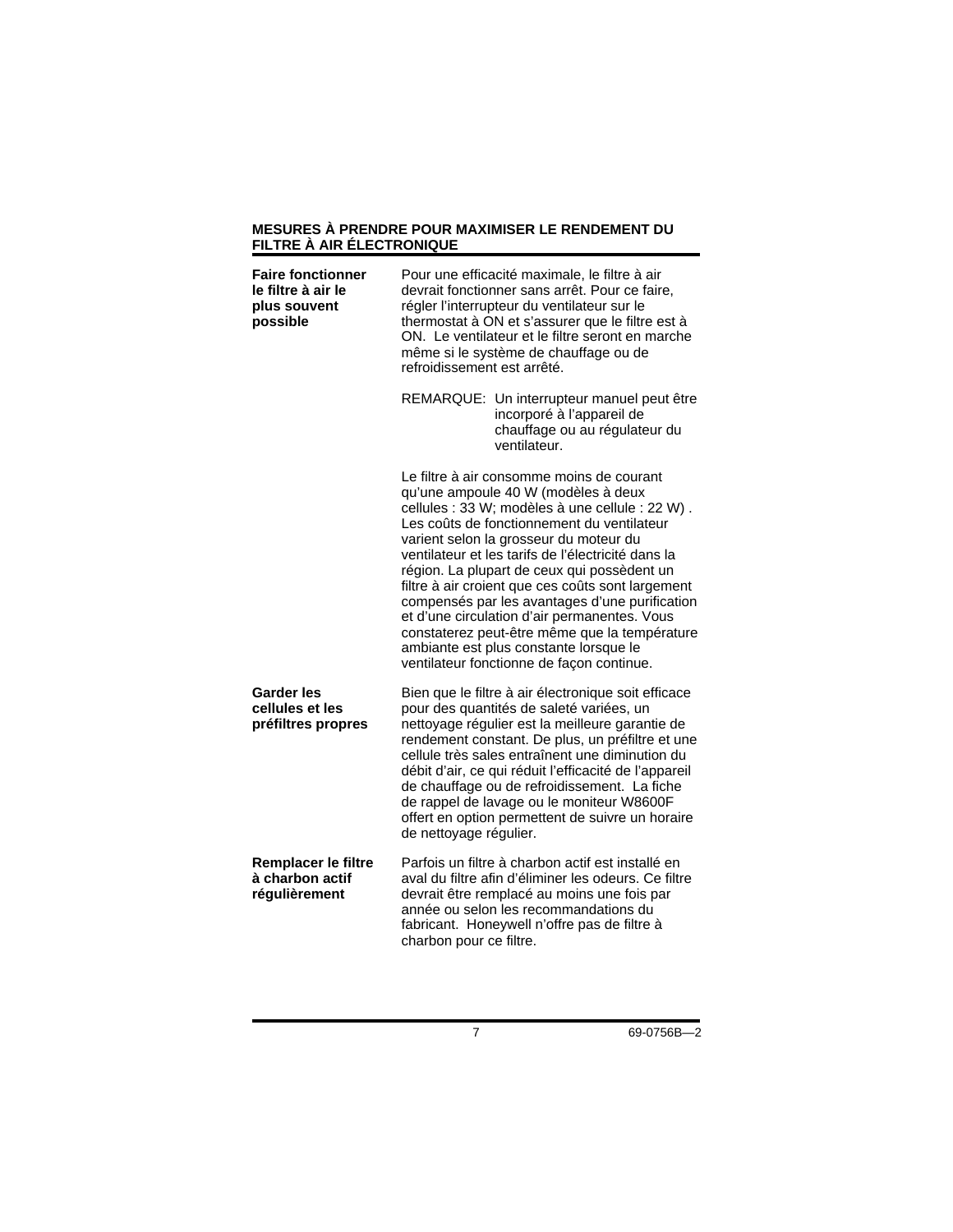#### **Si vous possédez un humidificateur**

Si le système comprend un humidificateur atomiseur, il faudra peut-être installer un filtre ordinaire pour appareil de chauffage entre l'humidificateur et le filtre afin d'empêcher que des dépôts minéraux ne se déposent sur le filtre à air. Ce filtre doit être vérifié régulièrement et remplacé aussitôt qu'il y a accumulation de saleté ou de dépôts minéraux. S'il n'y a pas de filtre, il faudra sans doute nettoyer les cellules et les préfiltres plus souvent pour enlever les dépôts minéraux.

Si un humidificateur à ultrasons est souvent utilisé, en particulier s'il est rempli d'eau du robinet (non distillée), la (les) cellules et le(s) préfiltres devront être nettoyés plus fréquemment. Un résidu blanchâtre provenant des minéraux dans l'eau apparaîtra sur les cellules. Ce résidu peut provoquer la "poussière blanche" (voir page 19).

Tous les humidificateurs centraux Honeywell peuvent être utilisés avec un filtre à air électronique Honeywell, sans qu'il soit nécessaire d'ajouter des filtres ou de modifier le système.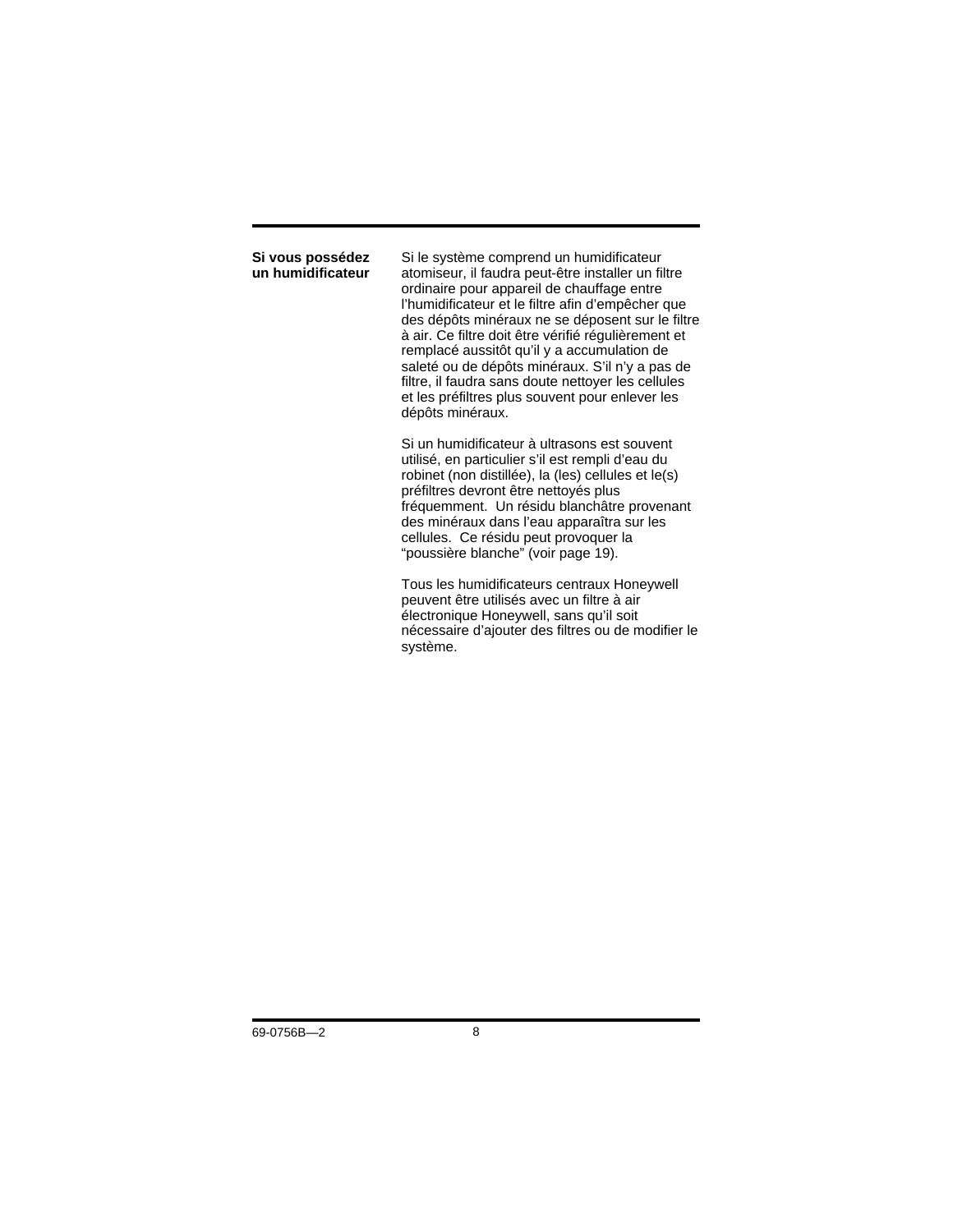### **NEHOYAGE DE LA (DES) CELLULES ET DU (DES) PRÉFILTRES**

### **AVERTISSEMENT Extrémités tranchantes. Peuvent causer des blessures.** Manipuler la (les) cellules avec soin ou porter des gants pour éviter les coupures car les extrémités métalliques sont tranchantes. **Établissement de l'horaire de lavage** Pour assurer le rendement optimal du filtre, il faut laver les cellules et les préfiltres régulièrement, tous les 1 à 6 mois. La fréquence de lavage dépend du nombre de personnes et d'animaux dans la maison, des activités (cuisson ou travaux de menuiserie) et de la fumée de tabac. À l'aide de la fiche de rappel de lavage fournie avec le filtre à air ou du moniteur W8600F en option, établir un horaire de lavage et le suivre. Placer la fiche à un endroit pratique. **ELECTRONIC AIR CLEANER WASH REMINDER SCHEDULE**

| AIDE-MÉMOIRE DE LAVAGE FILTRE ÉLECTRONIQUE |   |   |   |   |   |   |   |   |   |   |   |       |
|--------------------------------------------|---|---|---|---|---|---|---|---|---|---|---|-------|
|                                            |   |   |   |   |   |   |   |   |   |   |   |       |
| <b>YEAR</b>                                | J | F | M | A | M | J | J | A | s | O | N | D     |
|                                            |   |   |   |   |   |   |   |   |   |   |   |       |
|                                            |   |   |   |   |   |   |   |   |   |   |   |       |
|                                            |   |   |   |   |   |   |   |   |   |   |   |       |
|                                            |   |   |   |   |   |   |   |   |   |   |   |       |
|                                            |   |   |   |   |   |   |   |   |   |   |   |       |
|                                            |   |   |   |   |   |   |   |   |   |   |   |       |
|                                            |   |   |   |   |   |   |   |   |   |   |   |       |
|                                            |   |   |   |   |   |   |   |   |   |   |   |       |
|                                            |   |   |   |   |   |   |   |   |   |   |   |       |
|                                            |   |   |   |   |   |   |   |   |   |   |   |       |
|                                            |   |   |   |   |   |   |   |   |   |   |   |       |
|                                            |   |   |   |   |   |   |   |   |   |   |   |       |
|                                            |   |   |   |   |   |   |   |   |   |   |   |       |
|                                            |   |   |   |   |   |   |   |   |   |   |   | MF982 |

9 69-0756B—2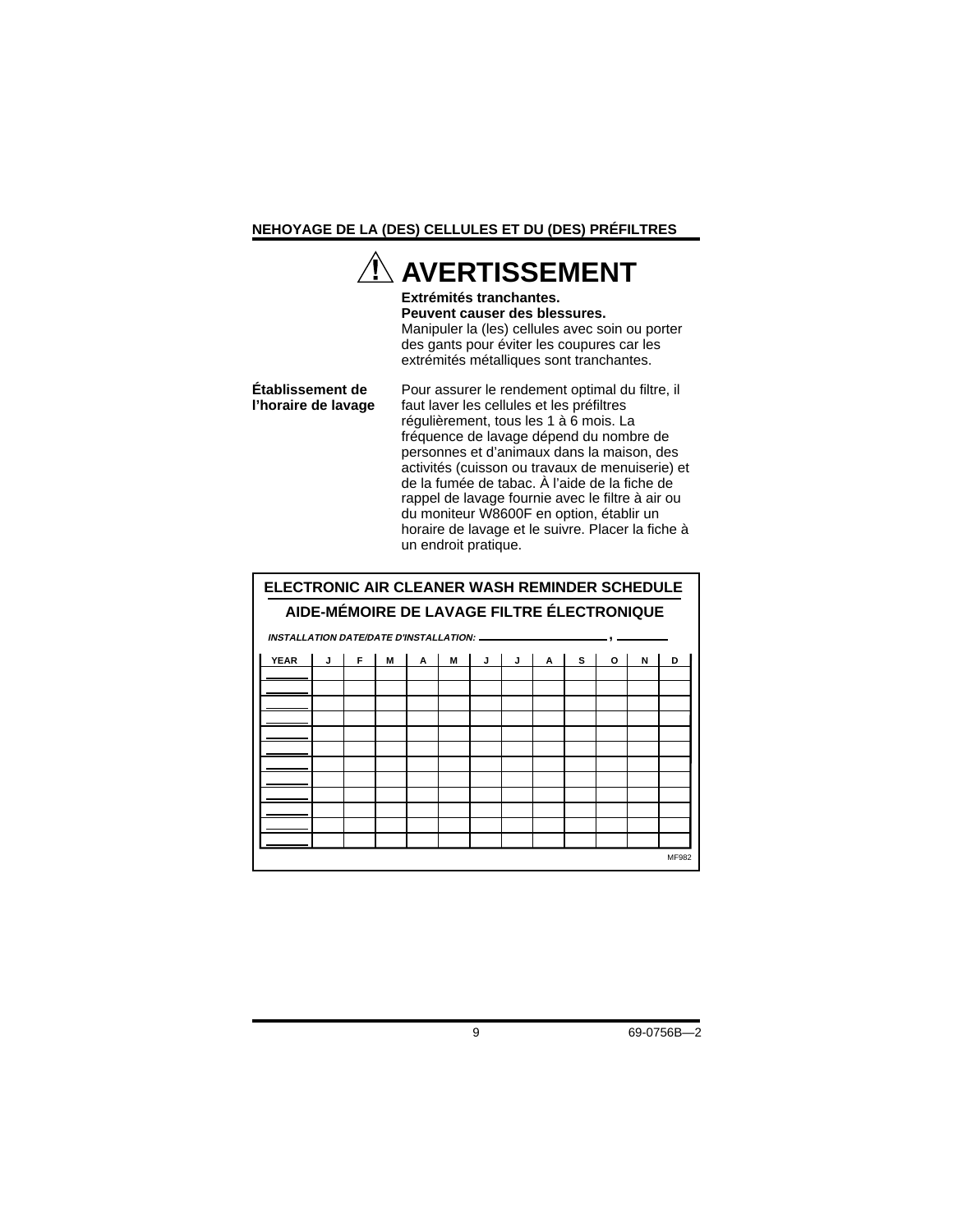Si le filtre à air comprend un moniteur de filtre à air W8600F, le voyant SERVICE s'allumera pour indiquer que les cellules et les préfiltres doivent être nettoyés. Suivre les instructions de nettoyage à la page 11. Pour mettre le voyant SERVICE à la position OFF, appuyer sur le bouton RESET, situé à la partie inférieure droite du W8600F (voir l'illustration ci-dessous)

Si les activités dans la maison ont changé, il sera peut-être nécessaire de nettoyer les cellules et les préfiltres avant que le voyant SERVICE ne s'allume. Par exemple :

- Avez-vous ouvert les fenêtres plus souvent?
- Une personne de la maison a-t-elle fumé plus fréquemment?
- Avez-vous de nouveaux passe-temps (menuiserie) qui génèrent plus de poussière?

Si ces nouvelles activités sont permanentes, vous voudrez peut-être demander au technicien de changer l'horaire WASH programmé au moment de l'installation.

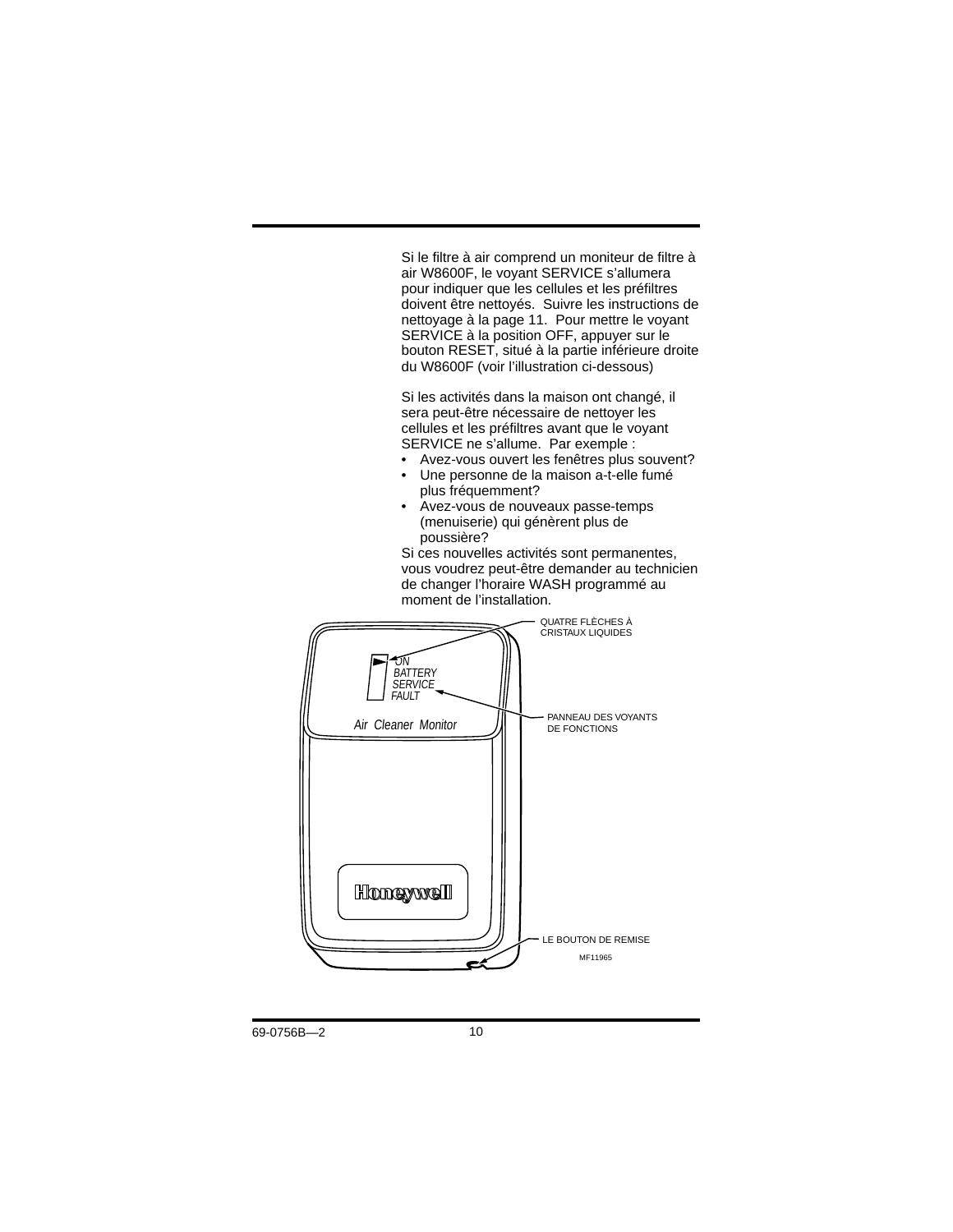REMARQUE: Le système de chauffage ou de refroidissement peut continuer à fonctionner pendant le lavage des cellules. Il faut seulement mettre l'interrupteur du filtre à air à OFF.

Nettoyer les préfiltres à l'aspirateur ou à la brosse ou les tremper dans un bac. Ne pas les laver dans un lave-vaisselle ou un lave-auto.

#### **Nettoyage des préfiltres**

**Nettoyage des cellules dans le lave-vaisselle**

# **AVERTISSEMENT**

#### **Danger de brûlure. Peut causer des blessures.**

Laisser refroidir complètement les cellules dans le lave-vaisselle après le cycle de lavage ou porter des gants de caoutchouc pour éviter les brûlures. De l'eau chaude peut s'accumuler dans les tubes qui soutiennent les plaques collectrices. Incliner les cellules pour permettre à l'eau de s'écouler.

### **IMPORTANT**

- Consulter le manuel de l'utilisateur fourni avec le lave-vaisselle. Des fabricants déconseillent de nettoyer les cellules dans leur appareil.
- Si le lave-vaisselle comporte un bras de gicleur supérieur et inférieur, placer les cellules de manière à permettre une bonne circulation de l'eau.
- Prendre garde d'endommager les cellules en les plaçant dans le lavevaisselle. Les fils ionisants brisés et les plaques collectrices pliées ne sont pas couverts par la garantie.
- Des cellules très sales à cause de la fumée de cuisson ou de tabac peuvent décolorer les pièces en plastique et les parois de certains lave-vaisselle. Il n'y a aucun risque pour la santé. Laver les cellules plus fréquemment ou essayer une autre marque de détergent pour réduire au minimum la décoloration.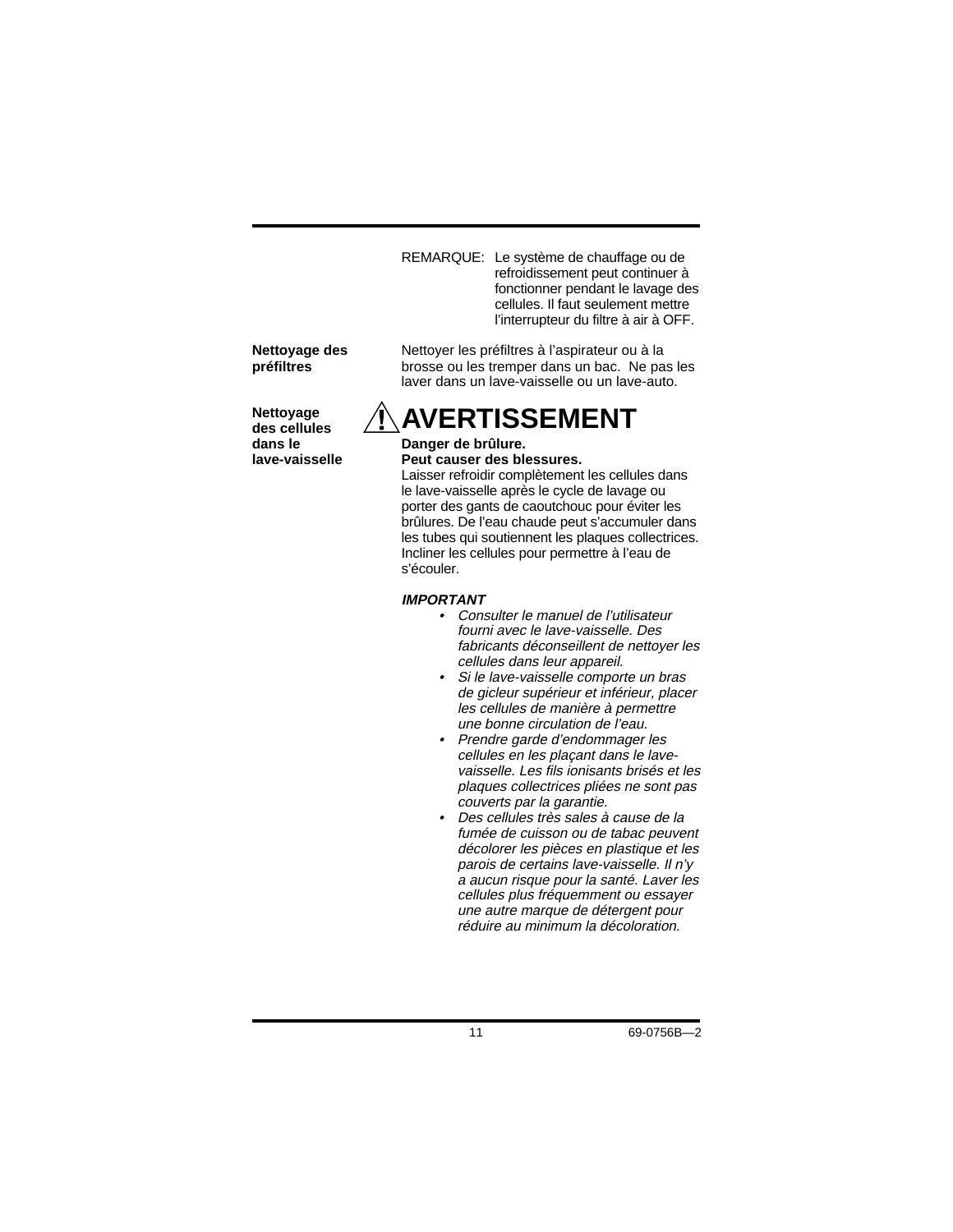|                    | NE PAS faire fonctionner le lave-<br>vaisselle au cycle de séchage car<br>cela provoquerait l'incrustation des<br>contaminants qui n'ont pas été enlevés<br>durant le cycle de lavage et réduirait<br>par le fait même l'efficacité du filtre.                                                                                                                                                                                                                                         |
|--------------------|----------------------------------------------------------------------------------------------------------------------------------------------------------------------------------------------------------------------------------------------------------------------------------------------------------------------------------------------------------------------------------------------------------------------------------------------------------------------------------------|
| ÉTAPE 1            | Placer les cellules dans le panier inférieur du<br>lave-vaisselle, la flèche de débit d'air pointant<br>vers le haut. S'il y a lieu, enlever le panier<br>supérieur. Ne pas bloquer la circulation de<br>l'eau dans le gicleur supérieur.                                                                                                                                                                                                                                              |
|                    | CONSEIL: Installer de grands verres à eau<br>entre les tiges du panier inférieur pour y<br>appuyer les cellules. Ainsi les tiges<br>n'abîmeront pas les pales en aluminium du<br>collecteur.                                                                                                                                                                                                                                                                                           |
| FTAPF <sub>2</sub> | Utiliser le détergent qui convient le mieux à<br>votre lave-vaisselle. Faire fonctionner le lave-<br>vaisselle pendant un cycle de lavage et de<br>rinçage complet. Ne pas utiliser le cycle de<br>séchage. Afin d'éviter les brûlures, laisser<br>refroidir complètement les cellules avant de les<br>sortir, ou porter des gants de protection. Il peut<br>y avoir de l'eau à l'intérieur des plaques des<br>cellules. Incliner les cellules pour permettre à<br>l'eau de s'écouler. |
| ÉTAPE <sub>3</sub> | Prendre un chiffon propre et, avec le pouce et<br>l'index, essuyer les fils ionisants et le panneau<br>de contacts à l'extrémité de la cellule.                                                                                                                                                                                                                                                                                                                                        |
| ÉTAPE 4            | Vérifier le lave-vaisselle. S'il y a des résidus et<br>de la saleté dans le lave-vaisselle une fois le<br>filtre enlevé, le faire fonctionner de nouveau<br>pendant un cycle de lavage ou de rinçage. S'il<br>semble y avoir trop de saleté ou de résidus,<br>nettoyer les cellules plus souvent ou employer<br>un autre détergent.                                                                                                                                                    |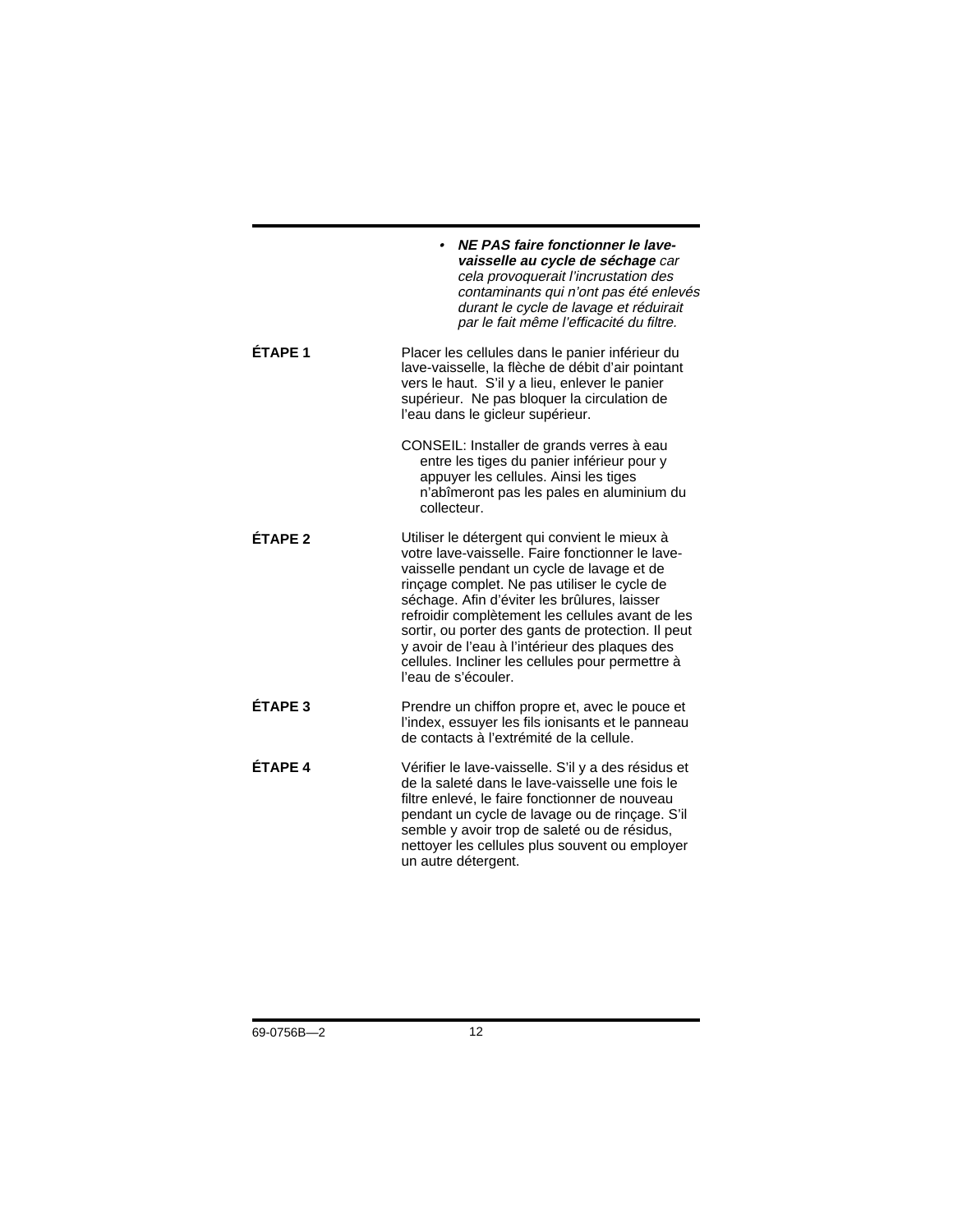| Nettoyage<br>des cellules<br>dans un bac | <b>AVERTISSEMENT</b><br>Produit chimique dangereux.<br>Peut causer des blessures.<br>Éviter d'éclabousser la solution dans les<br>yeux. Porter des gants de caoutchouc afin<br>d'éviter tout contact prolongé du détergent<br>avec la peau.<br>Garder la solution de détergent hors de<br>portée des enfants. |                                                                                                                                                                                                                                                                                             |  |
|------------------------------------------|---------------------------------------------------------------------------------------------------------------------------------------------------------------------------------------------------------------------------------------------------------------------------------------------------------------|---------------------------------------------------------------------------------------------------------------------------------------------------------------------------------------------------------------------------------------------------------------------------------------------|--|
|                                          |                                                                                                                                                                                                                                                                                                               | REMARQUE: Toujours nettoyer les cellules en<br>premier lieu afin que les charpies<br>lourdes provenant des préfiltres<br>ne pénètrent dans les cellules.<br>Laver les préfiltres ensuite.                                                                                                   |  |
| <b>ETAPE 1</b>                           | de lavage ou une poubelle.                                                                                                                                                                                                                                                                                    | Utiliser un bac suffisamment grand pour y<br>plonger une ou deux cellules, comme une cuve                                                                                                                                                                                                   |  |
|                                          |                                                                                                                                                                                                                                                                                                               | REMARQUE: Les angles vifs de la cellule<br>peuvent égratigner la baignoire.                                                                                                                                                                                                                 |  |
| FTAPF <sub>2</sub>                       | une eau adoucie.                                                                                                                                                                                                                                                                                              | Verser une quantité suffisante d'eau chaude<br>pour couvrir les cellules. Dissoudre environ 3/4<br>tasse de détergent pour lave-vaisselle. Si le<br>détergent ne se dissout pas immédiatement ou<br>s'il y a de l'écume à la surface de l'eau,<br>employer une autre marque de détergent ou |  |
| <b>ÉTAPE 3</b>                           | l'eau.                                                                                                                                                                                                                                                                                                        | Lorsque le détergent est entièrement dissout,<br>placer les cellules dans le bac et laisser tremper<br>de 15 à 20 minutes. Agiter les cellules de haut<br>en bas à quelques reprises et les retirer de                                                                                      |  |
| ÉTAPE 4                                  | Vider et nettoyer le bac.                                                                                                                                                                                                                                                                                     | Nettoyer les préfiltres de la même manière.                                                                                                                                                                                                                                                 |  |
| ÉTAPE <sub>5</sub>                       | soit plus glissante.                                                                                                                                                                                                                                                                                          | Rincer les cellules et les préfiltres en les<br>vaporisant d'eau très chaude; rincer le bac et le<br>remplir d'eau chaude propre et y placer les<br>cellules et les préfiltres pendant 5 à 15 minutes.<br>Rincer jusqu'à ce que l'eau qui s'écoule ne ne                                    |  |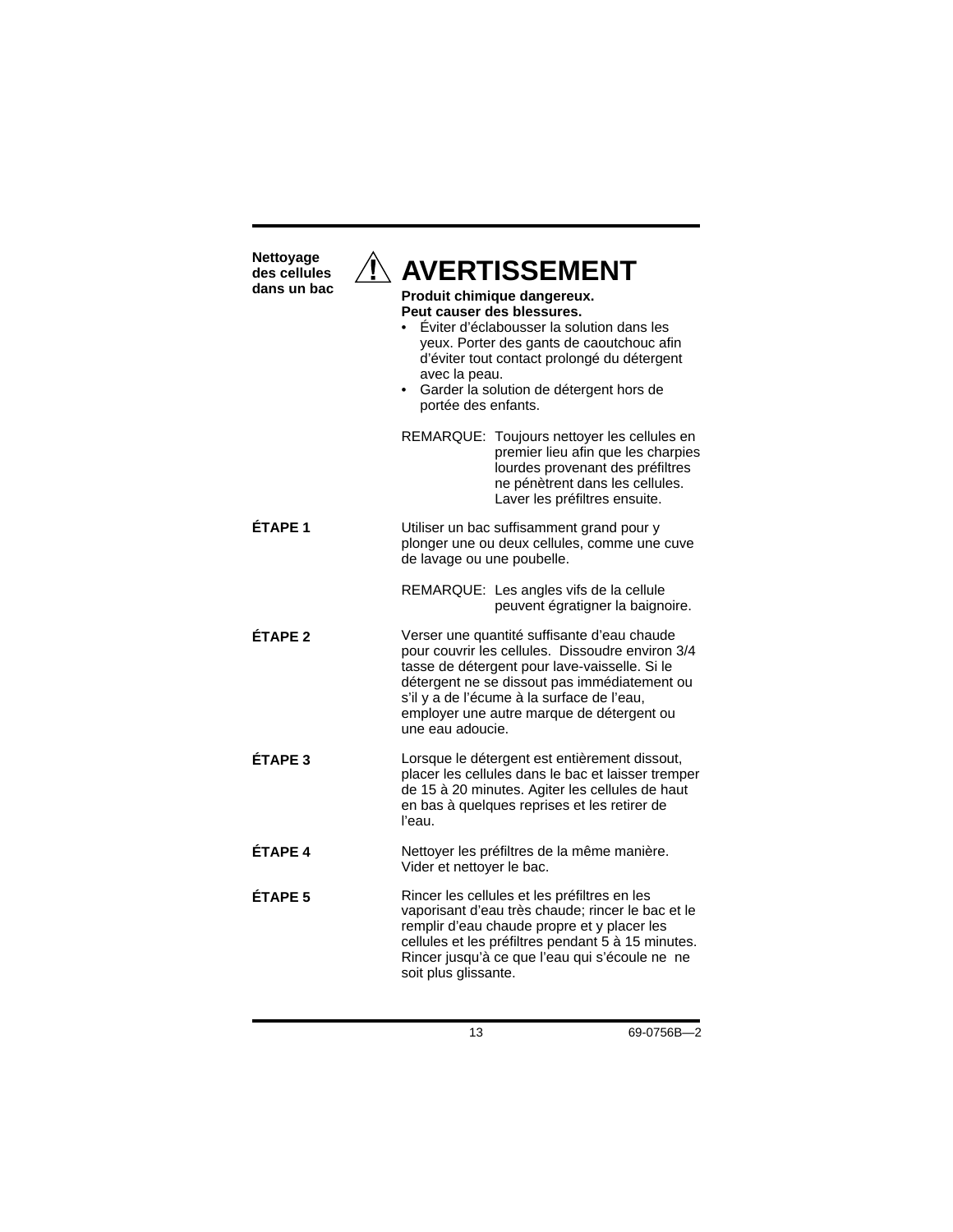| <b>ETAPE 6</b>                                                       | Tremper les cellules ou les préfiltres dans une<br>eau claire pendant dix minutes pour un dernier<br>rinçage.                                                                                                                                                                                                                                                                                                                                                                                                                  |
|----------------------------------------------------------------------|--------------------------------------------------------------------------------------------------------------------------------------------------------------------------------------------------------------------------------------------------------------------------------------------------------------------------------------------------------------------------------------------------------------------------------------------------------------------------------------------------------------------------------|
| ÉTAPF <sub>7</sub>                                                   | Prendre un chiffon propre et, avec le pouce et<br>l'index, essuyer les fils ionisants et le panneau<br>de contacts à l'exrémité de la cellule.                                                                                                                                                                                                                                                                                                                                                                                 |
| Nettoyage des<br>cellules dans un<br>lave-auto                       | Utiliser le tuyau du lave-auto libre-service à<br>encaissement automatique pour nettoyer les<br>cellules. Tenir le gicleur à au moins deux pieds<br>de la cellule pour éviter que le jet d'eau à haute<br>pression ne l'endommage (fils d'ionisation<br>brisés ou plaques collectrices pliées). Suivre les<br>mêmes étapes de lavage et de rinçage que<br>pour les voitures. Toutefois, il ne faut pas cirer<br>les cellules. S'assurer de rincer jusqu'à ce que<br>l'eau qui s'écoule des cellules ne soit plus<br>glissante. |
| Remise en place<br>des composants<br>du filtre à air<br>électronique |                                                                                                                                                                                                                                                                                                                                                                                                                                                                                                                                |
| ÉTAPE 1                                                              | Vérifier les cellules afin de s'assurer qu'aucun fil<br>n'est brisé ni qu'aucune plaque collectrice n'est<br>déformée. Faire les réparations ou amener<br>l'appareil à un atelier de réparation autorisé<br>Honeywell.                                                                                                                                                                                                                                                                                                         |
| ÉTAPE <sub>2</sub>                                                   | Glisser les préfiltres dans les guides vers<br>l'amont.                                                                                                                                                                                                                                                                                                                                                                                                                                                                        |
| ÉTAPE <sub>3</sub>                                                   | Glisser les cellules à l'intérieur de sorte que la<br>flèche de débit d'air pointe vers l'aval et que les<br>poignées soient vers l'extérieur.                                                                                                                                                                                                                                                                                                                                                                                 |
| ÉTAPF <sub>4</sub>                                                   | Fermer soigneusement la porte d'accès.                                                                                                                                                                                                                                                                                                                                                                                                                                                                                         |
| ÉTAPE <sub>5</sub>                                                   | Mettre en marche le filtre à air. Si les cellules ou<br>les préfiltres sont toujours mouillés, la lampe-<br>témoin pourrait s'allumer. Il pourrait y avoir des<br>arcs. Si le bruit est agaçant, simplement arrêter<br>le filtre à air pendant 2 à 3 heures ou jusqu'à ce<br>que les cellules soient sèches.                                                                                                                                                                                                                   |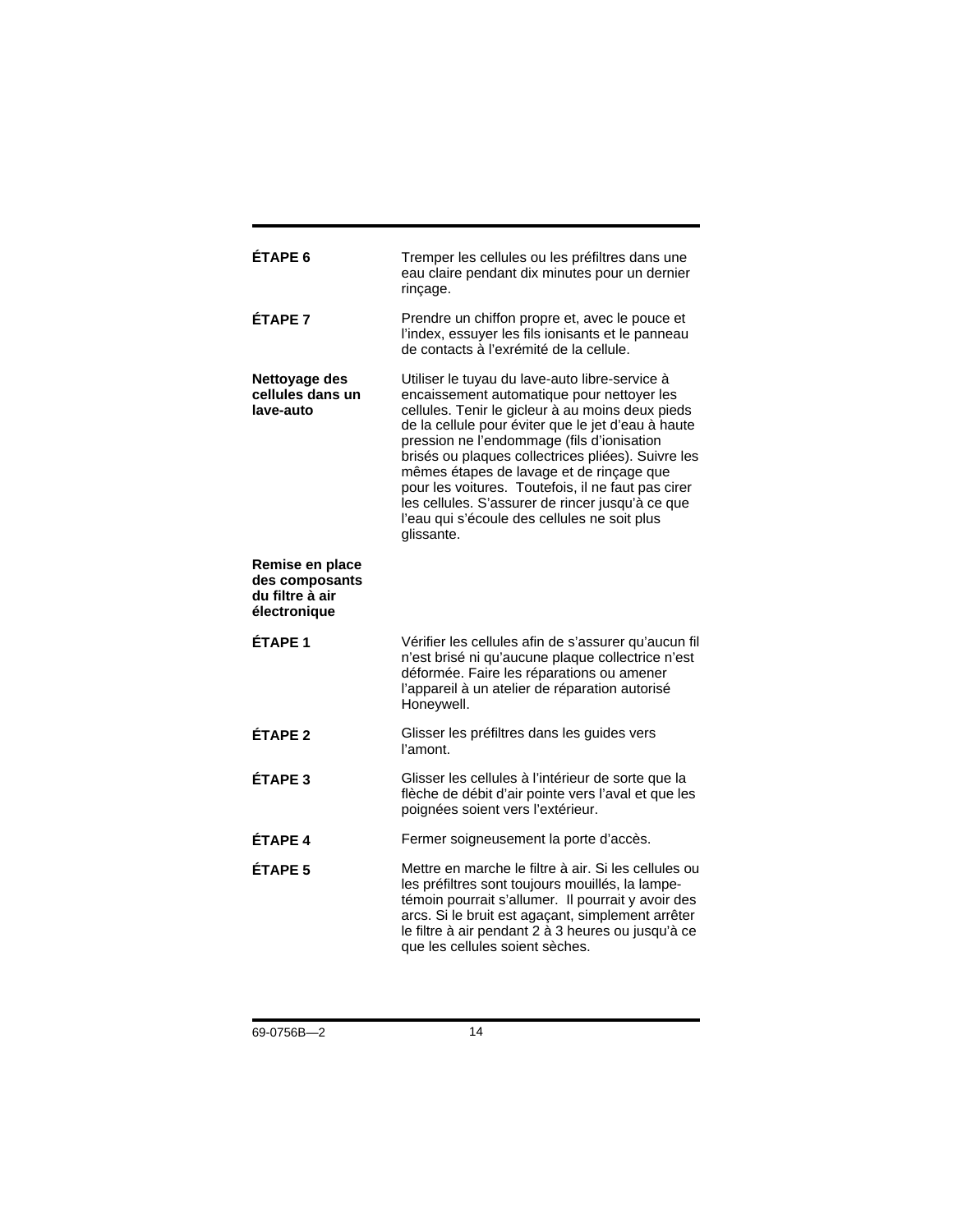Si le filtre à air est installé avec un moniteur, le voyant FAULT peut s'allumer lorsque les cellules et les préfiltres sont mouillés. Si l'activation de la lampe-témoin ou du voyant FAULT importune, simplement arrêter le filtre à air pendant 2 à 3 heures ou jusqu'à ce que les cellules et les préfiltres soient secs.

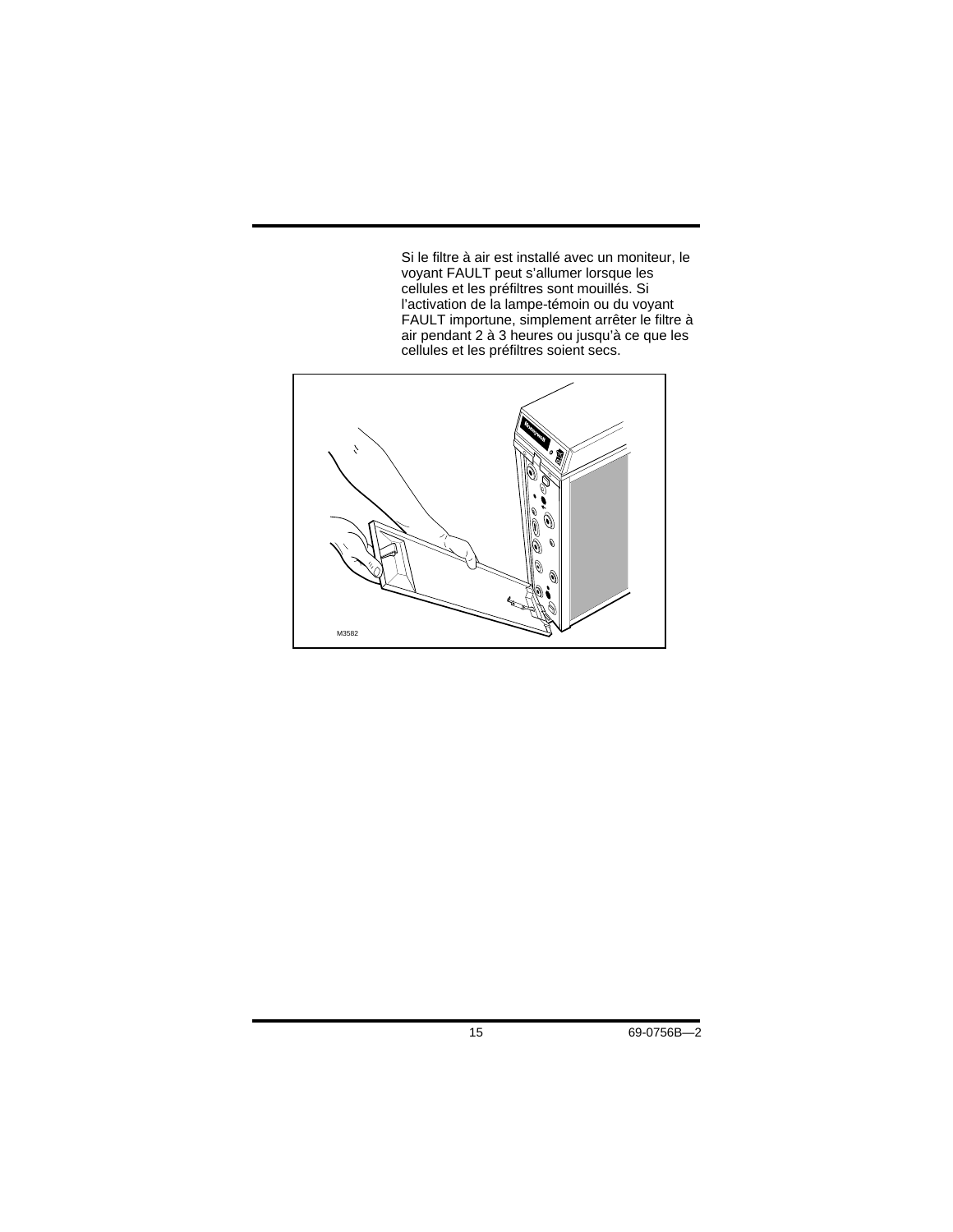### **COMMENT FONCTIONNE LE FILTRE À AIR ÉLECTRONIQUE**

**Un mot au sujet de la grosseur des particules**

Les particules enlevées par le filtre à air électronique sont généralement très petites moins de 10 microns. Mais qu'est-ce qu'une particule de 10 microns? Le chas d'une aiguille de grosseur moyenne mesure environ 750 microns et le point sur le "i" de micron, environ 400 microns. Généralement, les particules mesurant moins de 10 microns peuvent être vues seulement au microscope, sauf si elles sont en grande concentration (p. ex. une bouffée de fumée). Le filtre à air électronique peut même enlever les plus petites particules visibles seulement au microscope.

Même si les particules de 1 micron et moins ne constituent que 20 % du poids total des particules de l'air non filtré, elles comptent pour plus de 99 % du nombre de particules.

Parce qu'elles sont très petites, ces particules tendent à rester en suspension dans l'air à moins qu'elles ne collent à une surface solide. Elles s'y attachent par attraction moléculaire. Elles collent, salissant ainsi les murs et les meubles et recouvrant les serpentins du système de refroidissement. Ces particules peuvent aussi provoquer des allergies ou rendre le milieu ambiant moins confortable.

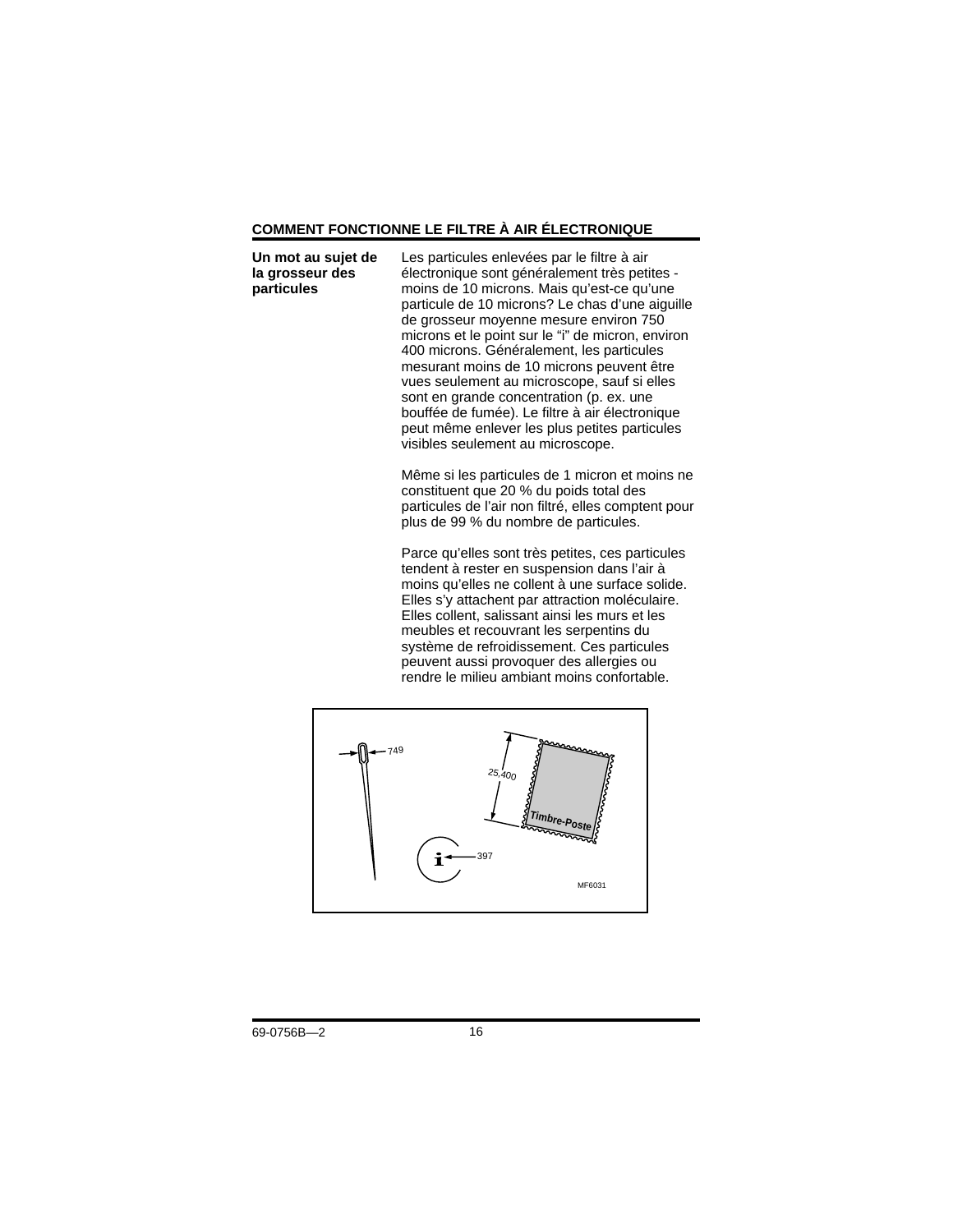**Comment fonctionne le filtre à air électronique**

Premièrement, les grosses particules (charpie, poils) sont captées par les préfiltres. Par la suite, l'air vicié passe dans le champ électrique haute tension autour des fils ionisants. Toutes les particules, même les plus petites, reçoivent une décharge électrique. L'air passe ensuite dans les plaques collectrices, qui sont simultanément positives et négatives, ce qui crée un champ électrostatique uniforme. Étant donné que les contraires s'attirent, les particules ionisées collent aux plaques collectrices ayant une charge contraire. À la sortie du filtre à air, l'air propre contient très peu de particules.



Chaque fois que l'air circule dans le système de chauffage ou de refroidissement et dans le filtre à air, un nombre de plus en plus grand de particules sont éliminées. Ces particules résultent des activités normales des personnes dans la maison; elles proviennent également de l'air extérieur. C'est pourquoi nous recommandons d'utiliser le filtre à air le plus souvent possible.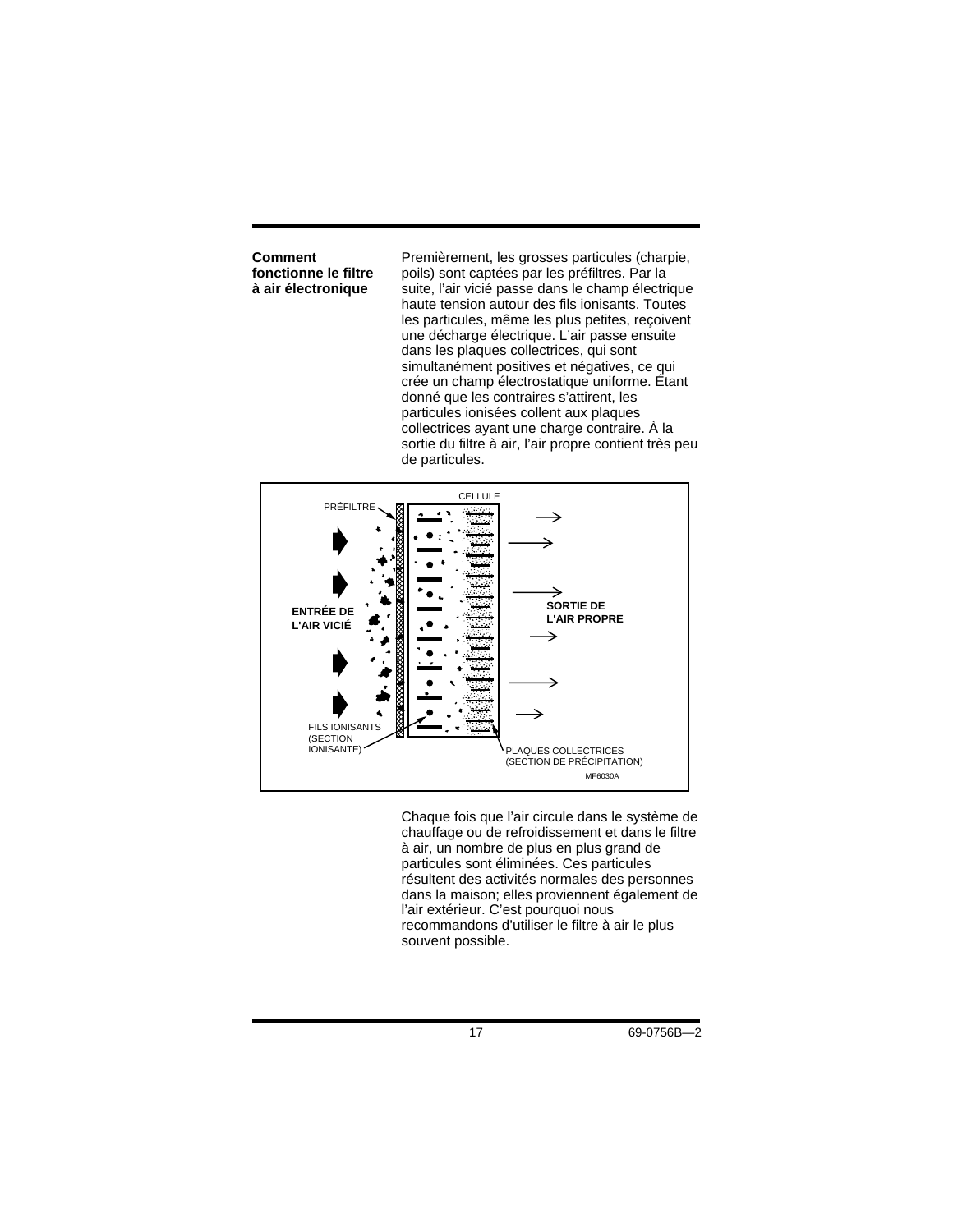| <b>Comparaison entre</b><br>le filtre à air<br>électronique et un<br>filtre ordinaire | Le filtre ordinaire de l'appareil de chauffage<br>récupère les grosses particules visibles. Il sert<br>principalement à protéger la soufflante de<br>l'appareil de chauffage et de refroidissement.<br>Le filtre à air électronique ramasse ces grosses<br>particules et un grand nombre de petites<br>particules, presque invisibles. Il sert à réduire la<br>pollution de l'air intérieur et à protéger la<br>soufflante, les serpentins du système de<br>refroidissement et l'échangeur de chaleur.                                                                                                                                                                       |
|---------------------------------------------------------------------------------------|------------------------------------------------------------------------------------------------------------------------------------------------------------------------------------------------------------------------------------------------------------------------------------------------------------------------------------------------------------------------------------------------------------------------------------------------------------------------------------------------------------------------------------------------------------------------------------------------------------------------------------------------------------------------------|
| Utilisation d'un<br>filtre à charbon<br>pour éliminer les<br>odeurs                   | Les odeurs sont des gaz et non pas des<br>particules. Elles ne peuvent être éliminées par<br>des filtres à air ou n'importe quel autre appareil<br>destiné à enlever les particules. Cependant,<br>des gaz peuvent être emprisonnés par un filtre<br>à charbon actif ou dilués dans l'air extérieur. Si<br>les odeurs sont un souci, demandez à votre<br>marchand de systèmes de chauffage et de<br>refroidissement d'installer un filtre à charbon en<br>aval du filtre à air ou procurez-vous une prise<br>d'air extérieur.                                                                                                                                                |
| Le filtre à air<br>électronique et<br>l'ionisateur d'air                              | On a vendu des ionisateurs en affirmant qu'ils<br>purifiaient l'air et qu'ils procuraient des bienfaits<br>pour la santé. Il est important de se rappeler<br>que les tests qui vérifient ces dires, s'ils sont<br>disponibles, sont controversés et incomplets.                                                                                                                                                                                                                                                                                                                                                                                                              |
|                                                                                       | Les ionisateurs produisent un peu d'ozone et,<br>bien sûr, quelques ions (molécules d'air<br>chargées électriquement). C'est ce que fait<br>l'ionisateur du filtre à air mais à une plus grande<br>intensité. Cependant, les ionisateurs d'air n'ont<br>pas de bonnes plaques collectrices ou, n'en ont<br>tout simplement pas. Avec les ionisateurs d'air,<br>les particules électriques collent aux murs, aux<br>planchers et aux meubles; il faut nettoyer<br>souvent afin d'éliminer les risques de contami-<br>nation. Par contre, les particules contaminantes<br>du filtre à air se déposent sur les cellules et sur<br>les préfiltres, ce qui facilite le nettoyage. |
| L'ozone et le filtre à<br>air électronique                                            | Les filtres à air électroniques produisent une<br>très petite quantité d'ozone, environ 0,005 à<br>0,010 partie par million (ppm). Cette proportion<br>est plus élevée lorsque le filtre est neuf.                                                                                                                                                                                                                                                                                                                                                                                                                                                                           |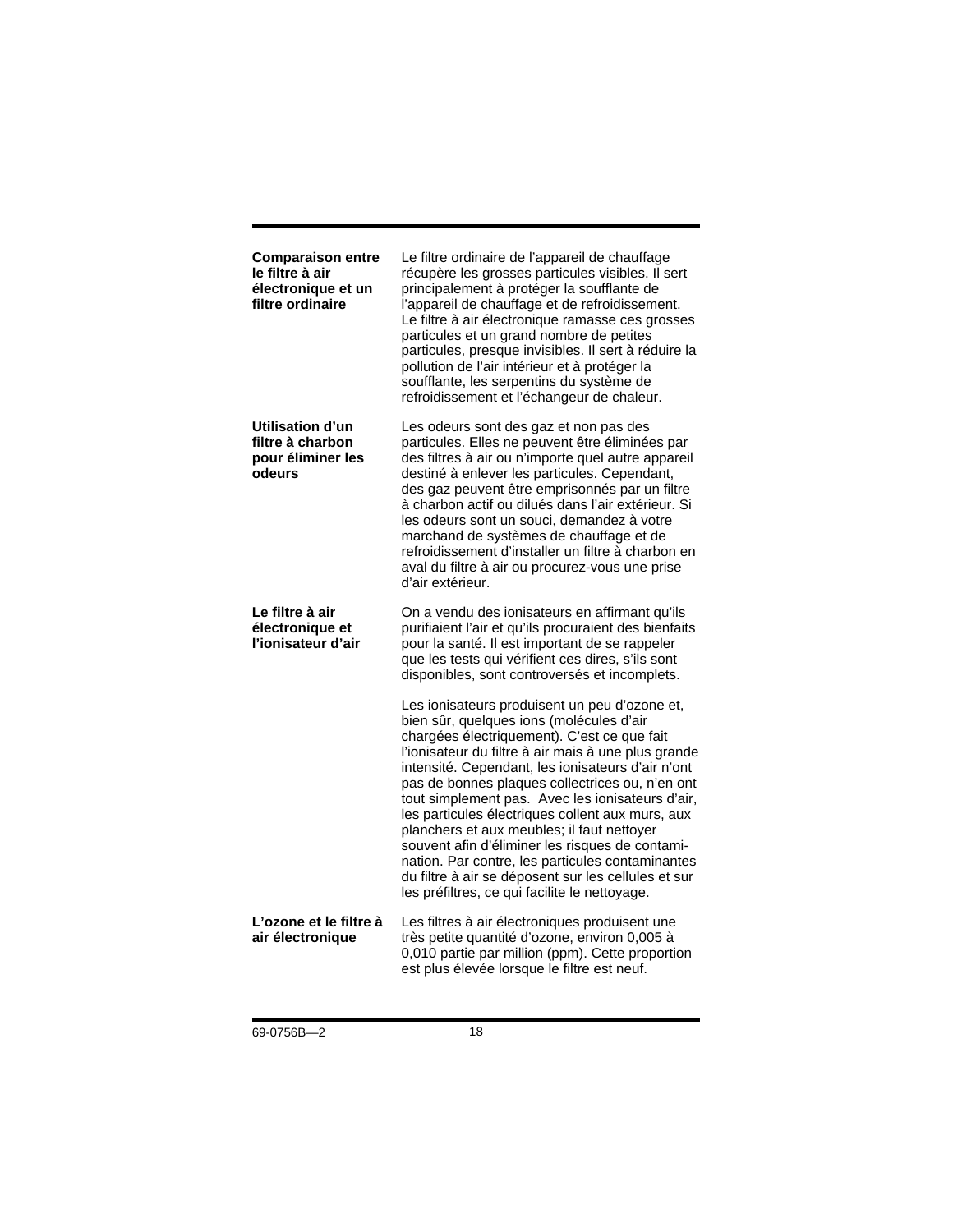En général, on peut déceler l'odeur d'ozone dans des concentrations aussi faibles que 0,003 à 0,010 ppm. La U.S. Food and Drug Administration et Santé et Bien-Être social Canada recommandent que la concentration d'ozone ne dépasse pas 0,050 ppm. À titre indicatif, la concentration d'ozone dans les grandes villes excède parfois 0,100 ppm.

Si vous désirez réduire la quantité d'ozone produite par le filtre, demandez à votre marchand:

- d'installer un filtre à charbon actif en aval du filtre à air; ou
- de régler l'alimentation du filtre à air de manière à réduire la production d'ozone. Mais ce réglage, qui permettra de réduire de 20 à 25% la production d'ozone, diminuera également l'efficacité du filtre de 7 à 10%.

La poussière blanche se compose de particules qui se déposent dans l'air avant même d'atteindre la gaine de reprise d'air. Pour empêcher que la poussière blanche ne se dépose, il faut faire fonctionner le ventilateur de façon continue et :

- s'assurer qu'aucun meuble ne bouche les registres d'air repris.
- vérifier si les gaines d'air repris sont propres (de préférence, avant d'installer le filtre à air).
- s'assurer que la sécheuse a une conduite d'aération extérieure et que celle-ci n'est pas obstruée.
- tenir compte que compte que les charpies des tapis, rideaux ou couvertures de laine neufs diminueront avec le temps.
- tenir compte que dans une maison neuve ou rénovée, la poussière de plâtre ou les pigments de peinture contribuent à la formation de poussière blanche, mais que le phénomène s'atténue avec le temps.
- se rappeler que l'utilisation d'un humidificateur peut contribuer à la production de poussière blanche, surtout s'il est rempli d'eau non distillée.

**Au sujet des charpies et de la "poussière blanche"**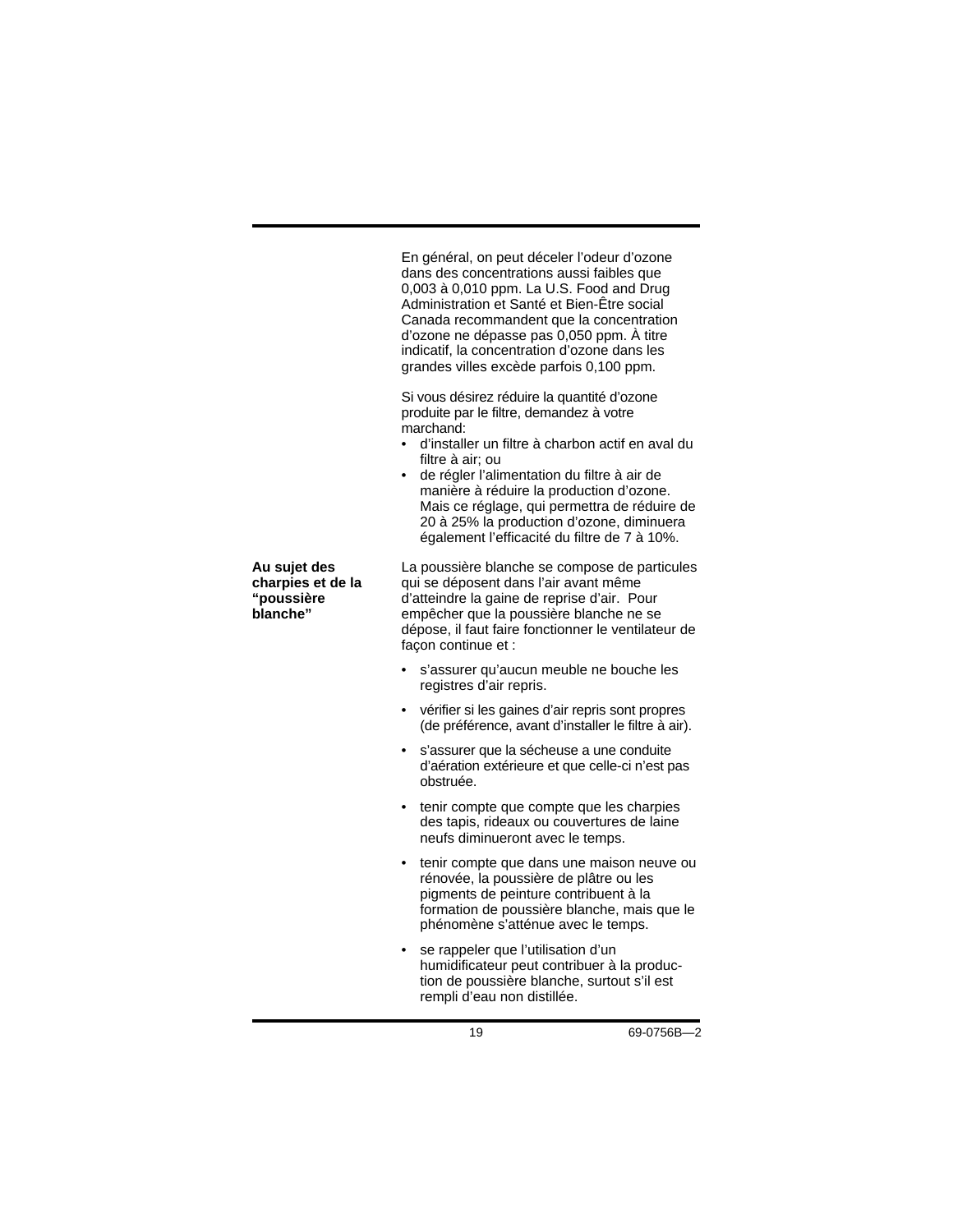### **AVANT D'APPELER**

Si le filtre à air comprend un moniteur W8600F (en option), les voyants SERVICE et FAULT du moniteur indiquent à quel moment la cellule et le préfiltre doivent être lavés et avertissent que le système n'est pas en parfait état. Même si le filtre à air ne comprend pas de moniteur, il faut faire ces vérifications avant d'appeler le marchand d'appareils de chauffage et de refroidissement.

| SI                                                              | ALORS                                                                                                                                                                                                |
|-----------------------------------------------------------------|------------------------------------------------------------------------------------------------------------------------------------------------------------------------------------------------------|
| Le filtre à air<br>électronique ne<br>semble pas<br>fonctionner | 1. S'assurer que la soufflante du système de<br>chauffage ou de refroidissement fonctionne.                                                                                                          |
|                                                                 | 2. S'assurer que la porte d'accès est bien<br>fermée et verrouillée. Si la porte est mal fermée,<br>un dispositif de verrouillage garde le filtre à air<br>hors tension.                             |
|                                                                 | 3. Appuyer sur le bouton d'essai. Un bruit d'arc<br>indique que le filtre à air fonctionne<br>correctement. S'il n'y a pas de bruit d'arc,<br>vérifier le fusible ou le disjoncteur du filtre à air. |
| Le bruit d'arc<br>semble trop<br>fréquent                       | 1. Si les cellules électroniques sont humides<br>parce qu'elle ont été lavées, mettre le filtre hors<br>tension pendant 2 à 3 heures.                                                                |
|                                                                 | 2. Vérifier s'il y a des fils ionisants brisés ou des<br>plaques pliées. Réparer au besoin.                                                                                                          |
|                                                                 | 3. Nettoyer les cellules et les préfiltres s'ils sont<br>sales.                                                                                                                                      |
| La lampe-témoin<br>du filtre à air ne<br>s'allume pas           | 1. S'assurer que le ventilateur du système de<br>chauffage ou de refroidissement fonctionne.                                                                                                         |
|                                                                 | 2. Vérifier si la porte d'accès est bien fermée.                                                                                                                                                     |
|                                                                 | 3. S'assurer que l'interrupteur ON-OFF est à la<br>position ON.                                                                                                                                      |
|                                                                 | 4. Vérifier si les cellules électroniques sont<br>sèches. Si elles sont humides, attendre 2 à 3<br>heures et vérifier de nouveau.                                                                    |
|                                                                 |                                                                                                                                                                                                      |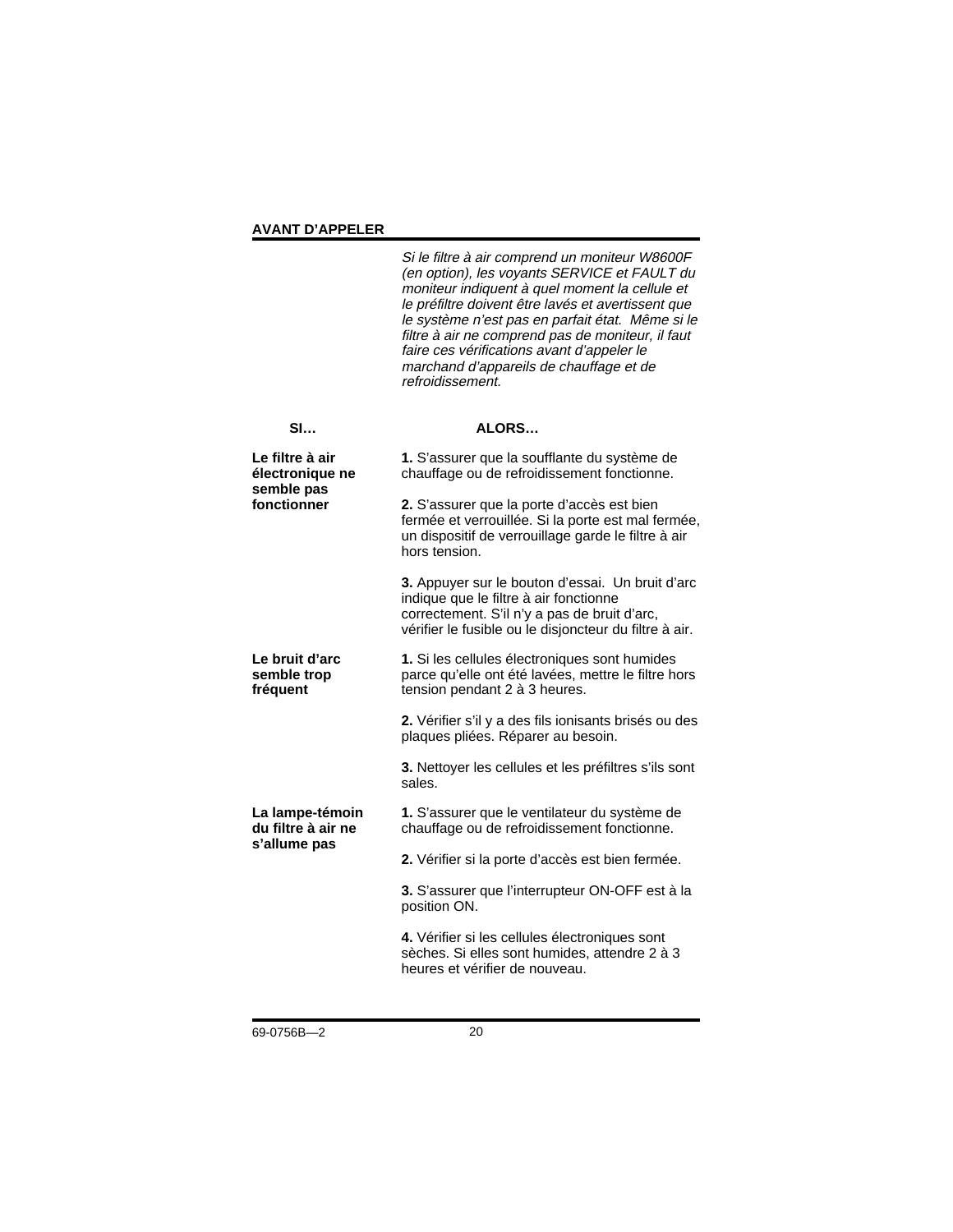|                                                | 5. Appuyer sur le bouton d'essai. Un bruit d'arc<br>indique que le filtre fonctionne correctement<br>mais que la lampe-témoin est défectueuse. S'il<br>n'y a aucun bruit d'arc, vérifier le fusible ou le<br>disjoncteur. |
|------------------------------------------------|---------------------------------------------------------------------------------------------------------------------------------------------------------------------------------------------------------------------------|
| Le voyant SERVICE<br>du W8600F est<br>activé   | 1. Il faut laver la cellule et le péfiltre; les laver le<br>plus tôt possible.                                                                                                                                            |
| Le voyant FAULT<br>du W8600F est<br>activé     | 1. Vérifier si les cellules sont propres et sèches.                                                                                                                                                                       |
|                                                | 2. Vérifier si les cellules sont endommagées.                                                                                                                                                                             |
| Le voyant BAT-<br>TERY du W8600F<br>est activé | 1. Enlever le couvercle du W8600F et vérifier si<br>la pile est bien placée dans le porte-pile.                                                                                                                           |
|                                                | 2. Remplacer la pile ronde par une pile<br>BR2032.                                                                                                                                                                        |
| Vous sentez une<br>odeur d'ozone<br>anormale   | Appeler votre marchand de systèmes de<br>chauffage et de refroidissement.                                                                                                                                                 |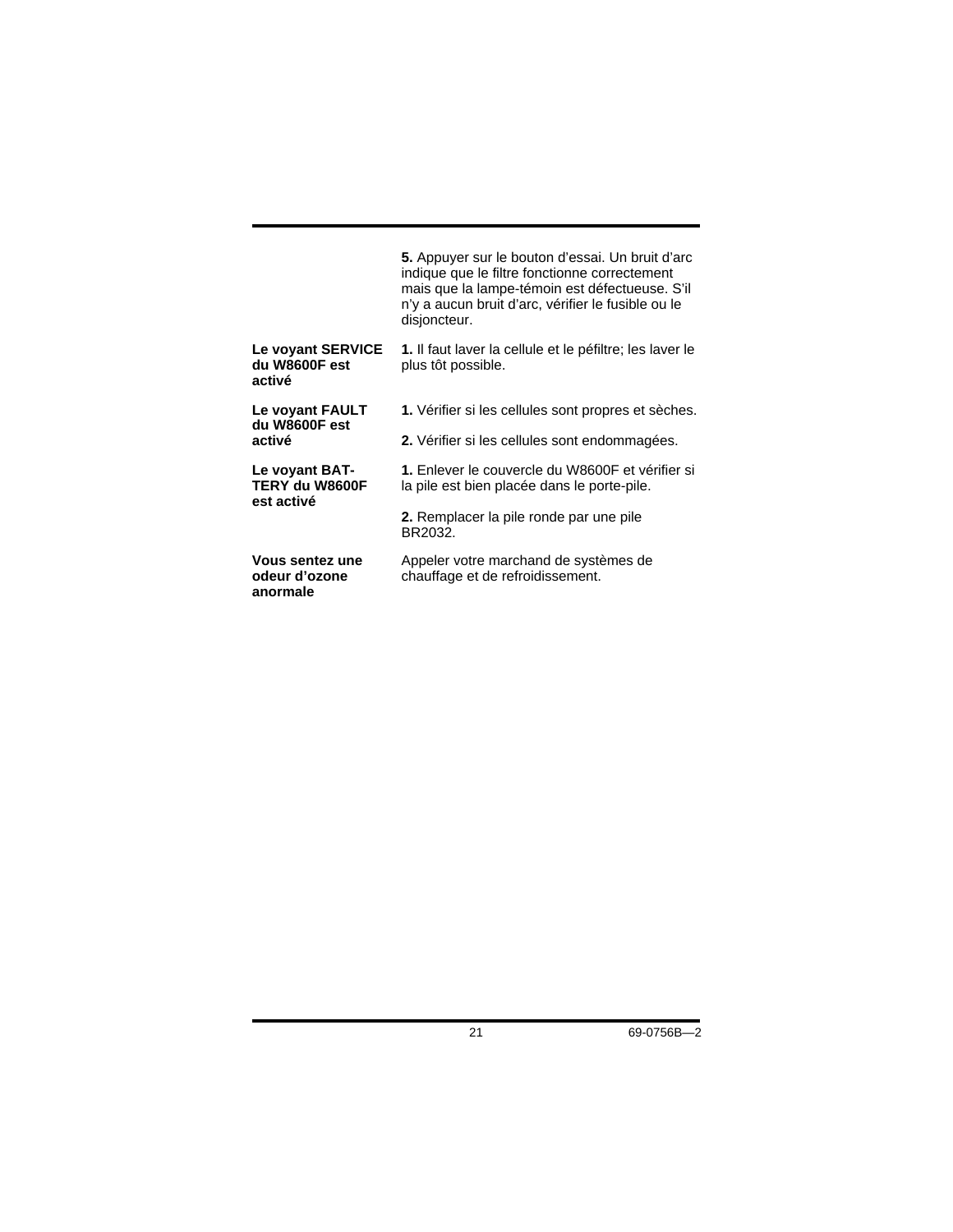### **GARANTIE DE DIX ANS DE PROPRETÉ DU SERPENTIN**

| Garantie                                 | Honeywell vous garantit que le serpentin de<br>votre appareil de chauffage ou de<br>refroidissement fonctionnera de façon optimale<br>et vous permettra de réaliser des économies<br>d'énergie pendant au moins dix ans à condition<br>que votre filtre à air soit correctement<br>entretenu <sup>a</sup> et qu'il soit installé avec : |  |  |
|------------------------------------------|-----------------------------------------------------------------------------------------------------------------------------------------------------------------------------------------------------------------------------------------------------------------------------------------------------------------------------------------|--|--|
|                                          | une thermopompe, un système de<br>refroidissement ou de chauffage à haut<br>rendement neuf, ou                                                                                                                                                                                                                                          |  |  |
|                                          | une thermopompe, un système de<br>refroidissement ou de chauffage à haut<br>rendement vieux de moins d'un an, ou                                                                                                                                                                                                                        |  |  |
|                                          | une thermopompe, un système de<br>refroidissement ou chauffage à haut rendement<br>ayant plus d'un an à condition que le serpentin<br>ait été nettoyé professionnellement par un<br>entrepreneur en chauffage-refroidissement avant<br>que le du filtre à air électronique de Honeywell ne<br>soit installé.                            |  |  |
|                                          | Si votre serpentin nécessite un nettoyage, moins<br>de dix ans après l'installation d'un filtre à air<br>électronique de Honeywell, nous débourserons le<br>montant le moins élevé entre 50% des frais d'un<br>nettoyage professionnel ou 100 \$.                                                                                       |  |  |
|                                          | aGarder le filtre à air en bon état en mettant<br>l'interrupteur à "ON", en vérifiant le<br>fonctionnement grâce au bouton d'essai et en<br>vérifiant la lampe-témoin. Nettoyer les cellules<br>régulièrement comme indiqué dans le manuel<br>de l'utilisateur.                                                                         |  |  |
| <b>Comment obtenir</b><br>votre garantie | Vous pouvez obtenir la garantie en remplissant<br>la fiche d'inscription pour la garantie de<br>propreté du serpentin dans la documentation.<br>Si la carte est absente, suivre les indications ci-<br>dessous. Lorsque Honeywell aura reçu votre<br>fiche, elle sera classée et vous ne recevrez<br>aucune confirmation.               |  |  |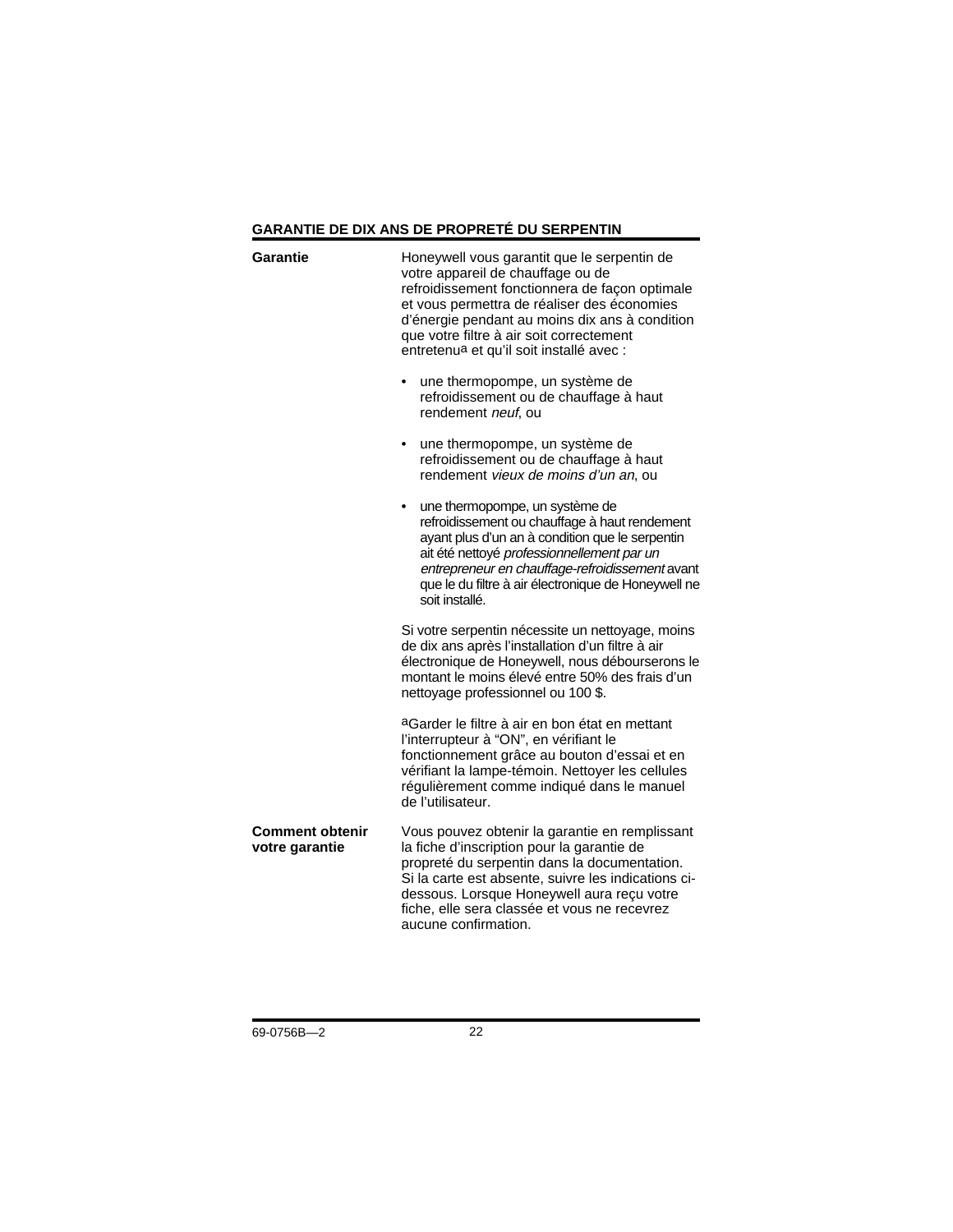| Pour obtenir votre garantie, vous avez besoin<br>d'une copie de la facture de votre marchand<br>confirmant ainsi que vous avez acheté un filtre<br>à air électronique. Vous avez également besoin<br>de la facture prouvant l'achat d'un nouvel<br>équipement de chauffage ou de refroidissement<br>ou le nettoyage du serpentin déjà en place. La<br>marche à suivre varie selon qu'il s'agit<br>d'équipement neuf ou d'équipement usagé. |
|--------------------------------------------------------------------------------------------------------------------------------------------------------------------------------------------------------------------------------------------------------------------------------------------------------------------------------------------------------------------------------------------------------------------------------------------|
| Pour les filtres à air électroniques installés sur<br>une thermopompe, un système de<br>refroidissement ou de chauffage à haut<br>rendement neuf ou ayant moins d'un an,<br>envoyer les copies des factures attestant :<br>l'achat d'un filtre à air électronique neuf.<br>l'achat d'une thermopompe, d'un système de<br>$\bullet$<br>refroidissement ou de chauffage à haut<br>rendement neuf ou ayant moins d'un an.                     |
| Honeywell conçoit que dans quelques maisons<br>récemment construites (au cours des 12<br>derniers mois), un filtre à air électronique de<br>Honeywell ait pu être installé sans qu'il y ait de<br>facture d'émise. Dans ce cas, vous pouvez<br>obtenir la garantie en nous faisant parvenir :                                                                                                                                              |
| le nom, l'adresse et le numéro de téléphone<br>$\bullet$<br>du constructeur;                                                                                                                                                                                                                                                                                                                                                               |
| la date approximative de l'achèvement de la<br>$\bullet$<br>maison:                                                                                                                                                                                                                                                                                                                                                                        |
| la date de votre déménagement.                                                                                                                                                                                                                                                                                                                                                                                                             |
| Pour les filtres à air électroniques installés sur<br>une thermopompe, un système de<br>refroidissement ou de chauffage à haut<br>rendement vieux de plus d'un an, faire parvenir<br>les copies de factures attestant :                                                                                                                                                                                                                    |
| l'achat d'un filtre à air électronique neuf de<br>٠<br>Honeywell;                                                                                                                                                                                                                                                                                                                                                                          |
| le nettoyage professionnel du serpentin par<br>٠<br>un entrepreneur qualifié en chauffage-<br>refroidissement.                                                                                                                                                                                                                                                                                                                             |
|                                                                                                                                                                                                                                                                                                                                                                                                                                            |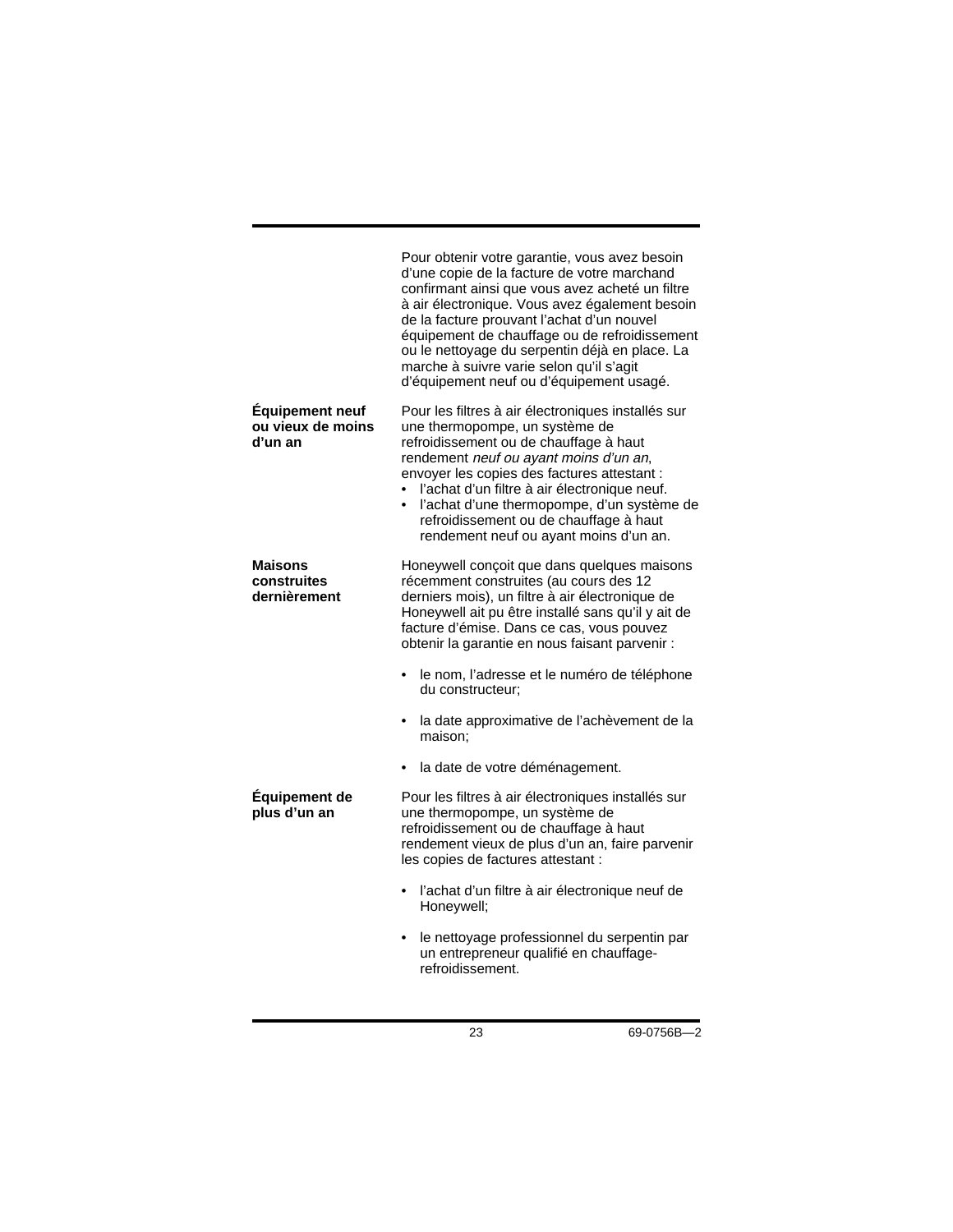# **RÉGULATEURS PERFECT CLIMATEMD POUR PLUS DE CONFORT ET DE COMMODITÉ.**



- **1.** Régulateurs Perfect Climatemd Comfort Centermc ou thermostats programmables Chronothermmd IV de Honeywell
- **2.** Filtres à air électroniques F50 de Honeywell
- **3.** Hygrostats de Honeywell
- **4.** Humidificateurs de Honeywell
- **5.** Systèmes de ventilation résidentiels de Honeywell

### **Description de la perfection**

Le système qui permet d'obtenir de façon pratique une qualité exceptionnelle de l'air ambiant tout en économisant l'énergie. Votre confort et votre bien-être sont assurés. L'ambiance parfaite est obtenue lorsque les cinq appareils de base du système de conditionnement d'air fonctionnent ensemble:

- Efficacité optimale des appareils de chauffage et de refroidissement.
- Régulation précise programmable de la température
- Efficacité des appareils qui assurent la qualité de l'air ambiant.
- Régulation de l'humidité.
- Ventilation et distribution de l'air adéquates.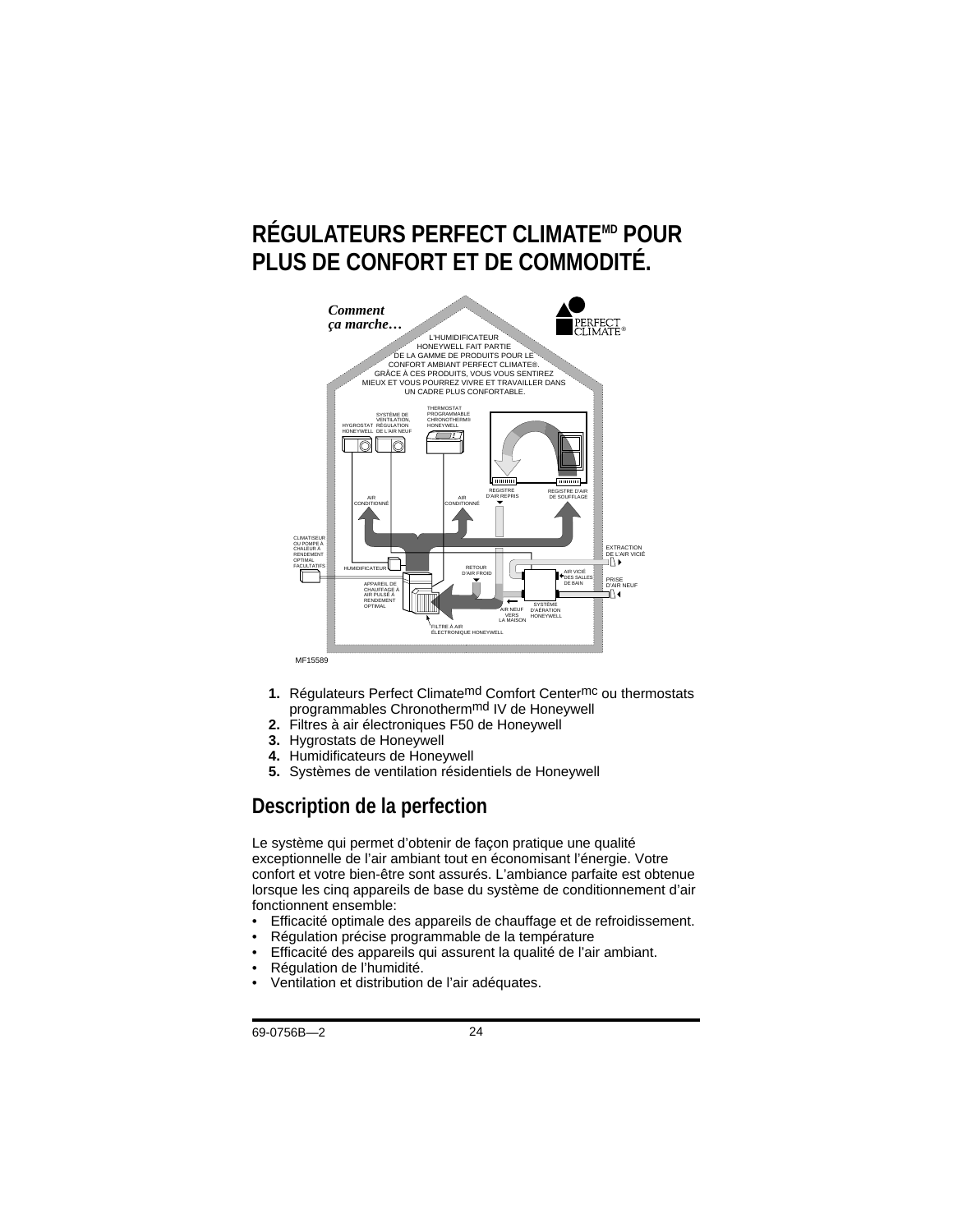### **GARANTIE RESTREINTE DE 5 ANS**

Honeywell Limitée garantit au consommateur que le présent produit est exempt de tout vice de fabrication ou de matière dans la mesure où il en est fait une utilisation et un entretien convenables et ce, pour une période de 5 ans à partir de la date d'achat par un consommateur. Si le produit est défectueux ou s'il fonctionne mal pendant la période de garantie, Honeywell le réparera ou (selon son gré) le remplacera dans un délai raisonnable.

| Lorsqu'un<br>problème survient | Consulter d'abord la section «Avant d'appeler<br>les services d'assistance techniques» de votre<br>manuel du propriétaire afin de voir si le<br>problème peut être résolu facilement. Pour plus<br>d'assistance, veuillez communiquer avec:                                                                                                                                                                                                                                                                           |
|--------------------------------|-----------------------------------------------------------------------------------------------------------------------------------------------------------------------------------------------------------------------------------------------------------------------------------------------------------------------------------------------------------------------------------------------------------------------------------------------------------------------------------------------------------------------|
|                                | a) le fournisseur qui vous a vendu le produit, ou                                                                                                                                                                                                                                                                                                                                                                                                                                                                     |
|                                | b) l'atelier de réparation Honeywell de votre<br>région                                                                                                                                                                                                                                                                                                                                                                                                                                                               |
|                                | Si vous n'avez pas fait affaire avec un<br>fournisseur, le personnel du bureau de vente du<br>département de la Régulation résidentielle de<br>Honeywell le plus près de chez vous peut vous<br>donner le nom de représentants qualifiés<br>travaillant dans votre région. Pour obtenir le<br>numéro de téléphone du bureau de vente du<br>département de la Régulation résidentielle de<br>votre région, consulter la brochure «Information<br>sur les services» ou votre annuaire<br>téléphonique (pages blanches). |
| Ce que la garantie<br>couvre   | La présente garantie couvre toutes les pièces et<br>composantes du filtre à air électronique<br>Honeywell, à l'exception des fils d'ionisation<br>dans les cellules du filtre et des préfiltres en<br>aluminium. La présente garantie couvre<br>également le coût des pièces et de la main-<br>d'oeuvre pour toute réparation effectuée dans<br>un atelier autorisé de réparation de filtres à air<br>électroniques de Honeywell.                                                                                     |
| Ce que la garantie             | La présente garantie ne couvre pas:                                                                                                                                                                                                                                                                                                                                                                                                                                                                                   |
| ne couvre pas                  | 1. Les frais de main-d'oeuvre pour le retrait ou<br>réinstallation d'une ou de plusieurs pièces de<br>rechange ou d'un appareil ou la réparation<br>d'une pièce défectueuse sauf si le travail est                                                                                                                                                                                                                                                                                                                    |

25 69-0756B—2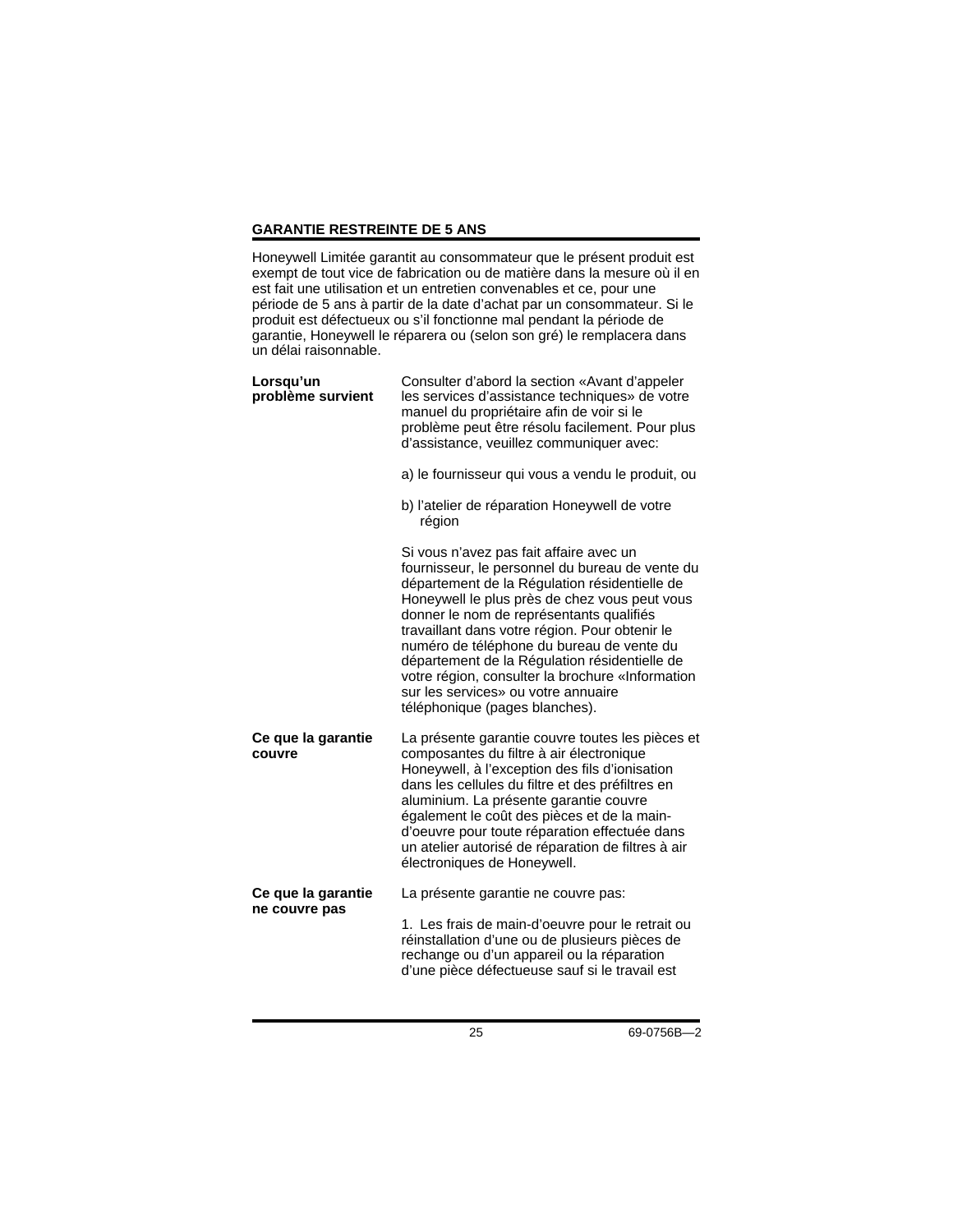effectué par un atelier autorisé de réparation de filtres à air électroniques de Honeywell à l'atelier même;

2. Toute défectuosité ou tout mauvais fonctionnement attribuable à une utilisation ou à une manipulation inadéquate, ou à l'usure normale du produit lorsqu'il est entre les mains du client;

3. Les préfiltres en aluminium et les fils d'ionisation, car ces pièces sont sujettes à une usure normale à l'utilisation de ce produit. (Voir la section sur les préfiltres et les fils d'ionisation dans la partie «Avant d'appeler les services d'assistance technique» de votre manuel du propriétaire).

### **Réparation du filtre à air électronique**

Si votre filtre à air électronique doit être réparé au cours de la période de garantie de cinq ans:

1. Rapporter ou retourner (port payé) la pièce défectueuse, une courte description de la défectuosité et votre facture (si vous postez la pièce, joindre une copie de votre facture) à l'atelier de autorisé de réparation de filtres à air électroniques de votre région. L'appareil sera réparé gratuitement (main-d'oeuvre et pièces) et il vous sera retourné.

2. S'il vous est impossible de rapporter votre appareil à un atelier de réparation, vous pouvez faire effectuer les réparations par un fournisseur ou un entrepreneur qualifié. Assumer les frais des services de réparation. Envoyer ensuite la facture du réparateur ainsi qu'une copie de la facture de l'appareil et une demande écrite de remboursement à:

Honeywell Limitée Garantie sur les filtres à air électroniques 155 Gordon Baker Road North York, Ontario M2H 3N7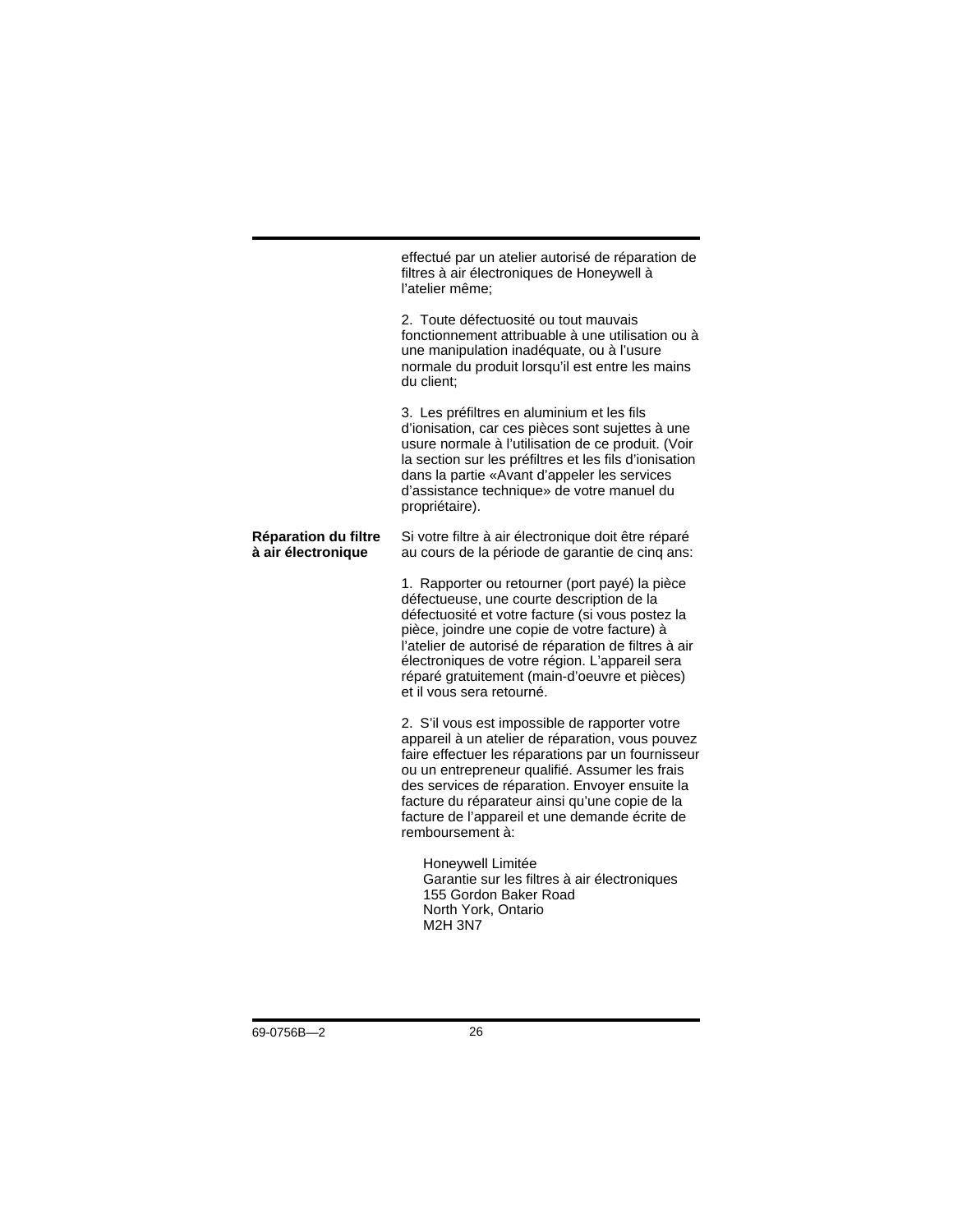|                             | Honeywell vous remboursera le montant des<br>pièces seulement. (Ne pas oublier que la main-<br>d'oeuvre est couverte par la garantie seulement<br>si la réparation est effectuée par un atelier<br>autorisé de réparation de filtres à air<br>électroniques à l'atelier même).                                                                                                                                                                                                                                                       |
|-----------------------------|--------------------------------------------------------------------------------------------------------------------------------------------------------------------------------------------------------------------------------------------------------------------------------------------------------------------------------------------------------------------------------------------------------------------------------------------------------------------------------------------------------------------------------------|
| Transfert de la<br>qarantie | La personne qui a acheté le produit la présente<br>garantie à un nouveau propriétaire pour le reste<br>de la période de garantie de cinq ans.                                                                                                                                                                                                                                                                                                                                                                                        |
| Modalités de la<br>garantie | La responsabilité de Honeywell se limite à<br>réparer ou à remplacer le produit conformément<br>aux modalités susmentionnées. HONEYWELL<br>N'ASSUME AUCUNE RESPONSABILITÉ<br>POUR QUELQUE DOMMAGE INDIRECT QUE<br>CE SOIT RÉSULTANT D'UNE VIOLATION<br>QUELCONQUE D'UNE GARANTIE,<br>EXPRESSE OU TACITE, APPLICABLE AU<br>PRÉSENT PRODUIT. Certains territoires et<br>provinces ne permettent pas l'exclusion ou la<br>restriction des dommages indirects et, par<br>conséquent, la présente restriction peut ne pas<br>s'appliquer. |
|                             | LA PRÉSENTE GARANTIE TIENT LIEU DE<br>TOUTES LES AUTRES GARANTIES,<br><b>EXPRESSES OU TACITES ET LES</b><br>GARANTIES DE VALEUR MARCHANDE ET<br>DE CONFORMITÉ À UNE FIN<br>PARTICULIÈRE SONT PAR LES<br>PRÉSENTES EXCLUES APRÈS LA PÉRIODE<br>DE CINQ ANS DE LA PRÉSENTE GARANTIE.<br>Certains territoires et provinces ne permettent<br>pas l'exclusion ou la restriction des dommages<br>indirects et, par conséquent, la présente<br>restriction peut ne pas s'appliquer.                                                         |
|                             | La présente garantie donne au consommateur au<br>consommateur des droits légaux spécifiques et<br>peut-être certains autres droits qui peuvent varier<br>selon la province ou le territoire. La présente<br>garantie s'ajoute aux garanties et autres droits et<br>recours prévus par les lois ayant rapport à la<br>vente du présent produit et ne modifie ni ne<br>supprime lesdits droits, garanties et recours.                                                                                                                  |